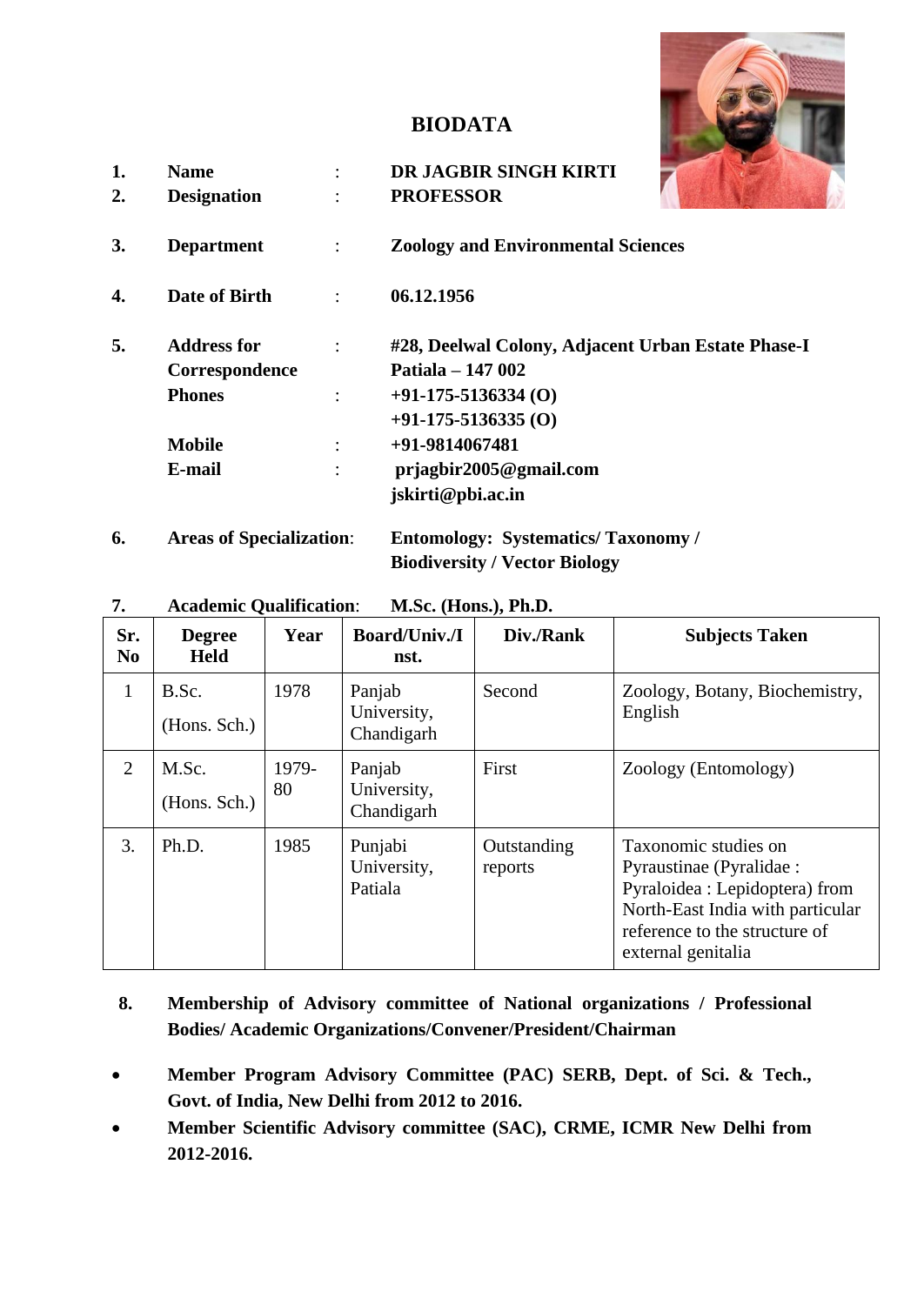- **Member Advisory committee UGC for SAP-DSA Scheme, NEHU, Shillong** from **2011 to 2016.**
- **Member Local Projects Advisory Committee (LPAC), Punjab State council for Science and Technology from 2012 to 2016.**
- **Nominated/Appointed as External Expert Member for Defense Research Laboratory, Tejpur (DRDO) for a period of 3 years i.e. from 2015 to 2018.**
- **Course Director and Coordinator, SERB School in Insect Biology (DST, Govt. of India) from 2016 onwards.**
- **Nodal Officer, Centre for Swatch Bharat Swasth Bharat from 2014 onwards.**
- **Expert member All India Coordinated Projects on Taxonomy, MOEF Govt. of India, New Delhi from 2019 onwards.**
- 1. **Chairman**, North West India's Chapter of National academy of Vector borne Diseases.
- 2. **Executive Member** National Academy of Vector Borne Diseases.
- 3. **President**, Punjabi University Environment Society.
- 4. **President**, Association of Entomologists.
- 5. **President Elect** Society for Arthropodology
- 6. **Advisor**, Society of Vector Ecology (SOVE) Indian region.

# **Life Member and Fellow**

- 1. Indian Academy of Environmental Sciences.
- 2. Society for Advancement of Insect Sciences.
- 3. Indian Academy of Vectors & Vector-Borne Diseases.
- 4. Indian Academy of Entomology, Chennai.
- 5. Society for Environmental Scientists.
- 6. Punjab Academy of Sciences, Patiala.
- 7. Association of Entomologists
- 8. Life member of Society of Vector Ecology (SOVE).

# **Founder Member**

Founder member SACNET, Bionet - International, (U.K).

- **Remained as Subject Expert in various selection committees of Universities/ State Service Commissions for the post of Assistant Professors, Associate Professors and Professors.**
- **Subject expert for Scientists (E) and (F) in ICMR.**
- **Reviewer and subject editor for many National and International Journals.**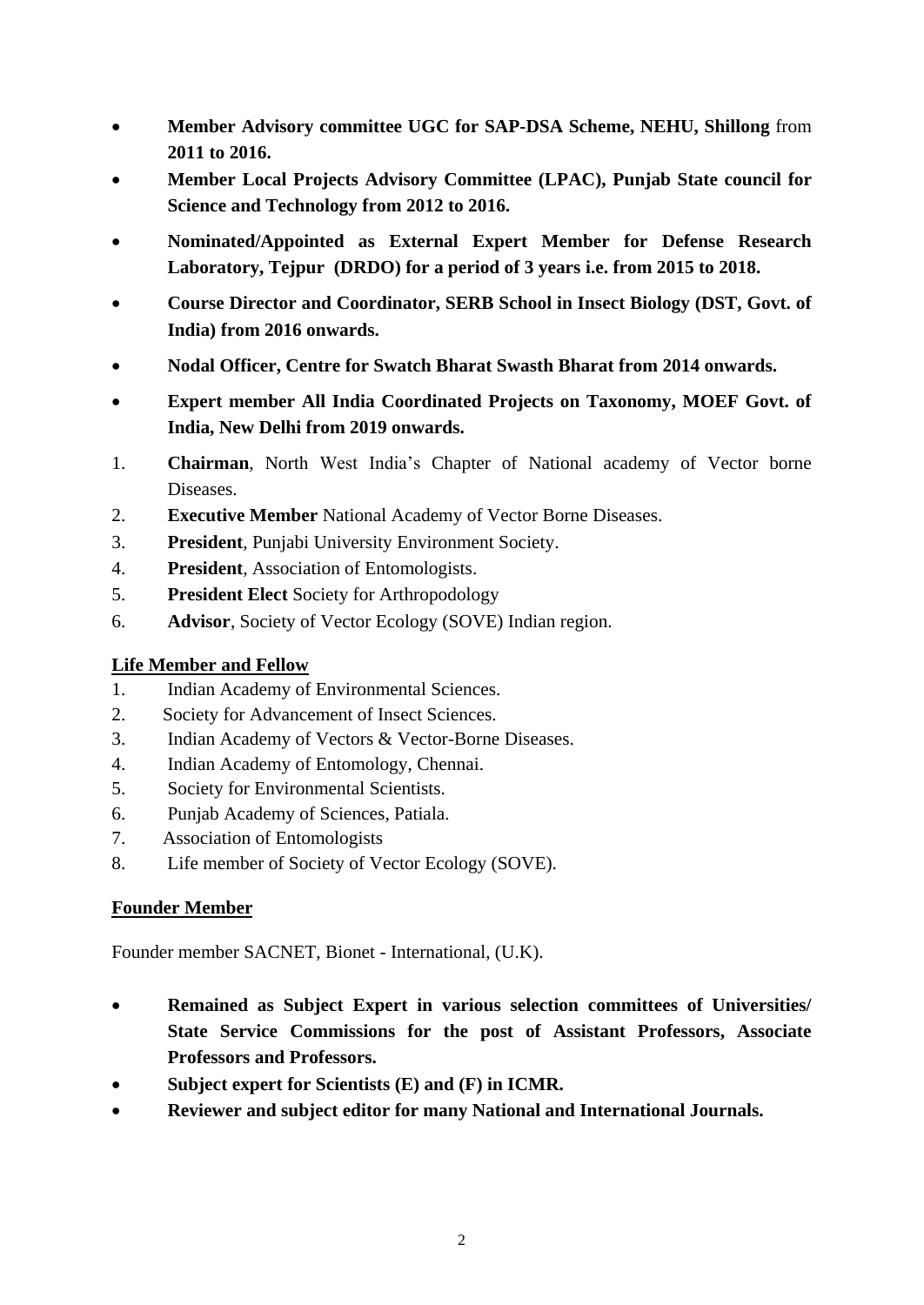# **9. Medals/ Awards/Honours/Received**

- 1. Selected as one of the 18 **young scientists from India** and only one from Punjab for a National DST workshop of three week held at Entomology Research Institute Loyalla College, Chennai in 1990.
- 2. Selected as **one of the 10 young scientists from Asia** in May, 1997 to participate and present an invited talk by **Japanese Society of Electron Microscopy (JSEM)** and Kochi Medical School. **An Award of Honour was presented by JSEM in Amagaski (Osaka), Japan in May, 1997.**
- 3. BIO-NET International, U.K. **selected and sponsored** as a **specialist on taxonomy from India** and sub-region to participate in **2nd Global Workshop** held in Cardiff, Wales, UK from August 21-29, 1999.
- 4. National Academy of Vector-Borne Diseases awarded **'Certificate of Excellence'** for **academic achievements** at Patiala in February 2000. **A Certificate of Appreciation was also awarded** for successfully organizing Fifth International Symposium on vectors and vector borne diseases by National Academy of Vector Borne Diseases at Patiala in February 2000.
- 5. BIO-NET International, U.K. **selected and sponsored** as a specialist on taxonomy from India and sub-region to participate in 3rd global workshop on the topic, "**Towards Sustainable Development : Partnership for Demand Driven Taxonomic Capacity Building"** in July, 2003 at Pretoria, South Africa.
- 6. National Academy of Vector-Borne Diseases presented **an Award for outstanding work in vector biology** at Patiala on February 18, 2005.
- 7. A **Roll of Honour** was awarded by Panjab University Alumni Association Toronto (Canada) for significant contributions in the field of entomology in October 2005 at Toronto.
- 8. **Indian Academy of Environment Sciences (IAES), Hardwar** presented the **GOLD MEDAL** of **IAES for the year 2011** on February 12, 2011 in **recognition of valuable contributions in the discipline of bio-sciences with special reference of cause of insect biodiversity, their taxonomy and pollution related studies with in Indian sub-continent** during National seminar on climate held at Dr. R.M.L. Avadh Vishwavidyalaya, Faizabad.
- 9. **Indian Society for Advancement of Insect Science** presented **Honorary Fellowship**  Award for outstanding contributions in Entomology during the 3<sup>rd</sup> Congress on Insect Science held on April 18, 2011 at PAU, Ludhiana.
- 10. **Biotech International Award 2011 for outstanding contributions in the field of vector biology and vector management by National Academy of Vector Borne Diseases** during XI International Symposium on vectors and vector borne diseases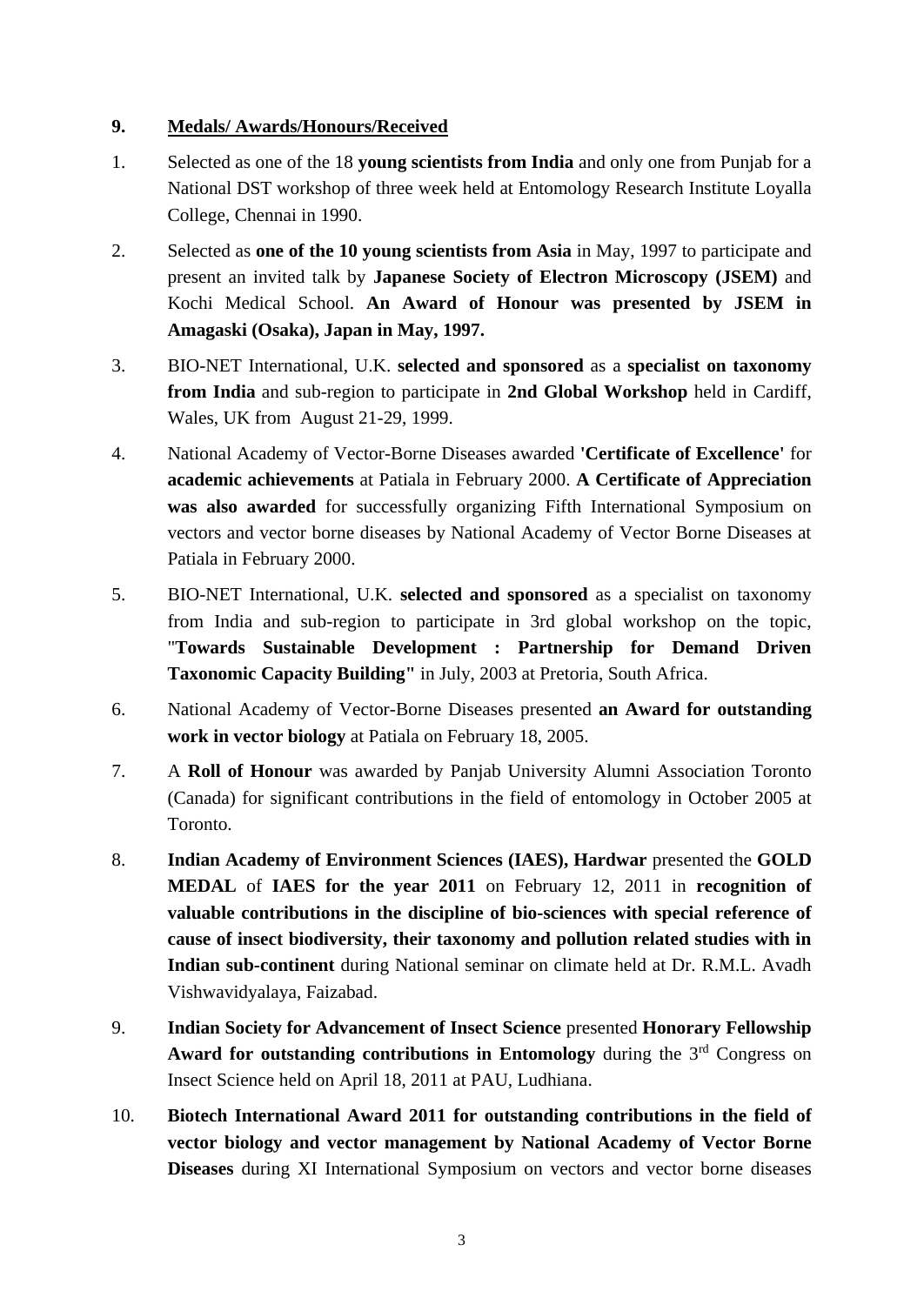held at RMRC, Jabalpur on 15<sup>th</sup> October, 2011. The Award carried a cash prize of Rupees one lakh.

- 11. **Global Vighyanik Award -2012 presented by Global Punjab Foundation on 13th September for outstanding contributions in the field of Environment.**
- 12. **Rachel Reuben Medal-2012** was presented during 6<sup>th</sup> conference of Medical Arthropodology by **Centre for Research in Medical Entomology** at Madurai on 18th Oct, 2012.
- 13. An **Award of Honour** was given by Panjab University Alumni Association Toronto (Canada) for significant contributions in the field of entomology on  $11<sup>th</sup>$  October, 2014 in Toronto.
- 14 Eminent Scientist Award 2014 at Kolkatta in March,2015.
- 15 **Life Time achievements** Award for outstanding contributions in the field of Entomology by School of Entomology, St. John College, Agra in an International Conference during February 2016.
- 16 **Life Time achievements Award** for outstanding contribution in the field of Taxonomy and Biodiversity of Insect Vectors during the 9th National Medical Conference on Arthropodology held at the sir Ronald Ross Institute of Parasitology , Osmania University, Hyderabad on August 20, 2016.
- 17. **Life Time achievements Award** for outstanding contribution in the field of Taxonomy during "Workshop cum Symposium on Traditional and Modern Animal Taxonomy and IPR issues for Biodiversity Protection and Conservation" organized by Dolphin PG Institute of Medical and Natural Sciences, Dehradun in collaboration with ZSI, Kolkata and IARI, New Delhi held on  $26<sup>th</sup>$  November, 2019.
- 18. Dr. J.S. Yadav oration Award by Department of Zoology, Kurukshetra University on 24 November, 2016.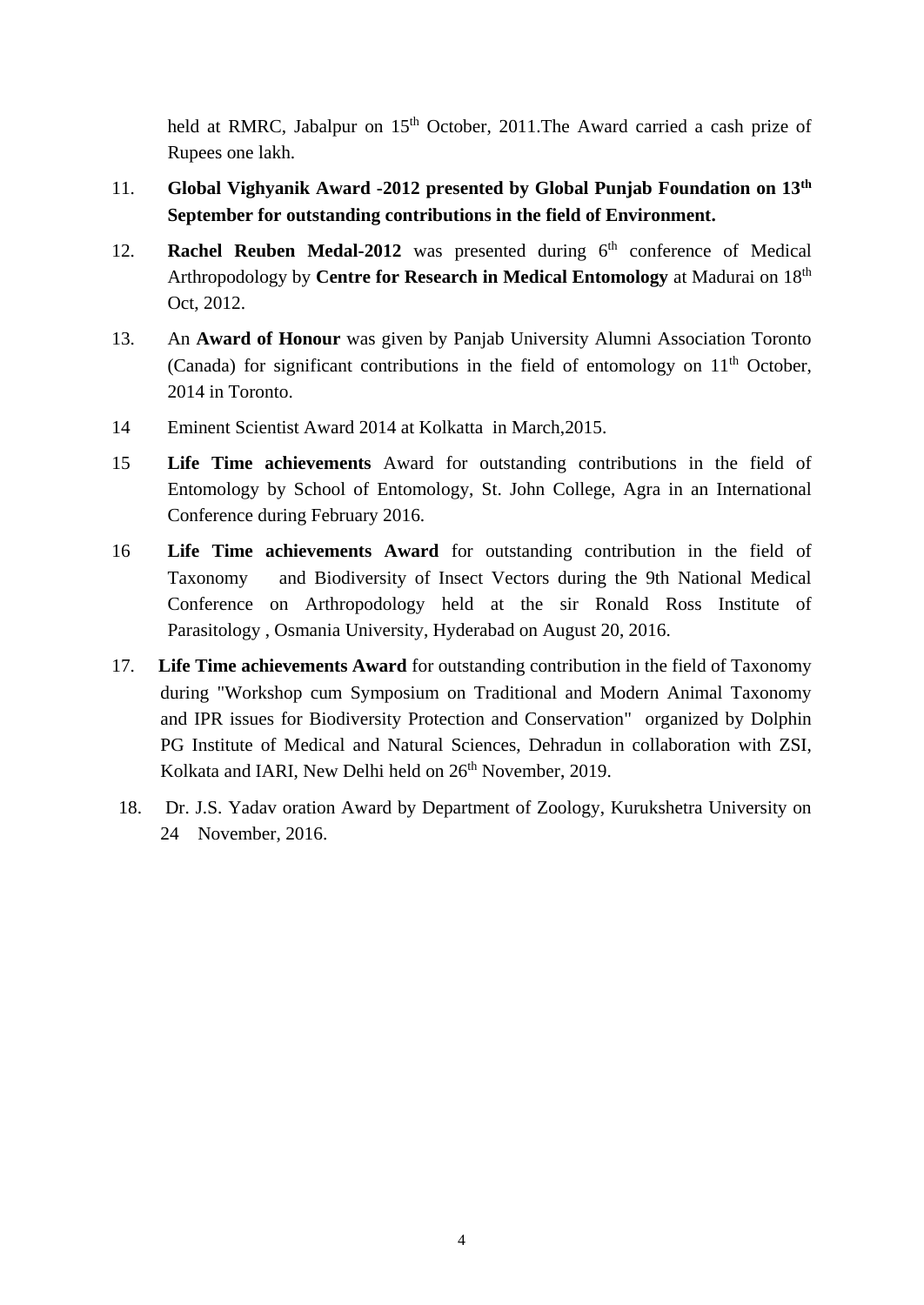# **10. Details of Experience:**

| <b>S. No.</b> | Name of the<br><b>Inst./Employer</b> | <b>Position Held</b>                | <b>Duration</b>                            | <b>Major Job</b><br><b>Responsibilities and</b><br><b>Nature on Experience</b> |
|---------------|--------------------------------------|-------------------------------------|--------------------------------------------|--------------------------------------------------------------------------------|
| 1.            | Punjabi University,<br>Patiala       | Curator                             | Feb. 1986 to<br>June 1989                  | Teaching & Research                                                            |
| 2.            | Punjabi University,<br>Patiala       | Lecturer-cum-<br>Curator            | June 1989<br>to July 1998                  | Teaching & Research                                                            |
| 3.            | Punjabi University,<br>Patiala       | Reader/Associate<br>Professor       | 1998 to July<br>2006                       | Teaching & Research                                                            |
| 4.            | Punjabi University,<br>Patiala       | Professor                           | <b>July 2006 to</b><br>date                | Teaching & Research                                                            |
| 5             | Punjabi University,<br>Patiala       | <b>Professor and</b><br><b>Head</b> | November,<br>$2012$ to<br>October,<br>2015 | Administrative, Teaching<br>and Research                                       |

# **11. Published Research Work:**

| а. | <b>Research Papers:</b> | <b>300</b> |
|----|-------------------------|------------|
|    | National:               | 203        |
|    | International:          | 97         |

Published: **300** Research Papers Accepted/Communicated: **07**

Conference/Workshop/Seminar Presentation/Motivational Programme/Invited talks: **300**

National: **255** International: **45**

**b. BOOKS : Published- 7**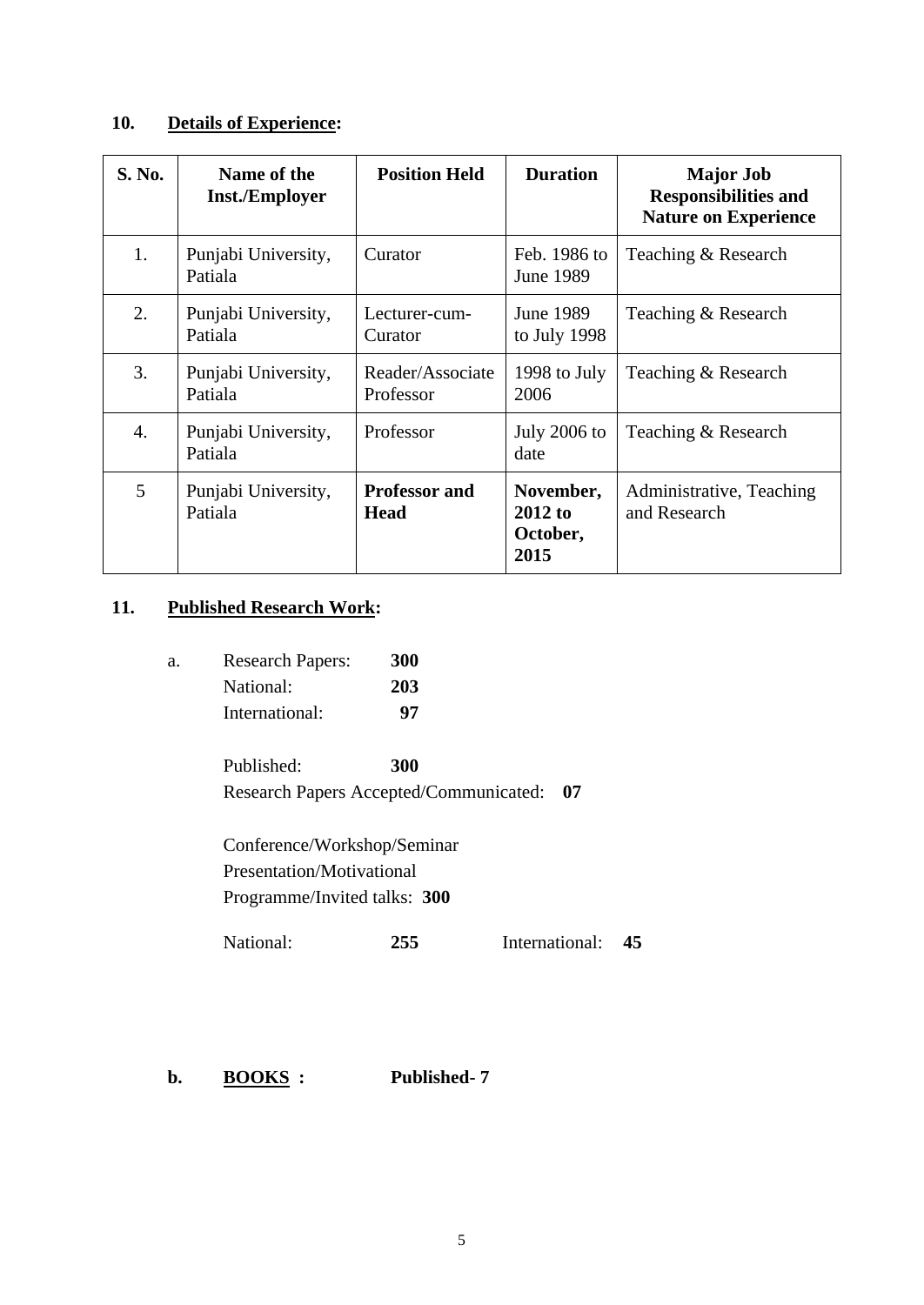### **INTERNATIONAL WORKSHOPS/CONFERENCES:**

**Participated in 2 International Workshops, an advance course on systematics and 9 International conferences abroad. Besides this, the undersigned was selected and sponsored by International Vegetable Centre known as AVRDC, Taiwan as a resource person/visiting professor to impart training to Entomologists in the field of Taxonomy/Systematics in December, 2010.**

 **Academic Foreign Visits : Hongkong, China (1996); Japan (1997); London (U.K.) (1998); Wales (U.K.) (1999); Netherland (1999); Singapore (2000); Spain (2001); Italy (2002); South Africa (2002); Switzerland (2003), USA & CANADA (2005); Taiwan (2010); CANADA and UK(2011)South Korea(2012); San Antonio, Texas, USA(2014); Toronto (Canada) (2014), Hongkong, China (2015); Palma Malloraca, Spain (2017); Turkey (2018); Hongkong (2018).**

# **12. R & D Projects**

### *R & D Projects (completed)*

- 1. UGC minor research project on Taxonomic studies on some Pyraustinae (Pyralidae : Lepdioptera) from North India (as Principal Investigator).
- 2. UGC minor research project on Systematic studies on tiger moths (Arctiidae : Lepidoptera) from Punjab and adjoining areas (as Principal Investigator).
- 3. Bayer project on Evaluation/ trials on Fipronil 0.05% Cockroach Gel (Maxforce Forte) (2010 onwards) **(as Principal Investigator).**
- 4. UGC major research project on Systematics of Indian Sphingidae (Ditrysia : Lepidoptera) (1989-!993)(as Co-principal Investigator)
- 5. DST major research project on **Taxonomic Revision of Indian Arctiidae (Lepidoptera)** (as Principal Investigator) from 2003-2006
- 6. MOEF Project on **Taxonomic Studies on Family Noctuidae (Lepidoptera: Noctuoidea) from Western Ghats of India (2006-2010(As P.I.)**
- 7. DST major research project on **Taxonomic Revision of Indian Arctiidae (Lepidoptera)** Part-II (2008-2012) (as Principal Investigator).
- 8. UGC project on Insect diversity of Lepidoptera, Hymenoptera, Coleoptera, Odonata and Diptera from North West Himalaya Under DRS Phase-I **(SAP). (2007- 2012) (as Deputy-coordinator)**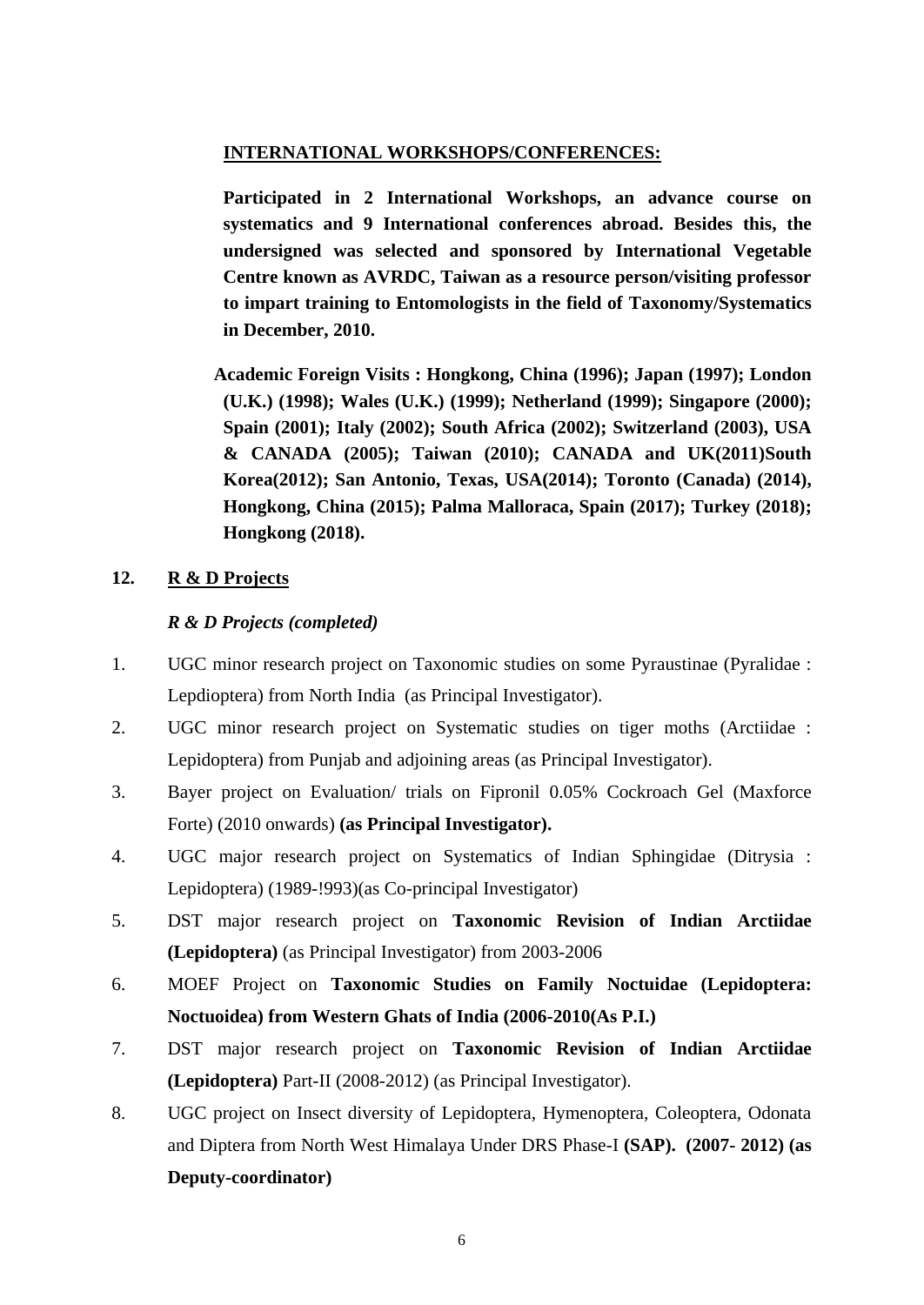- 9. DST major research project on Mosquito Diversity and Impact of Ecological Changes on Major Vector Species of Family Culicidae (Diptera) from Punjab.(April 2011- 2014) **(as Principal Investigator).**
- 10. Project under SAP-DRS scheme on Insect diversity in the Indian Himalayan Region (April 2012-2017) (**as Deputy-coordinator** ).
- 11. DST major research project on **Taxonomic Revision of Indian Arctiidae (Lepidoptera)** Part-I11 (2015-2018) **(as Principal Investigator).**

# **13. Invited Articles**

### **I. List of Articles in Punjabi**

- 1. A Scientific analysis of Birds committing suicide in Jatinga village of Assam.
- 2. Malaria in historic perspective.
- 3. Yellow fever from historical point of view.
- 4. An article on Environment
- 5. An article on Biodiversity
- 6. An article on Importance of Insects.

### **II. Invited talks**

**Delivered many invited talks on the subject of Biodiversity, Environment, Health, science and education, Vector Borne Diseases in different institutions in different states of India and abroad**

**Delivered many Radio and T.V. Talks on environmental issues besides preparing two major programme for UGC country vide classroom.**

### **14. Ph.D. Scholars:**

#### **I. Degree Awarded:**

**Sr. No. Name of candidate Topic Topic Year** 1. Dr. Sagandeep Kaur Contribution of scanning electron microscopic studies towards the taxonomy of known species of mosquitos from Punjab and adjoining areas (Dipera : Culicidae). **1997** 2. Dr. Amritpal Singh Taxonomic studies of subfamilies Arctiinae and **1997**

Lithosiinae (Arctiidae : Lepidoptera) from North-East and North-West India.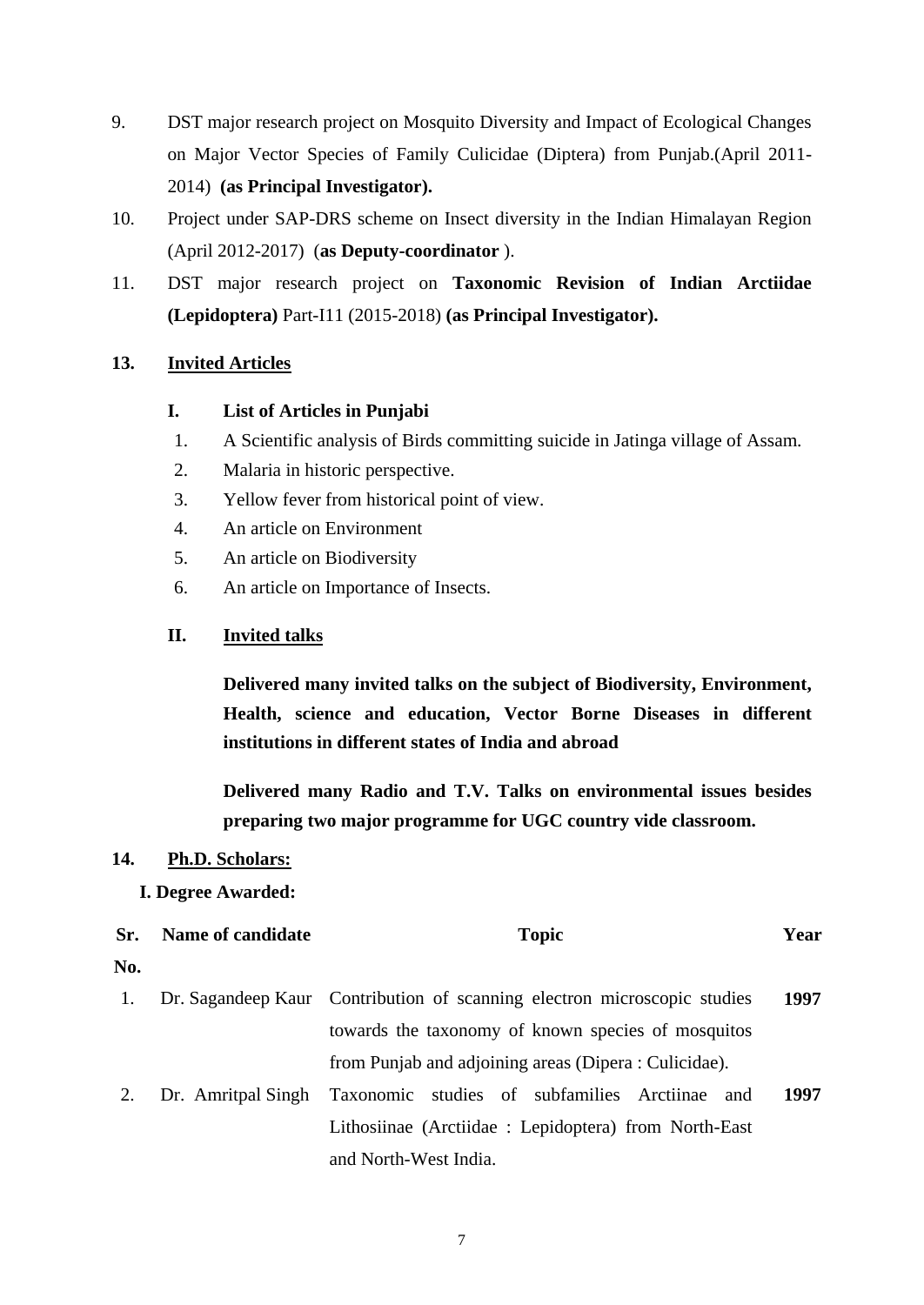| 3.  | Dr. Jagdish Kaur   | Taxonomic studies on family Culicidae (Diptera) from       | 2001 |
|-----|--------------------|------------------------------------------------------------|------|
|     |                    | North-West India with particular reference to the          |      |
|     |                    | structure of external genitalia.                           |      |
| 4.  | Dr. Archana Singh  | families Libellulidae<br>Taxonomic<br>studies on<br>and    | 2001 |
|     |                    | Gomphidae (Anisoptera: Odonata) from North-West            |      |
|     |                    | India.                                                     |      |
| 5.  | Dr. Jagpreet Singh | Comparative Morphology of Internal Genitalia and its       | 2004 |
|     | Sodhi              | Family<br>Taxonomic<br>Significance<br>in<br>Arctiidae     |      |
|     |                    | (Lepidoptera) from North-East India.                       |      |
| 6.  | Dr. Navneet Singh  | Taxonomic studies on family Arctiidae from Western         | 2007 |
|     |                    | Ghats of India.                                            |      |
| 7.  | (Dr.) Major R.K.   | Taxonomic studies on Geometridae (Lepidoptera) from        | 2008 |
|     | Sharma             | Sikkim and Arunachal Pradesh.                              |      |
| 8.  | Dr. Mandeep Kaur   | Comparative Morphology of Internal Reproductive            | 2009 |
|     |                    | System and its Taxonomic Significance in Family            |      |
|     |                    | Geometridae (Lepidoptera) from Himachal Pradesh            |      |
| 9.  | Dr. Birpal Kaur    | Comparative Morphology of Internal Reproductive            | 2010 |
|     |                    | System and its Taxonomic Significance in Family            |      |
|     |                    | Noctuidae (Noctuoidea : Lepidoptera) from Himachal         |      |
|     |                    | Pradesh.                                                   |      |
| 10. | Dr. Tarun Goyal    | <b>Studies</b><br>Geometridae<br>Taxonomic<br>Family<br>on | 2011 |
|     |                    | (Lepidoptera) From Western Ghats of India.                 |      |
| 11. | Dr.Ratesh Kumar    | Taxonomic Studies on family Noctuidae (Noctuoidea :        | 2013 |
|     |                    | Lepidoptera) from western ghats of India                   |      |
| 12. | Dr. Simarjit Kaur  | Studies on Culicinae diversity (Culicidae : Diptera) and   | 2013 |
|     |                    | impact of ecological changes on its major vector species   |      |
|     |                    | from Punjab.                                               |      |
| 13. | Dr. Rahul Joshi    | Taxonomic<br>studies<br>Indian<br>Lithosiinae<br>on<br>and | 2013 |
|     |                    | Ctenuchinae (Lepidoptera : Arctiidae)                      |      |
| 14. | Dr.Charan Kamal    | Taxonomic significance of external genitalia in family     | 2013 |
|     | Sekhon             | Noctuidae (Noctuoidea : Lepidoptera).                      |      |
| 15. | Dr.Mudasir Ahmad   | Diversity in family Noctuidae (Lepidoptera) from           | 2014 |
|     | Dar                | Jammu & Kashmir.                                           |      |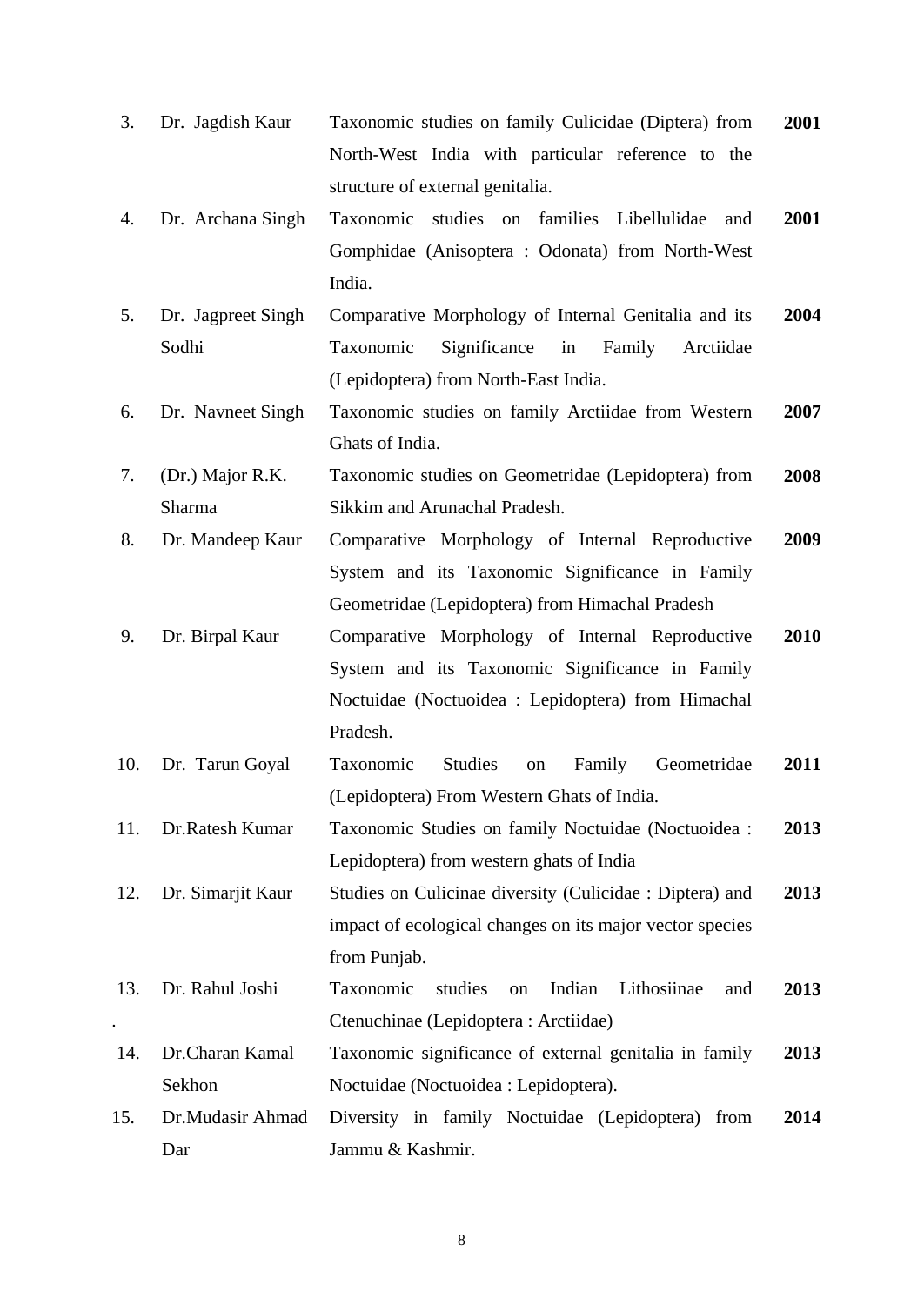| 16. | Dr.Abhinav Saxena                    | Taxonomic studies on family Geometridae from North-                                                              | 2014 |
|-----|--------------------------------------|------------------------------------------------------------------------------------------------------------------|------|
| 17  | Dr. Harkamal Singh                   | east India.<br>Taxonomic stidies on family Noctuidae from North-east                                             | 2014 |
|     |                                      | India.                                                                                                           |      |
| 18. | Dr. Jaswinder Kaur                   | Studies on ovipositional preference as a Method of<br>Screening maize germplasm against Sesamia Inferens         | 2014 |
|     |                                      | (Walker) (Noctuidae : Lep.)                                                                                      |      |
| 19  | Dr. Shipali                          | Taxonomic<br>studies<br>subfamily<br>Anophelinae<br>on                                                           | 2014 |
|     |                                      | (Culicidae: Diptera) and impact of ecological changes                                                            |      |
|     |                                      | on its major vector species from Punjab.                                                                         |      |
| 20  | Dr. Deepika Mehra                    | Taxonomic<br>studies<br>family<br>Nymphalidae<br>on                                                              | 2017 |
|     |                                      | (Papilionoidea:<br>Lepidoptera)<br>from<br>North<br>West                                                         |      |
|     |                                      | Himalaya with special emphasis on genitalic attributes.                                                          |      |
| 21  | Dr. Jasneet Kaur                     | Contribution of Scanning Electron Microscope studies                                                             | 2017 |
|     |                                      | Taxonomy of subfamily Culicinae<br>towards<br>the                                                                |      |
|     |                                      | (Culicidae: Diptera) from Punjab.                                                                                |      |
| 22  | Dr. Harsimran                        | Taxonomic<br>studies<br>Pyraustinae<br>(Crambidae:<br>${\rm on}$                                                 | 2018 |
|     | Singh                                | Lepidoptera) from Western Ghats and North - East                                                                 |      |
|     |                                      | India.                                                                                                           |      |
| 23  | Dr. Saveena                          | Studies on the life history and chaetotaxy of selected                                                           | 2018 |
|     | Bhogtapa                             | species of butterflies from Himachal Pradesh along with                                                          |      |
|     |                                      | their diversity assessment from Lahoul Valley.                                                                   |      |
| 24  | Dr. Harvinder                        | Taxonomic revision of Indian Lithosiinae (Arctiidae:                                                             | 2019 |
|     | Singh                                | Lepidoptera).                                                                                                    |      |
| 25  | Dr. Manpreet Kaur                    | Taxonomic studies on Indian Pieridae (Papilionoidea:                                                             | 2020 |
|     |                                      | Lepidoptera)                                                                                                     |      |
|     | <b>II. Registered Ph.D Scholars:</b> |                                                                                                                  |      |
| 26  | Mr. Aditya Tanwar                    | Biochemical interaction of Diapausing and non<br>diapausing maize stem borer Chilo partillus                     | 2016 |
| 27  | Mr. Santosh Singh                    | (Swinhoe) in Maize.<br>DNA barcoding of some species complexes of<br>Indian Lithosiinae (Lepidoptera: Arctiidae) | 2017 |
| 28  | Mr. Harsimranjeet<br>Singh           | Morphotaxonomy and DNA barcoding of some<br>species<br>complexes<br>of<br>Indian<br>Arctiinae                    | 2017 |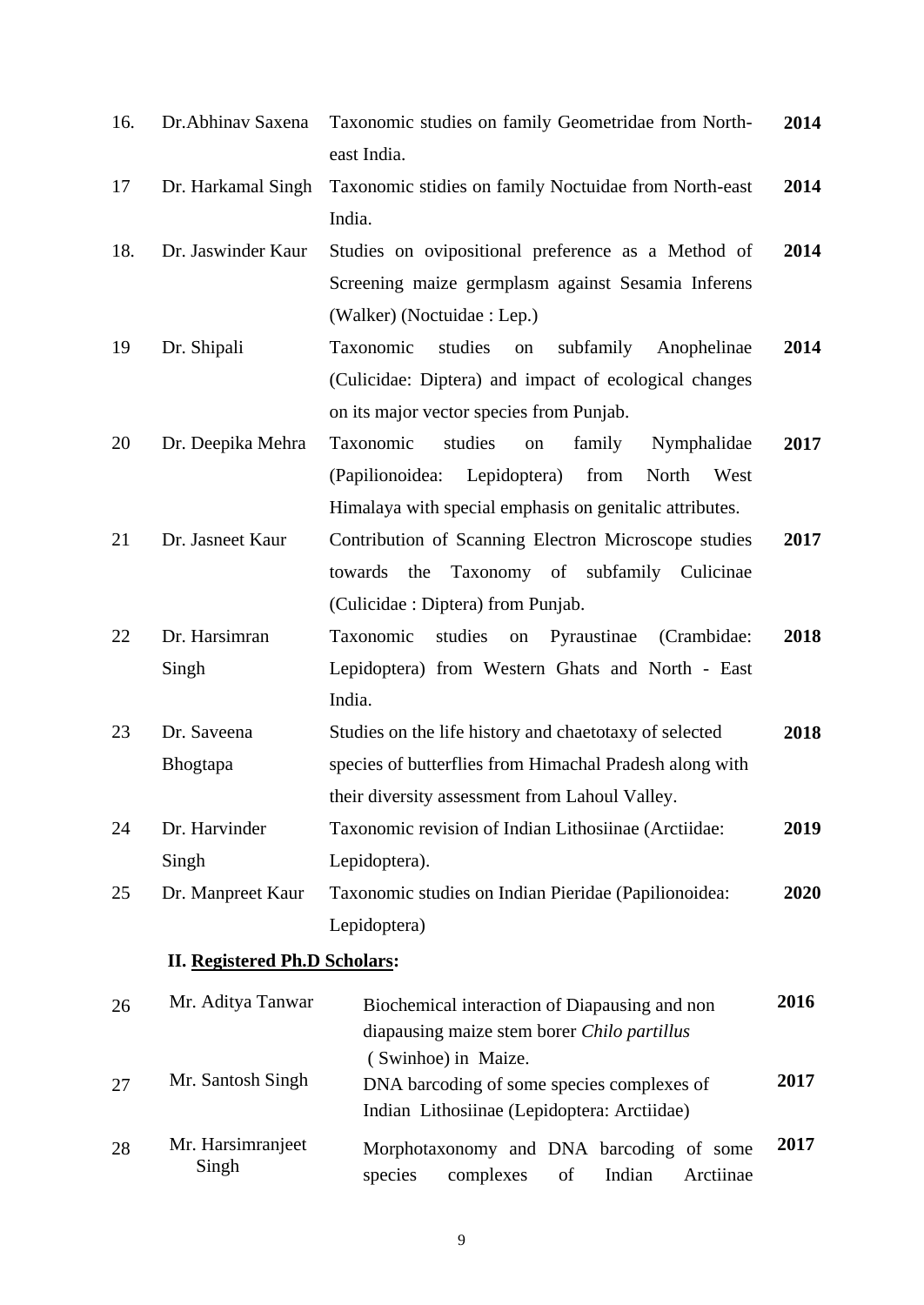(Lepidoptera: Arctiidae).

| 29 | Mr. Rahul Ranjan                   | Taxonomic studies on Indian subfamily Pyraliinae               | 2017 |
|----|------------------------------------|----------------------------------------------------------------|------|
|    |                                    | and Epipaschiinae (Pyralidae : Lepidoptera) from               |      |
|    |                                    | North-East India.                                              |      |
| 30 | Mr. Manpreet Singh                 | Ennominae<br>Indian<br>studies<br><b>Taxonomic</b><br>$\alpha$ | 2018 |
|    |                                    | (Geometridae: Lepidoptera)                                     |      |
|    | <b>III. Enrolled Ph.D Scholar:</b> |                                                                |      |
|    |                                    |                                                                |      |

31. Miss. Arshdeep Kaur Taxonomic Studies on Subfamily Geometrinae and Larentiinae (Geometridae: Lepidoptera) from Indian Himalayas **2020**

# **15. M.Phil Students guided:**

| Sr.No. | <b>Name of Candidate</b> | Year |
|--------|--------------------------|------|
| 1.     | Mr. Amritpal Singh       | 1992 |
| 2.     | Miss Sagandeep Kaur      | 1993 |
| 3.     | Miss Kavita Sharma       | 2009 |
| 4.     | Miss Priyanka            | 2010 |
| 5.     | Miss Shipali             | 2011 |
| 6.     | Miss Navneet Kaur        | 2012 |
| 7.     | Miss Jasneet Kaur        | 2012 |
| 8.     | Mr. Devinderpal Singh    | 2013 |
| 9.     | Miss. Ravjeet Kaur       | 2014 |
| 10.    | Miss. Surbhi Talwar      | 2015 |
| 11.    | Miss Parminder Kaur      | 2016 |

# **List of Papers/Course taught at P.G. Level**

| Sr. No. | <b>Paper</b>                         | <b>Class</b> |
|---------|--------------------------------------|--------------|
|         | Ecology, Systematics and Evolution   | M.Sc I       |
| 2.      | Bio-systematics and taxonomy         | M.Sc.I       |
| 3.      | Agriculture and medical entomology   | M.Sc.II      |
|         | <b>Insect Anatomy and Physiology</b> | M.Sc. II     |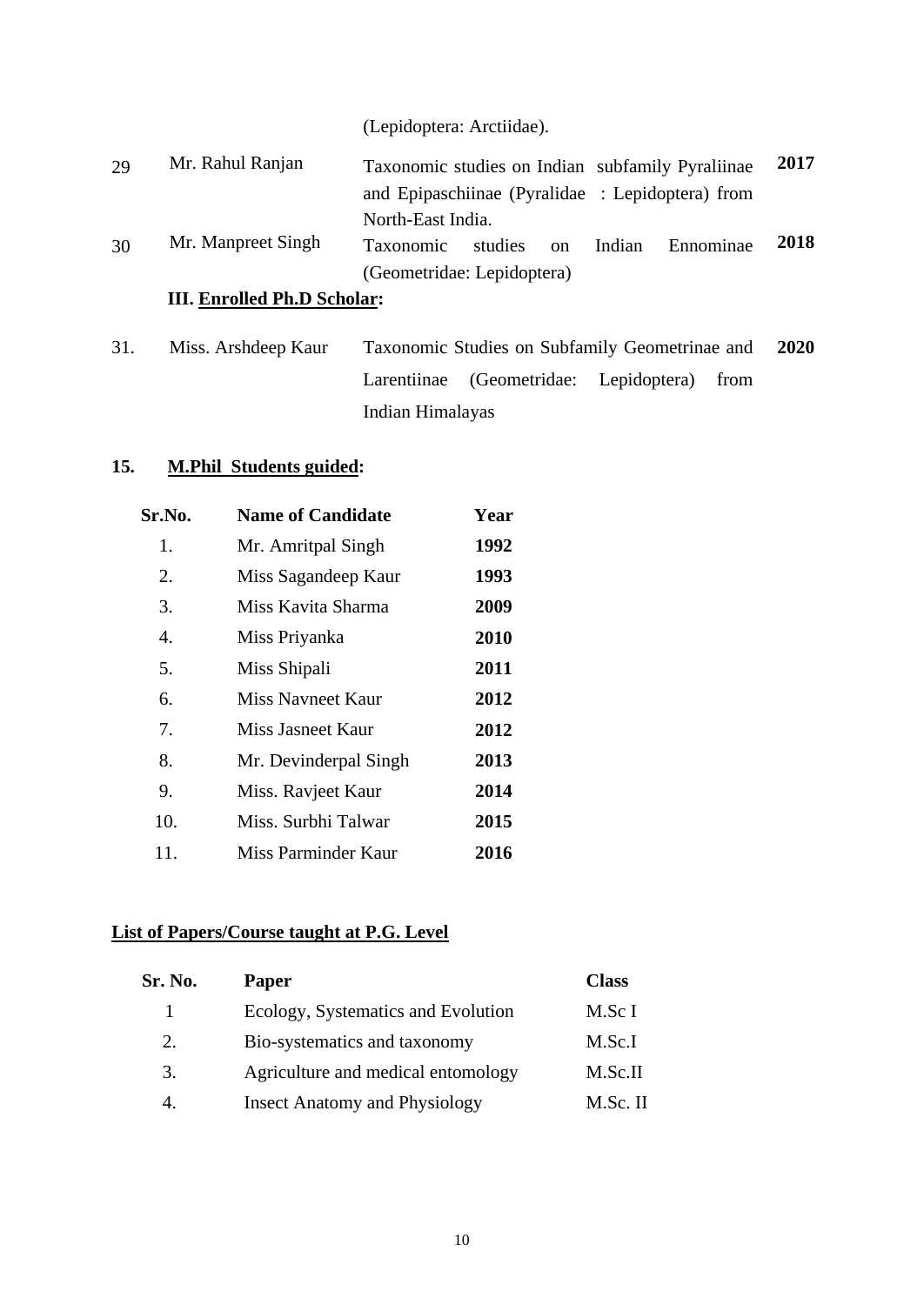#### **17. Technical Proficiency**

The undersigned is a trained taxonomist on insects of order Lepidoptera and Diptera. I have attended an advanced course on Systematics/Taxonomy conducted by CAB Biosciences, U.K. Besides this, I have experience of working in Natural History Museum, London and three National Museums i.e. Zoological Survey of India, Kolkata; Indian Agricultural Research Institute, New Delhi and Forest Research Institute, Dehradun. Apart from this, I have worked in National Institute of communicable diseases, New Delhi. I have attended a summer school and a workshop organised by Department of Science and Technology and Indian Council of Agriculture Research respectively in the field of Entomology. I can identify different species of order Lepidoptera and Diptera including pest species and different mosquito species of family culicidae.

#### **17. PUBLICATIONS**

#### **Books Published:**

- 1. Sidhu, D.S., Singh, J., and Singh, D. 2002. Advances in Medical Zoology. pp. 1- 177. (Published by: Publication Bureau, Punjabi University, Patiala).
- 2. Sharma, V.P. & Kirti, J.S. 2006. Vector Biology. pp. 1-256. (Published by: National Academy of Sciences, India, Allahabad).
- 3. Kirti, J.S. & Kumar, A. 2010. Advances in Entomology. pp. 1-288. (Published by: Kanishka Publishers, New Delhi).
- 4. Kirti, J.S. & Singh, N. 2015. Arctiid Moths of India, Vol.**1**:1-204 (Published by: Nature Books India, New Delhi).
- 5. Kirti, J.S. & Singh, N. 2016. Arctiid Moths of India, Vol.**2**:1-214 (Published by: Nature Books India, New Delhi).
- 6. Kirti, J.S., Chandra, K., Saxena, A., and Singh, N. 2019. Geometrid Moths of India:1- 296.
- 7. Kirti, J.S., Singh, N., Volynkin, A.V. and Singh, H. 2019. A review of the genus Cyana Walker, 1854 from India, with descriptions of seven new species (Lepidoptera: Erebidae: Arctiinae: Lithosiini) Zootaxa, 4738 (1): 001–093.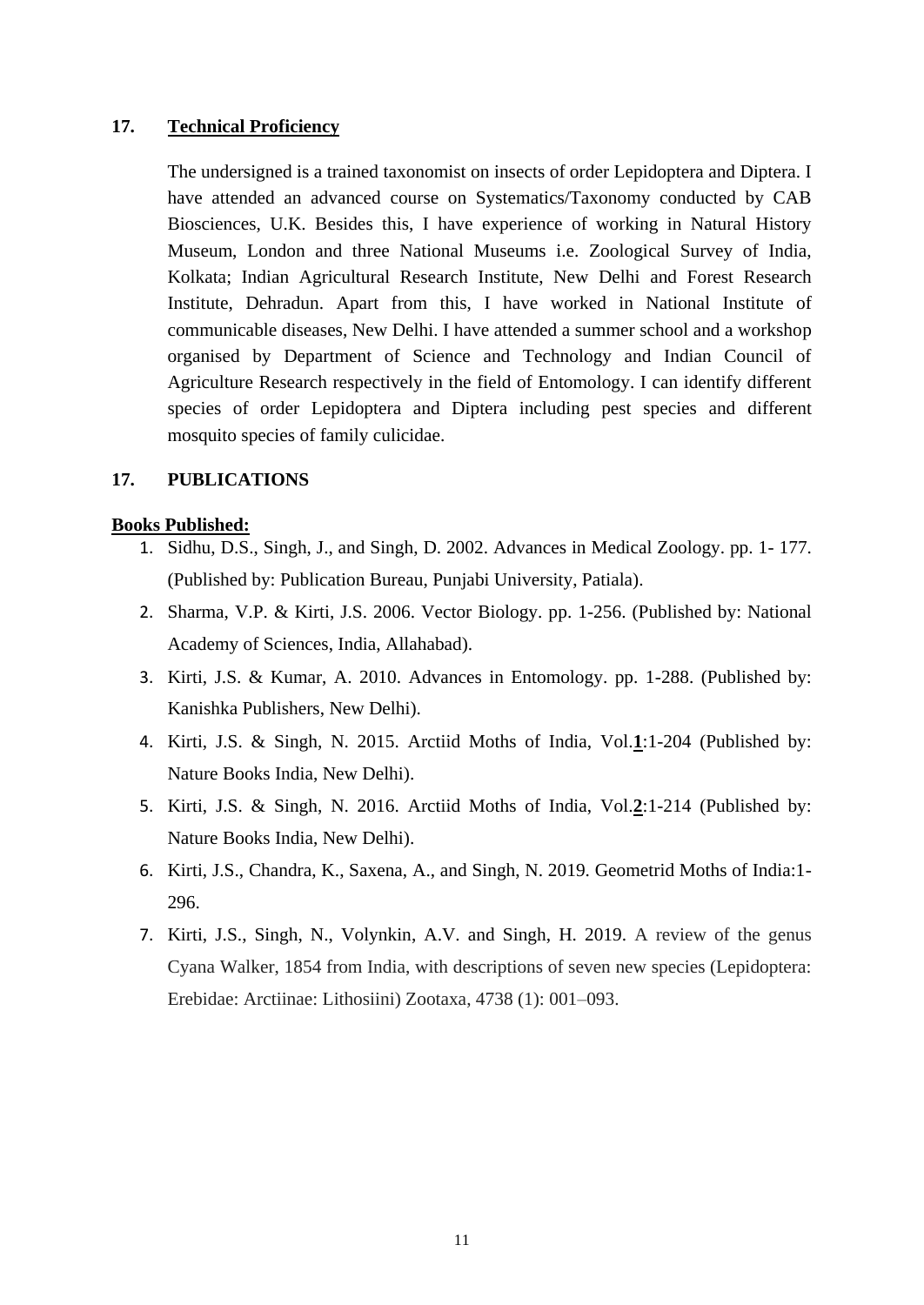#### **List of Published Research Papers:**

- 1. 1984 Studies on the genus *Phytometra* (Phytometrinae : Noctuidae). *J. Bio. Res.*, **4** (1) 87-93.
- 2. 1984 Mathew's report on the occurrence of an unusal frenulum in *Pycnarmon caberalis* Guenee (Pyralide : Lepidoptera), an in accurate account. *J. Ent. Res.* 8 (2) : 226.
- 3. 1985 Studies on the genus *Grammodes* Guenee (Catocalinae : Lepidoptera). *Geobios New Reports*, 4 : 29-33.
- 4. 1985 Further studies on the genus *Polythlipta* Lederer (Pyraustinae : Pyralidae : Lepidoptera). *Bioligica*, 1 : 53 - 59.
- 5. 1986 Recognition of the natural group of four species under genus *Tangla* Swinhoe. *Bioligica* 2 : 222-227.
- 6. 1986 Comments on the genus *Bocchoris* Moore alongwith the reporting of a genus Nankogobinda n. gen. (Pyraustinae : Pyralidae : Lepidoptera). *J. Ent. Res.*, 10 (1) : 63-69.
- 7. 1987 A genus and species of Pyraustinae (Pyralidae : Lepidoptera) new from India. *J. Bombay Nat. Hist. Society.* 84 (2) : 392-395.
- 8. 1987 Taxonomic status of two north-eastern Indian species referred to genus *Sylepta* Hubner to genus *Hemopsis* n gen. (Pyraustinae : Pyralidae : Lepidoptera). *Entomon* 12 (4) : 379-383.
- 9. 1987 Two new species of genus *Colobodes* Schonhen (Curculionidae : Cryptorhynchinae) from India. *Entomon* 12 (3) : 101 - 106.
- 10. 1989 Further studies on the Indian species of genus *Glyphodes* Gunenee (Pyraustinae: Lepidoptera). Proceedings N.M.Y.S. (1989) : 195-200.
- 11. 1989 First record of genus *Toxobotys* Munroe and Mutuura (Pyraustinae : Pyralidae : Lepidoptera) from Oriental region. *J. Ins. Sci.* 2 (1) : 10-13.
- 12. 1989 *Indogrammodes* gen. nov. for *Polygrammodes pectinicornalis* Guenee (Pyraustinae : Pyralidae : Lepidoptera). *J. Bombay Nat. Hist. Society*, 86 (3) : 1-14.
- 13. 1989 Significance of External genitalia in separating *Lagoptera* (Catocalineae : Lepidoptera) as a morphovaraint species. The Indian zoologist 13 (1 & 2) : 71-72.
- 14. 1990 Taxonomic studies on the three species of genus *Botyodes* (Pyraustinae : Pyralidae). *J. Ins. Sci.* 3 (2) : 118-121.
- 15. 1990 Recharacterisation of the genus *Hypoprya* Guenee alongwith description of a new species. *Oikioassay*, 7 (1 & 2) : 9-12.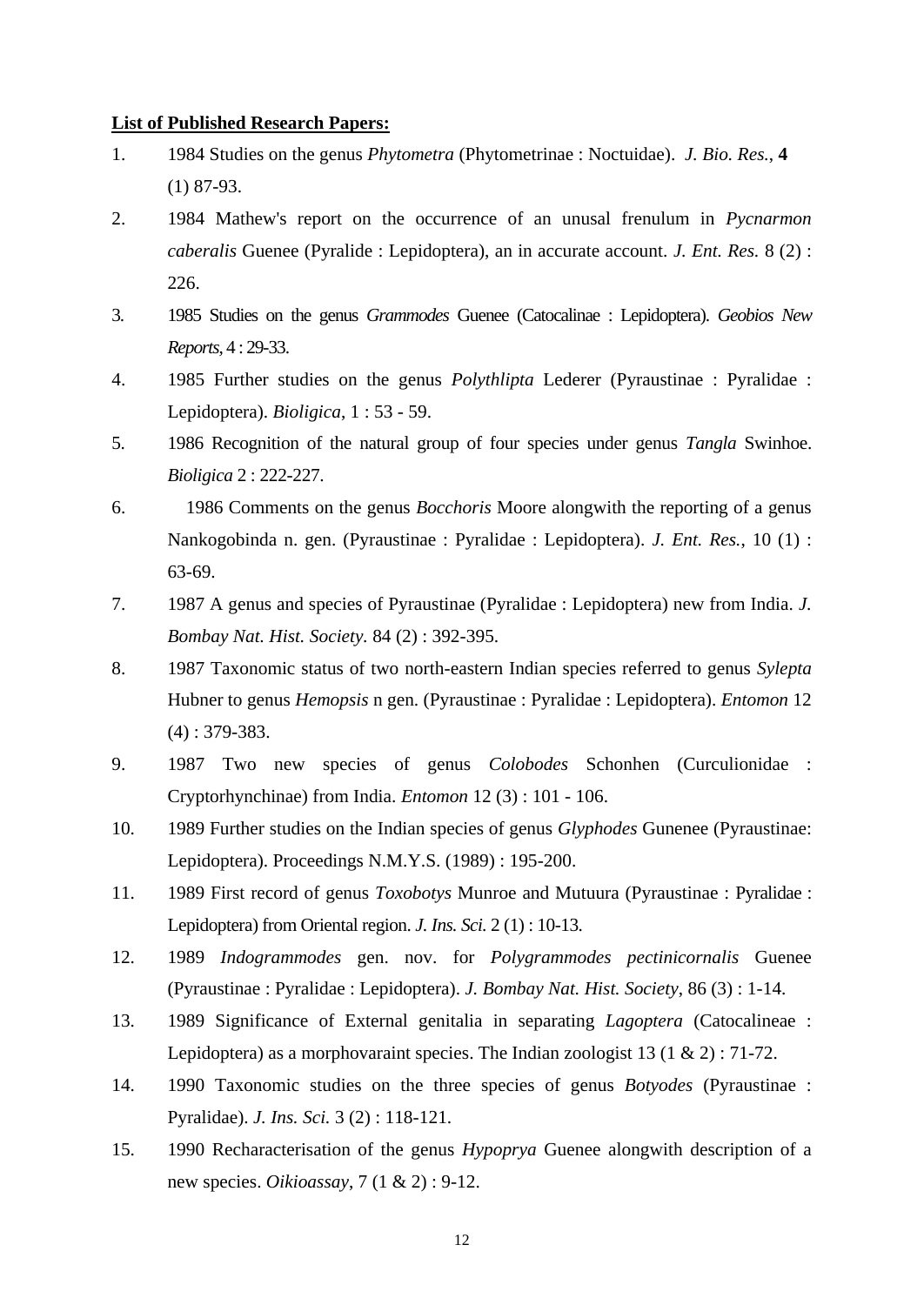- 16. 1991 Identification of three species of genus *Lygniodes* Guenee (Catocalinae : Noctuidae : Lepidoptera). Pure and Applies Sciences. *Bio. Res. Bull.* 5 (1-2) : 8-12.
- 17. 1992 Studies on Indian species of the genus *Palpita* Hubner (Lepidoptera : Pyralidae : Pyraustinae). *J. Ent. Res.,* 16 (1) : 62-77.
- 18. 1992 Reporting of three new combinations under genus *Palpita* Hubner (Pyraustinae : Pyralidae : Lepidoptera). *Geobios New Reports*, 11 (2) : 113-117.
- 19. 1993 Two new species of genus *Synclera. J. Inst*. *Sci.* 6 (1) : 28-31.
- 20. 1994 Taxonomical studies on three species of Arctiinae (Arctiidae: Lepidoptera). *Geobios New Reports*, 13: 19-24.
- 21. 1994 Genitalic studies on four Indian species of genus *Spillarctia* Butler (Arctiidae). *Uttar Pradesh J. Zool.* 14 (1) : 87-88.
- 22. 1995 Scanning Election studies on mouth parts of some mosquito species (Diptera : Culicidae) from Punjab. Proceedings IVth International Symposium on Vectors and Vector borne diseases, 1 : 98-103.
- 23. 1995 Sense organs on the Antenna and Maxillary palps of Female *Aedes aegypti* (Linneaus) a scanning Electron microscopic study. *Hexapoda* (Insecta Indica) 7 (1) : 1-6.
- 24. 1995 Taxonomical studies on two Indian species of genus *Pericallia* Hubner (Arctidae Lepidoptera). *Hexapoda*, (Insecta Indica) 7 (1) : 45-49.
- 25. 1995 Scanning Electron Microscopic Studies (SEM) on the mouth parts of female *Anopheles annularis* Vander wulp (Diptera : Culicidae) from Punjab (India). *Ann. Entomol.*, 13 (1) : 57-61.
- 26. 1996 Scanning Electron Microscopic studies on the Palpal sensella of five species of Mosquitoes referable to genera *Aedes* Meigen and Culex Linnnaeus (Culicidae : Diptera). *Geobios New Reports* 15 : 37 - 40.
- 27. 1996 Genitalic studies on genus *Cyana* Walker (Arctiidae). *Ad. Bios.*, 15 (1) : 33-40.
- 28. 1996 Unusual Location of peg-in-pit sensilla on the antennae of *Anopheles barbirostris* Vander walp (Diptera : Culcidae). Proc. Sixth Asia - Pacific Conference on Electron Microscopy, (Honkong) MS No. - LS 037-1 : 1-2.
- 29. 1996 Discriminatory structures in the mouth parts of the anopheline mosquitoes (Dipter:Culicidae). Proc. Sixth Asia Pacific Conference on Electron Microscopy, (Honkong) MS No. LS 037 -2 : 1-2.
- 30. 1996 Role of genitalia in the taxonomy of family Arctiidae. *Rec. Advances in Bios.*, 1996 : 227- 238.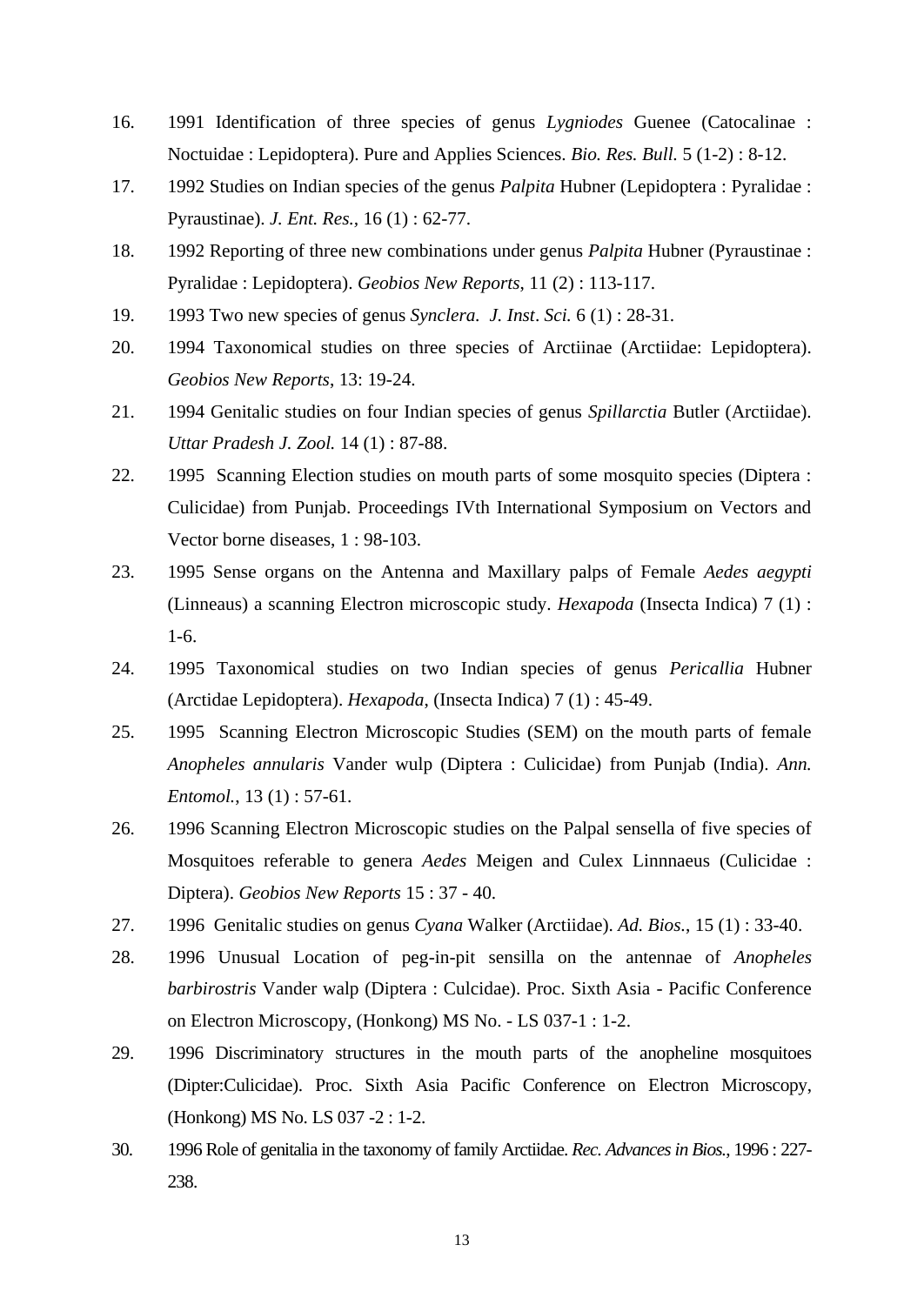- 31. 1996 Taxonomic studies on genus *Eurrhyparodes* Snellen (Pyraustinae : Pyralidae : Lepidoptera). *Bulletin of Association of Zoologists,* 3 (2) : 30-34.
- 32. 1996 Revalidation of genus *Satanastra* Meyrick alongwith the revised diagnosis of genus *Pycnarmon* Lederer (Pyraustinae : Pyralidae : Lepidoptera). *Hexapoda* (Insecta Indica) 8 (2) : 89-99.
- 33. 1997 Reporting a new combination under genus *Limbobotys* Munroe and Mutuura (Pyraustinae : Pyralidae : Lepidoptera). *Geobios New Reports* 16 : 2-5.
- 34. 1997 Disposition of sensilla on the flagellar segments of Antenna of two Anopheline species. Proceeding II<sup>nd</sup> Symposium on Vectors and Vector Borne Diseases, 1997 : 202-206.
- 35. 1997 Revalidation and Recharacterization of genus *Arctata* Roepke (Arctiinae : Arctiidae : Lepidoptera). *Hexapoda*. 9 (1 & 2) : 1-7.
- 36. 1998 Revalidation and Recharacterisation of genus *Trypheromera* Butler (Arctiinae : Arctiidae : Lepidoptera). *J. Ent. Res.* 22 (4) : 303-305.
- 37. 1998 Importance of Scanning Electron Microscopic studies (SEM) in the taxonomy of Mosquito species. Proc. Nal. Sem. on Insect & Environment, 1998 : 62-69.
- 38. 1998 Arctiin diversity from a single locality of village Jatinga (North Cachar hills : Assam). *Him. J. Env. Zool.,* 2001, 12 : 143-148.
- 39. 1998 Taxonomic studies on the three species of *Callimorpha* Litrielle. (Arctiinae : Arctiidae : Lepidoptera). *Bioved*. 9 (1, 2) : 1-6.
- 40. 1999 Studies on the male genitalia of two species of genus *Amerila* Walker (Arctiinae: Arctiidae: Lepidoptera). *Geobios New Reports* 18 (1) : 5-8.
- 41. 1999 A new species of genus *Disemia* Hubner (Pyraustinae : Pyralidae : Lepidoptera) from North-East India. *Geobios New Reports* 18 (2) : 2-5.
- 42. 1999 Reporting of a new species of under genus *creatonotos* Hubner (Arctiinae : Arctiidae Lepidoptera) from India alongwith key to the Indian species. *Entomon*, 24 (2) : 136-141.
- 43. 1999 Mosquitoes of Malwa region of Punjab (India). *Geobios New Reports* 18 (2) : 75-76.
- 44. 1999 New Records of Dragonflies from Haryana State (India). *Fraseria* (N.S.) 6 : 13-14.
- 45. 2000 Species diversity in Dragonflies of Kanjli Wetland (Punjab). *Geobios*. 27 : 124.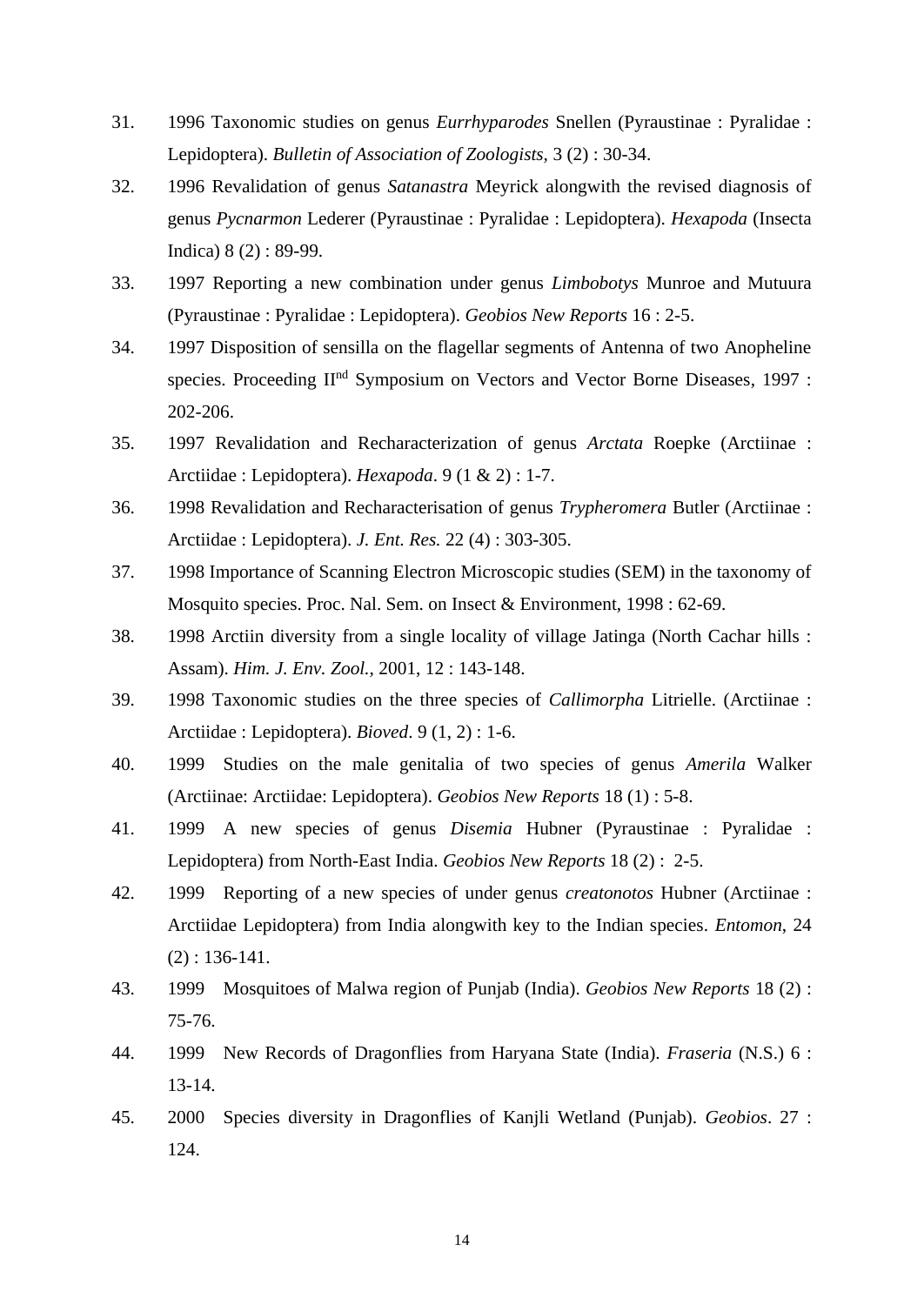- 46. 2000 Further studies on three Indian species of genus *Aloa* Walker (Arctiinae : Actiidae : Lepidoptera). *Ad. Bios.,* 19 (1) : 47-54.
- 47. 2001 A new genus *Mangina* along with the taxonomy of *Argina* (Hübner) (Arctiinae: Arctiidae: Lepidoptera). *J. Bombay Nat. Hist. Society,* 98 (2) : 250-253.
- 48. 2001 A systematic list of Pyraustinae of North Eastern India (Pyralidae : Lepidoptera). *Zoos' Print Journal* 16 (10): 6-7 - 614.
- 49. 2002 A new genus and two new species of Arctiinae (Arctiidae: Lepidoptera) from India. *J. Bombay nat Hist. Society,* 99 (1) 79-85.
- 50. 2002 Arctiid Diversity in Himachal Pradesh (Arctiidae: Lepidoptera). *Geobios* 29 : 137-142.
- 51. 2002 Morphological variations in natural populations of *Anopheles stephensi* liston, collected from North-West India. Proceeding Vth International Symposium on Vectors and Vector Borne Diseases, 2002, 150-156.
- 52. 2002 Studies on Footman Moths of Sikkim (Lithosiinae: Arctiidae: Lepidoptera). *Journal of Hill Research,* 15 (1) : 26-31.
- 53. 2002 Ultrastructure of maxillary teeth and sensilla of three Anopheline species of mosquitoes (Insecta: Diptera : Culicidae). *Zoos' Print Journal* 17 (10): 899-902.
- 54. 2002 The antennal sensilla in three anopheline species*. Ann. Entomol.* 20(1-2): 1-8.
- 55. 2002 Taxonomic significance of Hamule in some species of family Gomphidae (Odonata). *Fraseria* (N.S.) 7: 3-8.
- 56. 2002 Studies on the male secondary genitalia of two species of genus S*ympetrum newman* (Lib. Anio.). *Fraseria* (N.S) 7: 9-12.
- 57. 2003 Studies on the male secondary genitalia of Indian species of genus *Diplacodes*  Kirby (Odonata : Anisoptera : Libellulidae). *Ann Entomol* 21(1-2): 5-10.
- 58. 2003 Inventory of Tiger moths of Sikkim (Arctiinae : Arctiidae : Lepidoptera). *Zoos' Print Journal* 18 (7): 1143-1146.
- 59. 2003 An Inventory of Culicidae Diversity in Haryana state. *J. Vec. Bor. Dis*. 40: (Sept. to Dec.) 112-114.
- 60. 2003 Ultrastructural studies in mouthparts of four species of genus *Culex* Linn. (Diptera : Culicidae). *Entomon* 28(3):253-260, 2003.
- 61. 2003 Significance of Male genitalic structures for differentiating three species of *Trithemis Brauer* (Libelluliidae : Anisopt : Odonata) occurring in India. *Geobios* 30: 259-264.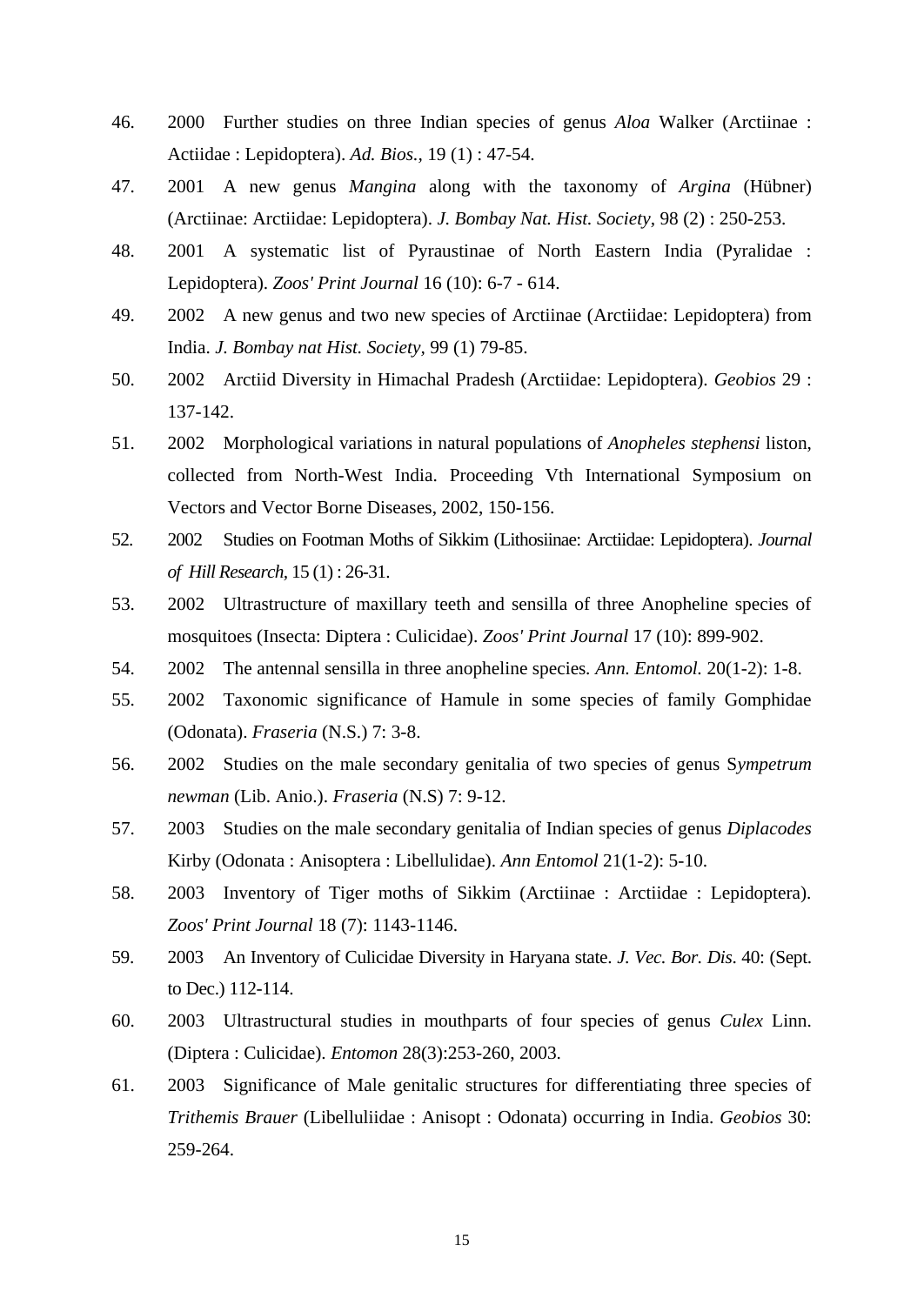- 62. 2003 Ultramorphology of mouthparts of female Anophelinae mosquitoes electron microscopic studies. *J. Ins. Sci.* 16(1-2): 55-60.
- 63. 2003 Morphological variations in a natural population of Anopheles annularis vander walp collected from North-West India. *Ann. Entomol.,* 21(1-2) 41-44.
- 64. 2004 Variations in ornamentation of wings and palpi of *Anopheles* (Cellia) s*ubpictus* Grassi collected from North-West India. *J. Vect. Bor. Dis.*: 41 : 37-41.
- 65. 2004 Studies on secondary male genitalia of the type species of some dragonflies (Odonata : Anisoptera). *Zoos' Print Journal*. 19 (6): 1505 - 1511.
- 66. 2004 Further studies on the mosquito fauna of Punjab, India*. Zoos' Print Journal* 19  $(7)$ : 1523 - 1524.
- 67. 2004 Redescription of *Aedes* (Finlaya) *pulcheriventer* (Giles) (Dip. Culicidae) using genitalia characters. *Geobios*, 31(4): 209-212.
- 68. 2004 Studies on male genitalia of family Culcidae and its taxonomic significance. *Geobios*  : 31 (4) : 213 - 216.
- 69. 2004 Morphological variations in Natural populations of *Anopheles* (cellia) *pulcherrimus* Theobald collected from & North West India. *Entomon*. 29 (2): 197- 201.
- 70. 2004 Revalidation and Recharacterization of genus *Pramadea* Moore (Pyraustiinae: Pyralidae: Lepidoptera). *J. Ent. Res*. 28(3): 179-186.
- 71. 2004 Further studies on two Indian species of subgenus Lutzia Theobald of genus *Culex* Linnaeus (Diptera : Culicidae). *Entomon* 29 (1): 69-73.
- 72. 2005 Studies on the Internal Reproductive organs of the type species of Genus Philagria Kirby (Lithosinae : Arctiidae : Lepidoptera). *J. Ent. Res*. 29(1): 83-86.
- 73. 2005 Studies on female genitalic attributes of some Indian mosquito species of genus *Aedes* Meigen (Diptera : Culicidae). *J. Ins. Sci.* 18(2): 9-24.
- 74. 2005 Morphology of internal male genitalic organs of two species of genus *Agrisius* Walker. (Lithosiinae : Arctiidae : Lepidoptera) and their taxonomic significance. *Uttar Pradesh J. Zool.* 25(2): 139-143.
- 75. 2005 Reporting of an exceptional type of Testis and taxonomic significance of internal Reproductive organs of the Type species *quadriramosa* (Kollar) of genus Cladarctia (Kollar) (Arctiidae : Lepidoptera). *Journal of Hill Research* 18(2): 104- 106.
- 76. 2005 Morphology and Morphometry of internal genitalic organs of two species of genus *Agylla* Walker. *Uttar Pradesh J. Zool.* 25(1): 9-14.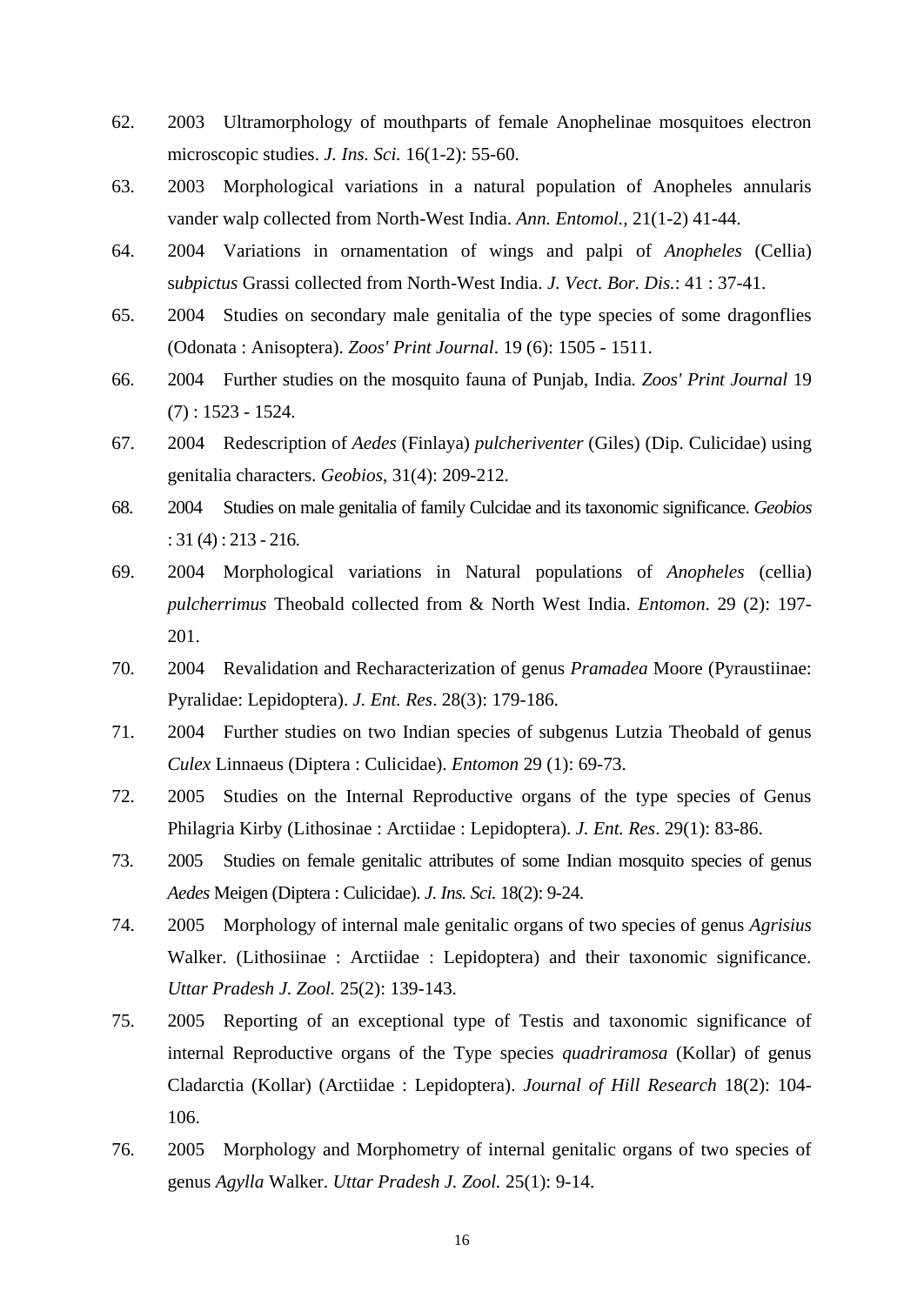- 77. 2005 Studies on the Internal genitalic organs of Indian species of genus *Creatonotos*  Hübner (Arctiidae : Lepidoptera). *Geobios* 32(2-3): 177-184.
- 78. 2005 Studies on internal male and female genitalic organs of the type species of genus *Mahavira* Walker and its taxonomic significance. *Pb. Univ. Res. J*. *(Sci.)* 55 : 191-195.
- 79. 2005 Inventory of Arctiidae of North-eastern Indian (Arctiidae : Lepidoptera). *J. Ent. Res.* 29(2) : 243-249.
- 80. 2005 Taxonomic studies on Indian species of Genus *Maruca* Walker (Lepidoptera: Pyralidae : Pyraustinae). *Zoo's Print Journal* 20(7) : 1930-31.
- 81. 2005 Comparative studies on the internal genitalic organs of three Indian species of genus *Callimorpha* Laterille (Arctiidae : Lepidoptera). *Pb. Univ. Res. J. (Sci.),* 55 : 51-61.
- 82. 2005 Taxonomic studies on genus *Ulopeza* Zeller (Pyraustinae : Pyralidae : Lepidoptera). *Uttar Pradesh J. Zool.* 25(3) : 257-260.
- 83. 2005 Further studies on three Indian species of genus *Vamuna* Moore (Lithosiinae : Arctiidae: Lepidoptera). *Indian Journal of Entomology* 67 (4) : 304-311.
- 84. 2005 Placement of species *Crocidophera pallida* Moore under genus Thilptoteras Swinhoe. *Indian Journal of Entomology* 67 (4) : 312-315.
- 85. 2006 Revival of Genus *Patania* Moore and Reporting of New Species *menoni*  (Pyraustinae : Pyralidae : Lepidoptera). *J. Ent. Res.* 31 (3) : 265-275.
- 86. 2007 Three hour Catch of Arctiid moths at Jatingra Village of North Cachar hills Assam. *Bionotes*, 9 (3) : 94.
- 87. 2007 Taxonomic Significance of Internal Male Reproductive Organs of Three Indian Species of Genus *Areas* Walker (Arctiidae : Lepidoptera). *J. Ent. Res.* 31 (2) : 177-181.
- 88. 2007 Preliminary Report of Geometrid moths from District Solan of Himachal Pradesh. *Bionotes* 9 (3) : 91.
- 89. 2007 The internal male genitalic organs of two Indian species of genus Utetheisa Hübner (Arctiinae : Arctiidae : Lepidoptera). *J.app. Biosci* 33(1) : 59-62
- 90. 2007 Preliminary Report of Noctuid Moths from Chandigarh and surrounding areas. *Bionotes* 9 (4): 152-153.
- 91. 2007 Studies on Internal Male Reproductive Organs of Ten Indian Species of Genus *Spilarctia* Butler (Arctiidae : Lepidoptera). *Pb. Univ. Res. J. (Sci.)* 57 : 83-98.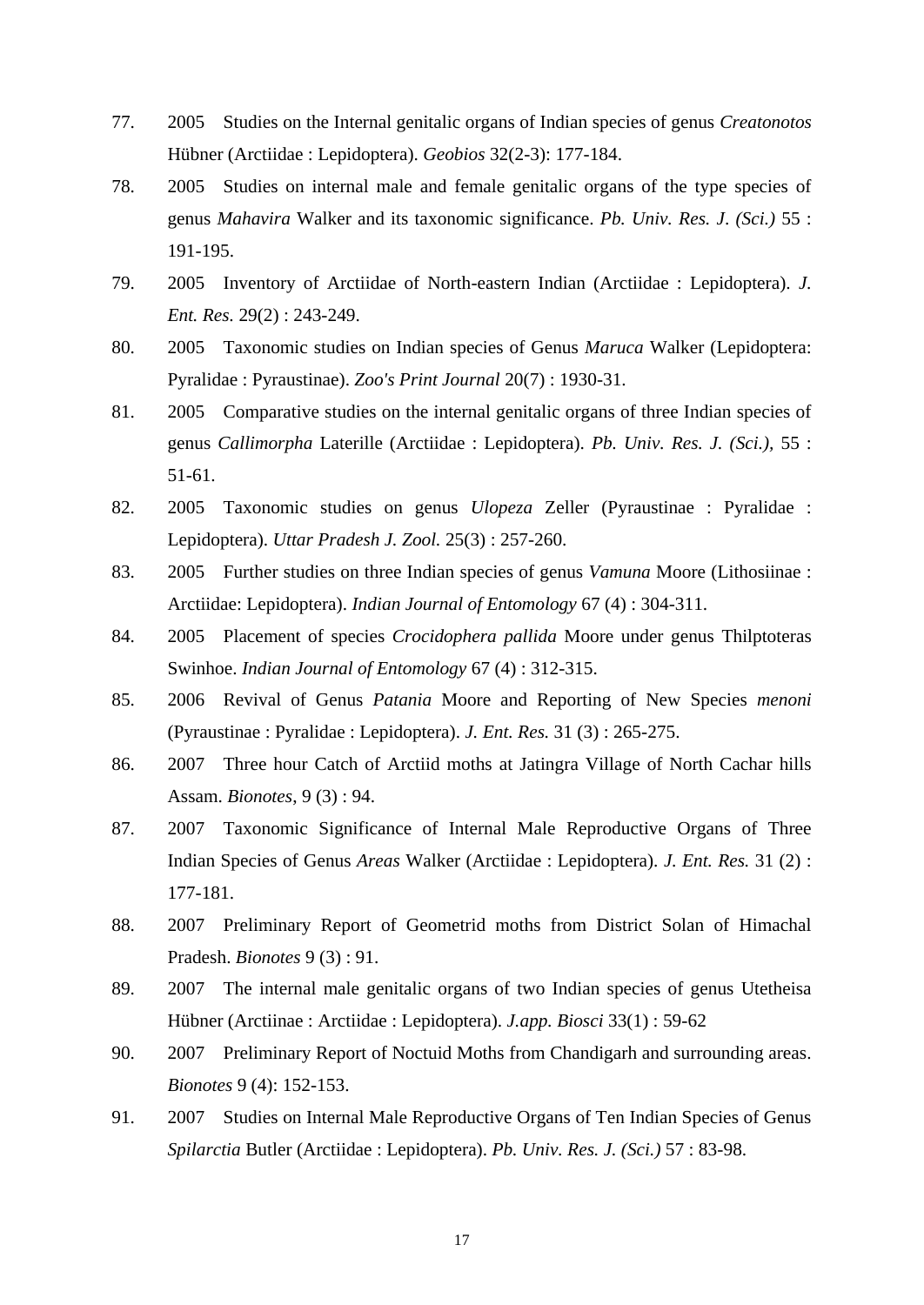- 92. 2007 Studies on External and Internal genitalic Structures of three commonly available Noctuid species (Noctuiodea : Lepidoptera) from Punjabi University Campus, Patiala. *Annals of Entomology,* 25 (1-2) : 1-12.
- 93. 2008 External Male Genitalic Structures of *Eressa Aperiens* (Walker) (Lepidoptera : Arctiidae). *Bionotes*, 10 (1) : 23-24.
- 94. 2008 Redescription of Genus *Costarcha* Hampson (Lepidoptera : Arctiidae : Lithosiinae). *Acta Zoologica Cracoviensia*, 51B (1-2) : 145-148.
- 95. 2008 A New Genus And Two New Species of Subfamily Lithosiinae (Lepidoptera: Arctiidae) From India. *Oriental Insects*, 42 : 359-365.
- 96. 2008 Two new species of *Schistophleps* Hampson (Lepidoptera : Arctiidae : Lithosiinae) from India. *Oriental Insects,* 42 : 379-384.
- 97. 2008 Studies on genitalic structures of six commonly known geometrid species (Lepidoptera) from Himachal Pradesh. *Journal of Entomological Research*, 32 (2) : 161-169.
- 98. 2008 Taxonomic Studies on Three Indian Species of Genus *Amata* Fabricius (Ctenuchinae: Arctiidae: Lepidoptera) with special reference of their External Male Genitalic Structures. *Journal of Entomological Research,* 32 (4) : 339-344.
- 99. 2008 Revival And Recharacterization of Genus *Thyrgorina* Walker (Arctiinae : Arctiidae: Lepidoptera) And Taxonomic Studies on Four Indian Species of this Genus From Western Ghats of India. *Entomon*, 33 (1) : 53-64.
- 100. 2008 First record of genus Satara walker (Lepidoptera : Arctiidae : Arctiinae) and reporting of a new species from India. *Tinea,* 20 (3) : 159-162.
- 101. 2008 Economic Importance of the Geometrid-Ennomin moths in Himachal Pradesh. *Bionotes*, 10 (2) : 56-57.
- 102. 2008 An assessment of the Noctuid moths (Lepidoptera) as serious Pests of Indian Crops. *Bionotes,* 10 (3) : 93-94.
- 103. 2009 Studies on the male and female genitalia of eight Indian species of genus *Lamprosema* Hubner (Pyraustinae : Pyralidae : Lepidoptera) *Journal of Insect Sciences,* 22 (1) : 68-79.
- 104. 2009 Description of four new species under genus *Lycelene* Moore (Lepidoptera : Arctiidae : Lithosiinae) from India. *Acta Zoologica creacoviensia,* 52 B (1-2) : 109- 118.
- 105. 2009 Two new species of *Garudinia* Moore (Lepidoptera : Arctiidae : Lithosiinae) from India. *The Journal of Asia – Pacific Entomology,* 12 : 9-13.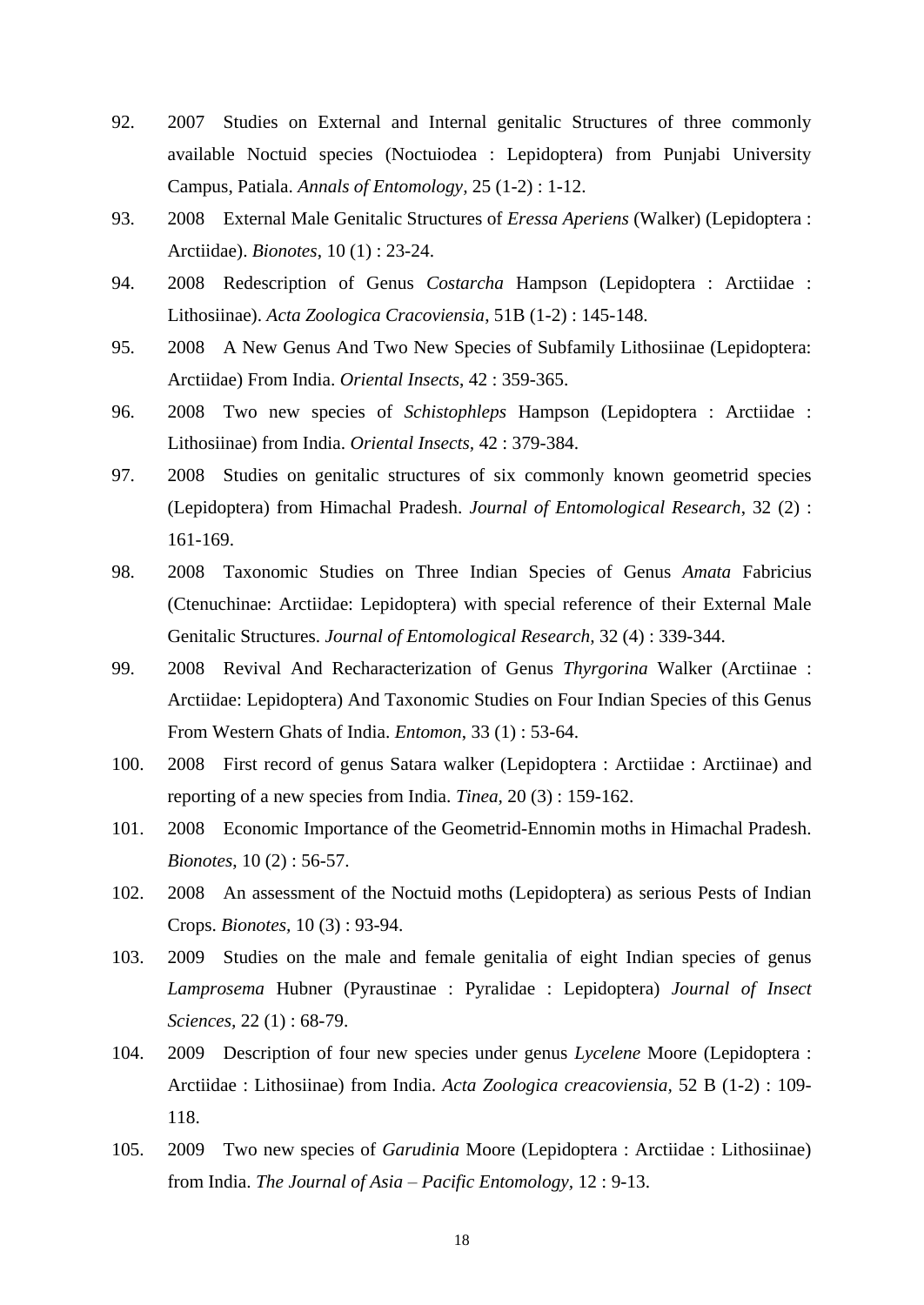- 106. 2009 External genitalia of two species of *Syngamia* Moths (Lepidoptera: Pyralidae). *Bionotes*, 11 (2): 59-60.
- 107. 2009 Taxonomic studies on genus *Prorodes* Swinhoe (Pyraustinae : Pyralidae : Lepidoptera) Along with reporting of a new species. *Journal of Insect Science*, 22 (4): 412-417.
- 108. 2009 Morphology of the external male genitalia of five Indian Geometrid species (Lepidoptera). *Journal of Threatened Taxa,* 1 (9): 484-487.
- 109. 2010 Studies on External Genitalia of Seven Indian Species of Genus *Spilarctia* Butler (Lepidoptera: Arctiidae: Arctiinae) Alongwith A New Species. *Journal of Threatened Taxa*,2(6):948-960..
- 110. 2010 An inventory of Culicidae mosquitoes of Patiala, Punjab. *Bionotes.* **12 (3):** 97
- 111. 2010 Recharacterization of genus Cyclomilta Hampson (Lepidoptera: Arctiidae). *Ann. Entomol*. **28 (1):** 9-11 **(ISSN:0970-3721) (NAAS rating: 3.4)**
- 112. 2010 Further Taxonomic Studies On Two Indian Species Of Genus *Acronicta Ochsenheimer* (Lepidoptera : Noctuidae) *Ann. Entomol*. 28 (2): 11-21
- 113. 2010 Morphotaxonomy of eight species of genus *Lyclene* Moore (Lepidoptera : Arctiidae : Lithosiinae) from India. *Proc. Nat. Acad. Sci. India.* Sec-B, 80 (3) : 235- 249
- 114. 2010 Systematics of Indian Arctiidae (Lepidoptera : Insecta): Pp 161-179. In : Kirti, J.S. & Kumar, A. (Eds). Advances in Entomology, proceedings of International conference on Entomology. Published by Dr. Jagbir Singh, Department of Zoology, Punjabi University, Patiala Printed by Kaniska Publishers, New Delhi.
- 115. 2011 Recharacterization of genus Nepita Moore (Lepidoptera: Arctiidae: Lithosiinae). *Entomon*. 35 **(2):** 105-109.
- 116. 2011 A new species of *Plutodes* Guenee (Lipidoptera : Geometridae : Enmominae) from Western Ghats of India *J. Appl. Biosci.* 37(1) : 68.70.
- 117. 2011 Scanning electron microscopic studies on 4th instar larva and pupa of *Culex quinquefasciatus* Say (Diptera : Culicidae) Ann. Entomol. 29(1): 9-14.
- 118. 2011 Redescription of *Paraplastis hampsoni* Swinhoe (Lepidoptera: Arctiidae) *Tinea*. 21(5): 241- 244.
- 119. 2011 Resurrection of genus *Coleta* Roepke (Lepidoptera: Arctiidae). *Bionotes*. 13(4): 157-158.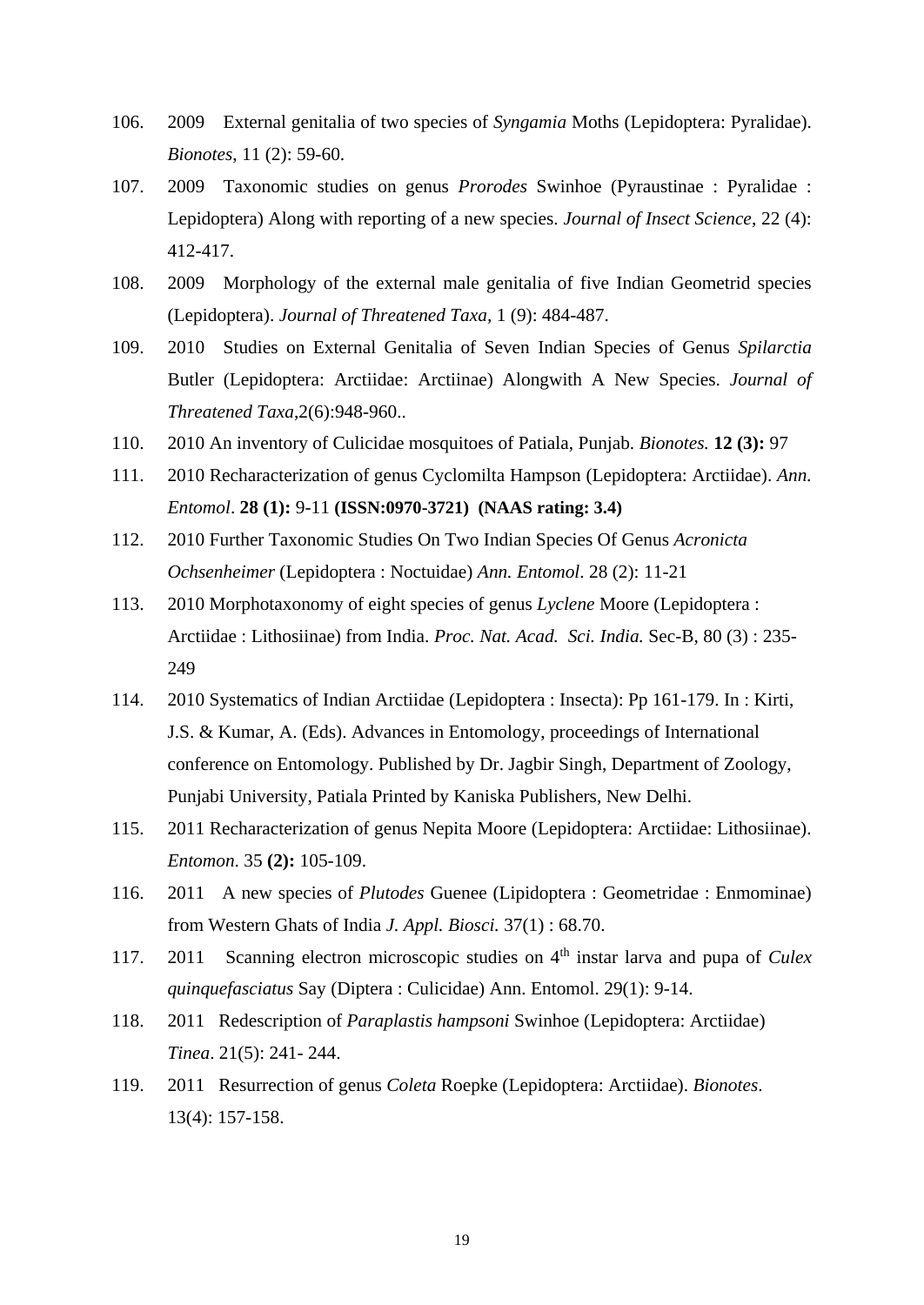- 120. 2011 Studies on External and Internal genitalic structures of two Indian Species of genus *Acronicta* Ochsenheimer. (Lepidoptera : Noctuidae). *Ann. Enotomol*. 29(2): 25- 36.
- 121. 2011 Studies on Internal Reproductive organs of two species of genus *Pericyma* Herrich-Schaffer (Catocalinae: Noctuidae: Lepidoptera). *Journal of Insect Science.* 24(2): 175-181.
- 122. 2011 Studies on genus *Ctenognophos* Prout (Lepidoptera: Geometridae: Ennominae) with special reference to internal genitalic attributes. *J. Appl. Biosci*., 37(2): 165-168.
- 123. 2011 An inventory of subfamily Catocalinae (Noctuidae ; Lepidoptera) from Western Ghats of India. *J. Appl. Biosci*., 37(2): 97- 104.
- 124. 2011 Morphological variations on Palpi and Wings in natural population of *Anopheles (Cellia) stephensi* Liston. *J. Appl. Biosci*., 37(2): 122-125.
- 125. 2011. Reporting of unusual testis in three species of subfamily Ennominae (Lepidoptera: Geometridae). *Indian journal of Entomology*, **73**(4): 303-307.
- 126. 2011. Studies on internal genitalic attributes of two Indian species of genus Agathia Guenee (Lepidoptera: Geometridae: Geometrinae). *Indian journal of Entomology*, 73(4): 298-302.
- 127. 2012. Recharacterization of genus *Ascotis* Hubner (Ennominae : Geometridae : Lepidoptera). *Journal of Insect Science*, 25(2): 155-159.
- 128. 2012. Taxonomic studies on type species of genus *Ophthalmitis* Fletcher (Geometridae: Lepidoptera). *Journal of Insect Science*, **25**(3): 265-270.
- 129. 2012. An inventory of family Geometridae (Lepidoptera) from Western Ghats of India. *Journal of Entomological Research*, **36**(1): 83-94.
- 130. 2012 Genitalic studies of *Amerila Eugenia* (Fabricius) (Lepidoptera: Arctiidae) from Karnataka, India. *Journal of Threatened Taxa*. 4(2): 2398- 2401.
- 131. 2012 Scanning electron Microscope (SEM) studies of the eggs of *Anopheles peditaeniatus* **(**Diptera:Culicidae) from the Punjab (India). *Colemania* 28:1-4
- 132. 2012 An Inventory of subfamily Calpinae (Noctuidae:Lepidoptera) from Western Ghats of India. *J. Appl. Biosci*., 38(1): 82-88.
- 133. 2012 An Inventory of family Geometridae (Lepidoptera) from North-East India. *J. Appl. Biosci*., 38(1):28-43.
- 134. 2012 Taxonomic significance of internal reproductive organs of five species of genus *Mythimna* Ochsenheimer (Lepidoptera:Noctuidae). *J. Appl. Biosci*., 25(1):45- 56.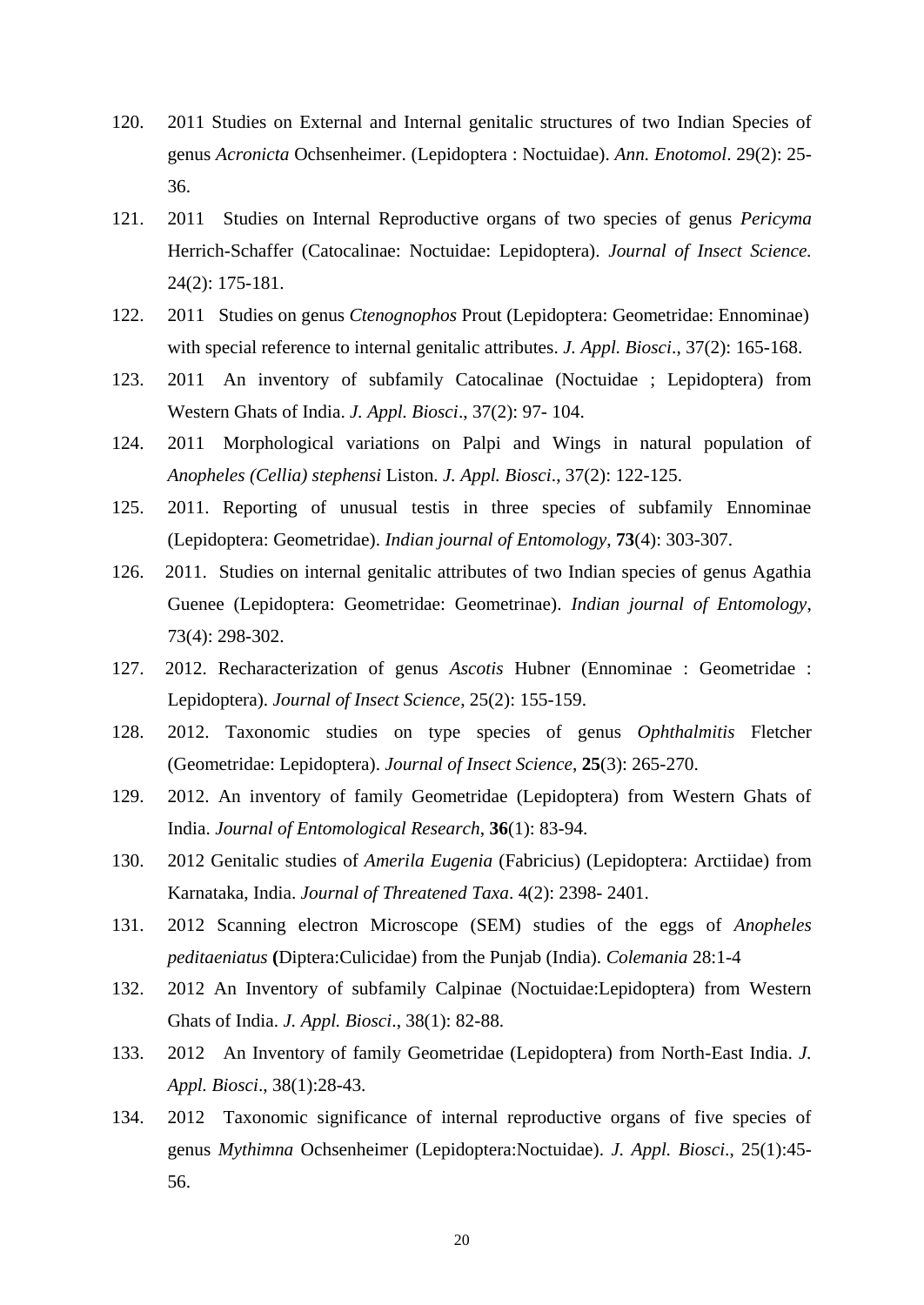- 135. 2012 An Inventory of family Geometridae (Lepidoptera) from Western Ghats of India. *J. Appl. Biosci*., 36(1): 83-94.
- 136. 2012 Variations on wings and palpi in natural populations of Anopheles (Cellia) *pulcherrimus Theobald* (Anophelinae:Culicinae). *Ann. Entomol*., 30(1).
- 137. 2012 Observation of new variations on wings and palpi of two species of *Anopheles*  mosquitoes from North-West India. *Bionotes* 14(3) : 83-84.
- 138. 2012 Species diversiy in family (Noctuidae : Lepidoptera) from Kashmir Himalaya. *Ann. Entomol.* 30(2): 25-32.
- 139. 2013 Systematic list of Diptern subfamily Culicinae from Punjab. *Bionotes,* 15 (2): 56-57.
- 140. 2013 Reporting of morphological; variations in natural populations of *Anopheles (Cellia) splendidus* Koidzumi & *Anopheles (Cellia) willmori* (James). *J. Ent. Res.,* 37 (2): 195-199.
- 141. 2013 Studies on prevalence and seasonal variations of *Culex quinquefasciatus* in Punjab. *J. Chem. Bio. Phy. Sci.Sec.,* 3 (3): 1880-1885.
- 142. 2013 An inventory of subfamily Catocalinae (Noctuidae: Lepidoptera) from North-East India. *J. Appl. Biosci.,* 39(1): 24-29.
- 143. 2013 Species diversity and abundance in subfamily Catocalinae (Noctuidae: Lepidoptera) from Kashmir Himalaya. *Ann. Entomol.,* 31(1): 1-8.
- 144. 2013 Morphological variations in ornamentation of wings of *Anopheles (Cellia) subpictus* Grassi from some locations in Punjab. *J. Insect Sci.,* 26 (1): 59-62.
- 145. 2013. Morphotaxonomy of nine species of genus *Lyclene* Moore (Lepidoptera: Arctiidae: Lithosiinae) from India. *Proceedings of the National Academy of Sciences India, Sect. B Biol. Sci.,* 83(1): 31-46.
- 146. 2013. Species diversity and abundance in subfamily Catocalinae (Noctuidae : Lepidoptera) from Kashmir Himalaya. *Ann. Entomol.,* 31(1) : 1-8.
- 147. 2013. A new species representing first record of genus *Conilepia* Hampson (Lepidoptera: Erebidae: Arctiinae) from India. *Deutsche Entomologische Zeitschrift,*  60(2): 231-234.
- 148. 2013. A new species of genus *Cyana* Walker (Lepidoptera: Arctiidae: Lithosiinae) from India. *Journal of Chemical, Biological and Physical Sciences*, Sec. B., 3(2): 1301-1310.
- 149. 2013. First record of genus *Disasuridia* Fang (Lepidoptera: Erebidae: Arctiinae) along with description of a new species from India. *Tinea,* 22(4): 269-271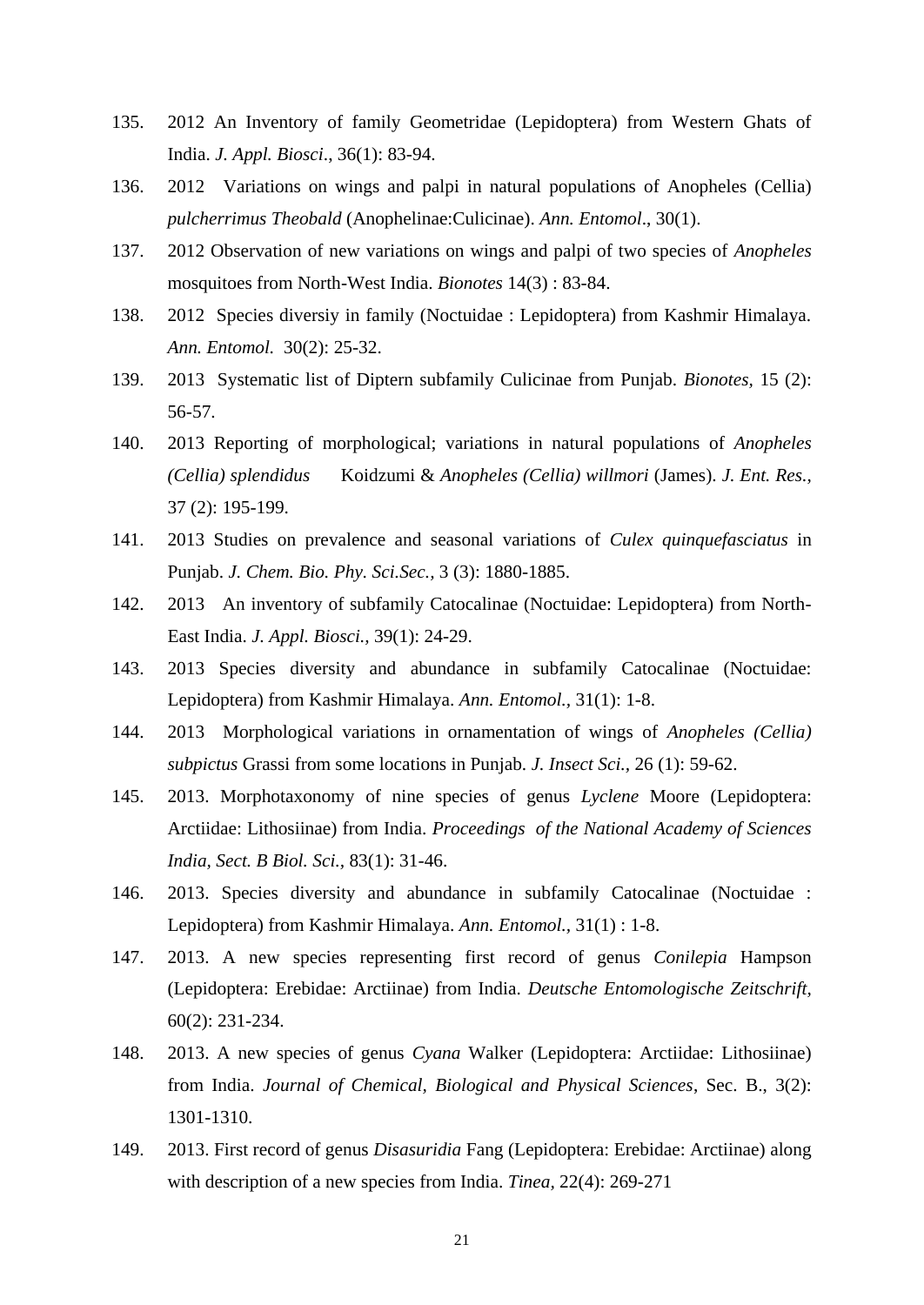- 150. 2013. Taxonomic studies on type species of genus *Tarika* Moore (Lepidoptera: Erebidae: Arctiinae) from India. *Journal of Chemical, Biological and Physical Sciences*, Sec. B., 3(3), 2032-2036.
- 151. 2013. New faunistic records of Lithosiin Moths (Lepidoptera: Erebidae: Arctiinae) from North-East India. *Bionotes,* 15 (3): 84.
- 152. 2013. Diversity of Lithosiin moths (Lepidoptera: Erebidae: Arctiinae) from India. *Proceedings of the National Conference on Insect Diversity and Systematics: Special emphasis on molecular techniques.* Department of Zoology, Aligarh Muslim University, Aligarh, 2013: 33-36.
- 153. 2013. Keys for the identification and segregation of Noctuid subfamilies. *Insect Environment,* 19(3): 176-179.
- 154. 2013. Study of Noctuid moths (Lepidoptera) from Kashmir Himalaya. *Insect Environment,* 18(3): 59-61.
- 155. 2013. Review of genus *Olepa* Watson (Lepidoptera: Erebidae: Arctiinae). *Tinea,* 22 (4): 272-277.
- 156. 2013. New record of a genus and four speciesd of family Arctiidae (Insecta: Lepidoptera) from India. *Records of Zoological Survey of India,* 113 (1): 137-140.
- 157. 2013. An unusual aberration of the hindwing veins in *Luxiaria amasa* (Butler) (Lepidoptera: Geometridae: Ennominae) with a note on female external genetalia. *Entomon,* 38(2): 115-118.
- 158. 2013. First report of *Macotasa tortricoides* ( Walker) (Arctiidae:Lithosiinae) from India along with a key to species of the genus. *J. Ent. Res.,* 37(4):369-373.
- 159. 2013. Studies on external genetalia of *Mangina syringe* (Cramer) (Lepidoptera: Erebidae: Arctiinae). *Entomon* 38(2): 59-64.
- 160. 2013. Taxonomic studies on new faunistic studies of two species of the genus *Stictane*  Hampson (Lepidoptera: Erebidae: Arctiinae) from India*. Acta zoologica cracoviensia*, 56(1): 1-7.
- 161. 2013. Taxonomic studies on four species of Amata Fabricius (Lepidoptera:Arctiidae: Syntominae) from India with special reference to their external genitalia. *J. ent. Res.,* 37 (4) : 00-00.
- 162. 2014. Studies on External genitalia of *Diduga albicosta* Hampson (Arctiidae: Lithosiinae). *Bionotes*, 16 (1): 18-19.
- 163. 2014 A new species of genus *Capissa* Moore (Lepidoptera: Erebidae: Arctiinae) from India. *Annales Zoologici* : 64(1) : 45-49.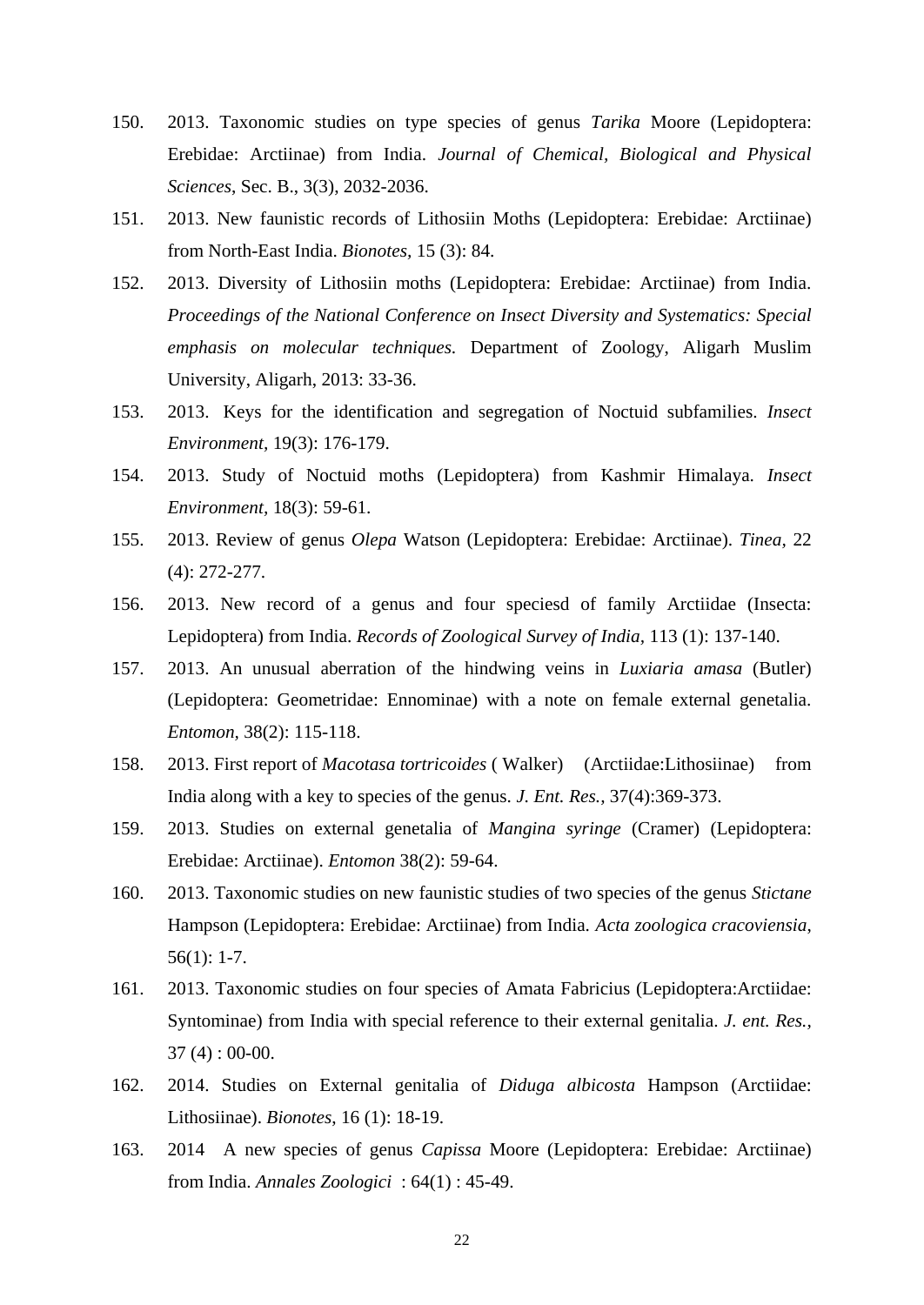- 164. 2014 Taxonomic studies on three *Caeneressa* species (Lepidoptera: Syntominae) from India with special reference to their external genitalia. *Animal Systematics, Evolution and Diversity* 30 (1): 33-38.
- 165. 2014. Taxonomic studies on four species of *Amata* Fabricius (Lepidoptera: Arctiidae: Syntominae) from India with special reference to their external genitalia. *Journal of Entomological Research*, 37 (4): 375-381.
- 166. 2014. Morphotaxonomy of Indian species of genus *Macotasa* Moore (Arctiidae: Lithosiinae). *Journal of Entomological Research,* 37 (4): 369-373.
- 167. 2014. Biological and Taxonomic Study of Agriculturally Important Noctuid Pests of Kashmir. *World Journal of Agricultural Research, 2014,* 2(2): 82-87.
- 168. 2014. First record of genus *Neoduma* Hampson (Lepidoptera: Erebidae: Arctiinae) with a new species from India. *Journal of Threathened Taxa, 2014, 6 (12)*. (eISSN: 0974-7907).
- 169. 2014. Comparison of Male and Female Genetalia of *Culex* species with Scanning Electron Microscopy (SEM). *Int. J. Curr. Res. Aca. Rev.* 2014; 2(10): 17-24.
- 170. 2014. Scanning Electron Microscopic (SEM) studies on fourth instar larva and pupa of *Anopheles (Cellia) stephensi* Liston (Anophelinae: Culicidae). *International Journal of Mosquito Research* 1(4): 42-46.
- 171. 2014. Culicinae diversity (Culicidae: Diptera) from Punjab (India) with reference to impact of ecological changes. *International Journal of Mosquito Research* 1(4): 10- 16.
- 172. 2014. Studies on Genetalia of *Culex univittatus* Theobald and *Culex bitaeniorhynchus* Giles with the Aid of Scanning Electron Microscope. *Int. J. Pure App. Biosci.* 2(5): 157-162.
- 173. 2014. SEM studies on Egg Architecture of *Anopheles (Cellia) pulcherrimus* Theobald (Anophelinae: Culicidae). *J. Appl. Biosci*., 40(2): 130-132.
- 174. 2014. A new species of *Oeonistis* Hubner from India (Lepidoptera: Erebidae: Arctiinae) with a key to known species of the genus*. J. ent. Res.,* 38(3): 227-230.
- 175. 2014*.* Seven new records of Geometrid moths (Lepidoptera: Geometridae) from India. *J. Appl. Biosci.,* 40(2): 113-116.
- 176. 2014. External Male and Female genetalia of the moth *Tanaoctenia haliaria* (Lepidoptera : Geometridae). *Bionotes*, 16(3): 88-91.
- 177. 2014. Egg laying pattern of *Sesamia inferens* (Walker) on Maize, Zea mays L.
- 178. 2014. Two new genera of Lithosiini. *Tinea*, 23(1): 41-46.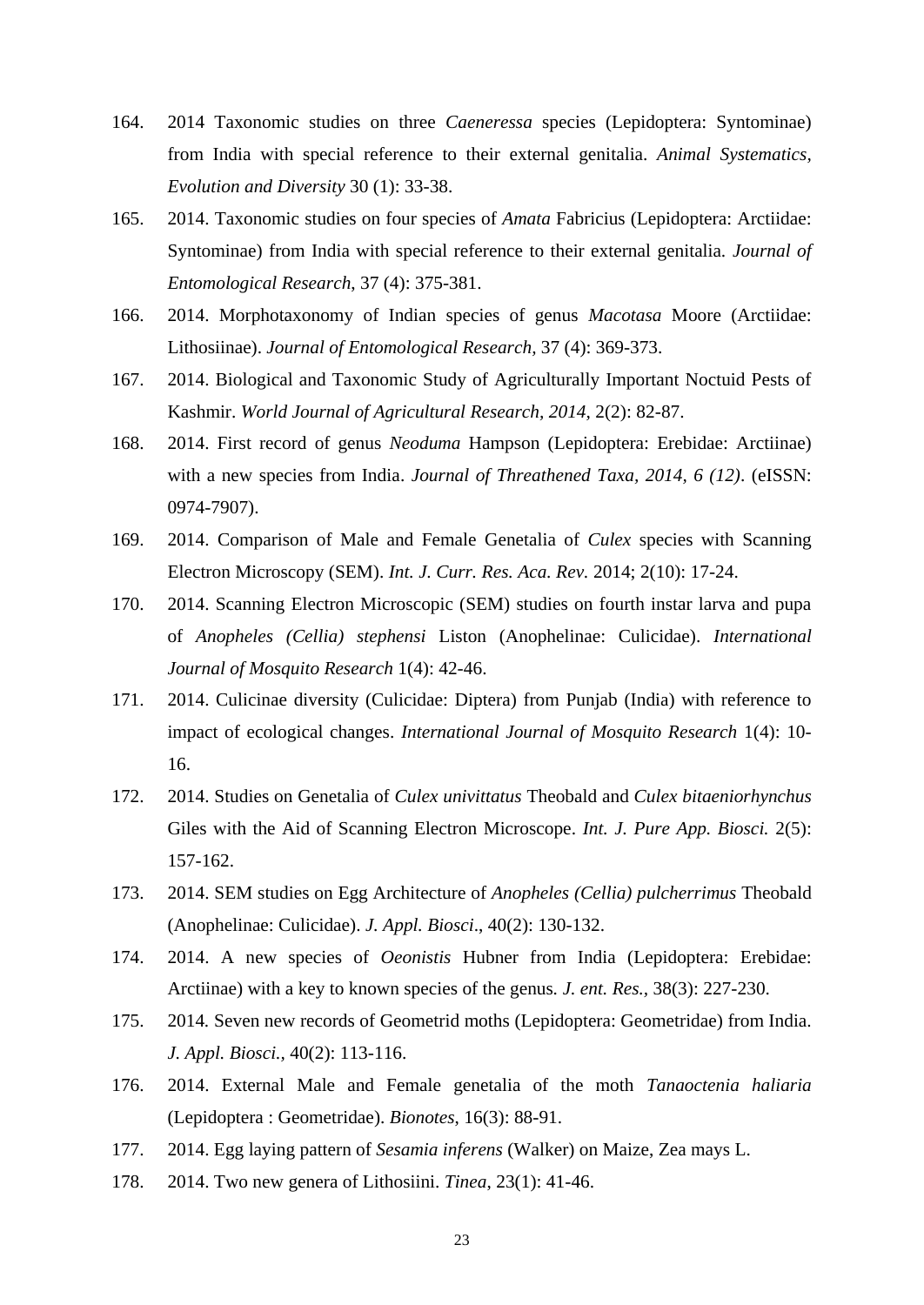- 179. 2014. A checklist of Subfamily Arctiinae (Erebidae:Noctuoidea:Lepidoptera) from India. *Rec. Zoo. Surv. India*, Occasional paper no.367: 1-76. Published by Director Zoological Survey Of India, Kolkata.
- 180. 2014. Genitalic studies on three species of genus *Phlogophora* Treitschke (Lepidotera: Noctuidae: Hadeninae). *Int. J. Curr. Res. Aca.Rev.* 2014; 2(12): 42-46.
- 181. 2014. Scanning electron microscopic (SEM) studies on egg architecture of *Armigeres*  (*Armigeres*) *subalbatus* (Coquillett). *Entomology and Science Letters,* 4(1): 56-59.
- 182. 2014. Studies on genitalia of *Mansonia* (*Mansonioides*) *uniformis* (Theobald) and *Mansonia* (*Mansonioides*) *indiana* Edwards with the aid of Scanning Electron Microscopy (SEM). *Int. J. Fauna and Biol. Stud.,* 1 (6): 86-89.
- 183. 2014. Scanning electron microscopic (Sem) studies on fourth instar larva and pupa of *Anopheles (Cellia) stephensi* Liston (Anophelinae: Culicidae). *Int. J. Mosq. Res.,* 1  $(4)$ : 42-46.
- 184. 2014. New records of three species of Nolidae (Lepidoptera: Noctuoidea) from India. *Int. J. Fauna and Biol. Stud.,* 1(6):131-134.
- 185. 2014. Further Studies on Taxonomy of Genus *AEGOCERA* Latreille from Western Ghats of India. *J. Chem. Bio. Phy. Sci. Sec. B,* 5(1): 532-537.
- 186. 2014. A new species of genus *Teulisna* Walker (Lepidoptera: Erebidae: Arctiinae) from India. *Acta zoologica cracoviensia*, 57(1-2): 11-19.
- 187. 2014. Redescription of genus *Tycracona* Moore. *International Journal of Current Research and Academic Review*, 3 (7): 1102-1104.
- 188. 2014. An updated Checklist of Family Arctiidae (Lepidoptera) from India. *Records of Zoological Survey of India.* Zoological Survey of India, Kolkata.
- 189. 2014. Plant age preference for oviposition by Sesamia inferens (Walker) on maize, Zea mays L. *Indian J. Ento.* 76 (3): 245-249. 2019.
- 190. 2014. Taxonomic studies on three species of Genus *Sarcinodes* Guenee (Lepidoptera: Geometridae: Oenochrominae). *J. Ent. Res.,* 38(4):323-326.
- 191. 2014. Genitalic studies on two species of genus *Arichanna* Moore (Lepidoptera: Geometridae : Ennominae). *Nat. J. L. Sc.* 11(2): 151-153.
- 192. 2014. Recharacterization of Genus *Vindusara* Moore (Lepidoptera: Geometridae: Ennominae). *North Bengal University Journal of Animal Sciences,* 8:1-3.
- 193. 2014. Recharacterization of genus *Cyclodes* Guénee (Noctuidae: Lepidoptera). *North Bengal University Journal of Animal Sciences.* 8: 5-7.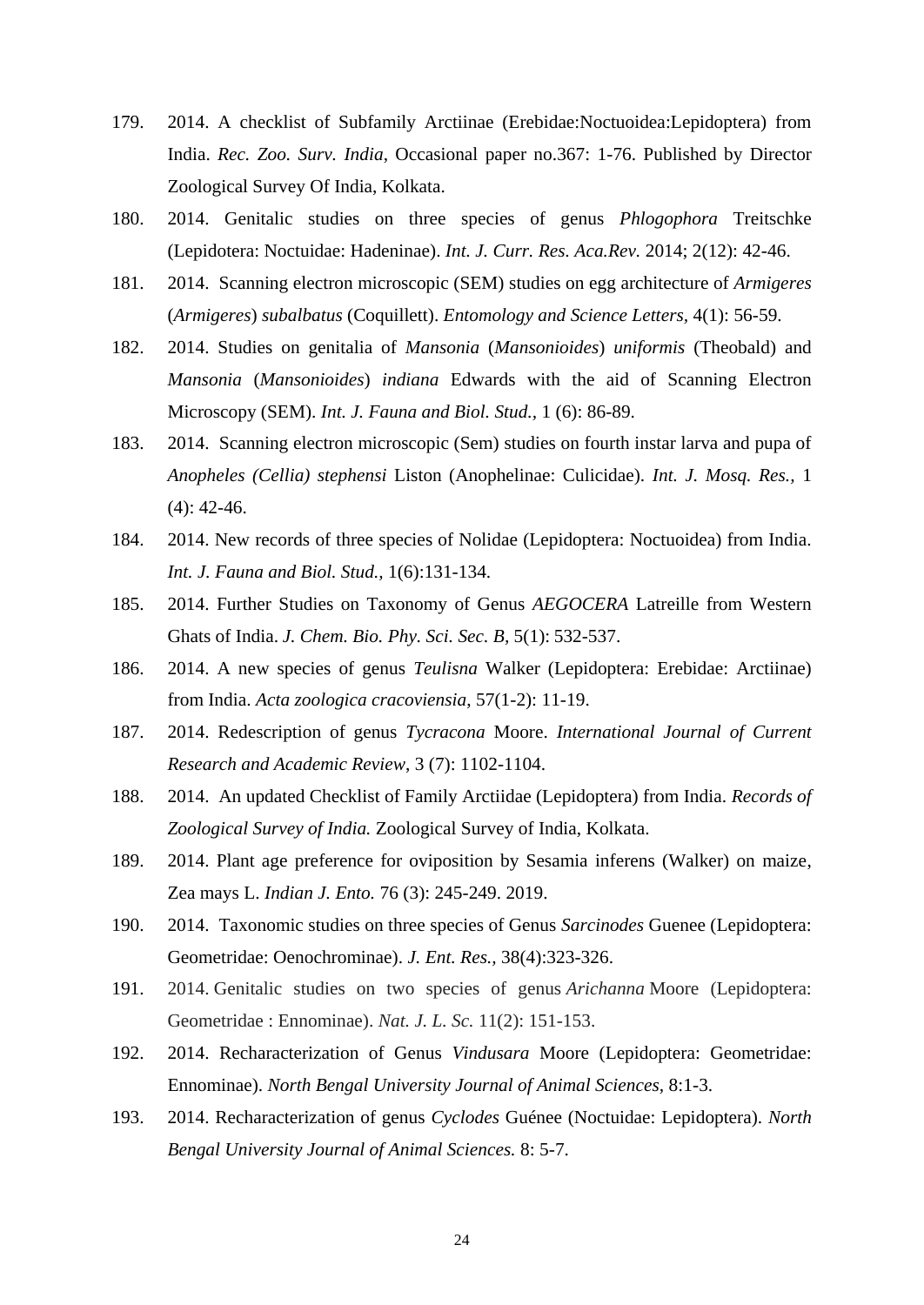- 194. 2014. *Lophoptera hypenistis* (Hampson) (Lepidoptera: Euteliidae) from Mizoram, a new record to India. *National Journal of Life Sciences.* 11(1) 2014: 57-58.
- 195. 2014. Morphotaxonomy of two species of genus *Sarbanissa* Walker (Noctuidae: Lepidoptera). *Journal of Entomological Research.* 38(4): 319-322.
- 196. 2014. Recharacterization of genus *Ochrotrigona* Hampson (Noctuidae: Lepidoptera). *International journal of Chemical, Biological & Physical Sciences*, 5(1): 498-500.
- 197. 2014. Life history studies of *Anopheles (Cellia) subpictus* Grassi (Anophelinae: Culicidae) with the aid of scanning electron microscopy (SEM) from Punjab. J. Entomol. Zool. Stud., 2 (5): 345-350.
- 198. 2014. Description of male and female genitalia of Anopheles (Cellia) culicifacies Giles with the aid of Scanning Electron Microscope. *Int. J. Pure and Appl. Zool.,* 2(4): 348-350.
- 199. 2014. Scanning Electron Microscopic (SEM) studies on morphology of cibarial armature of major vector species of malaria from Punjab. *J. Global Biosci.,* 3(5): 831- 834.
- 200. 2014. Scanning electron microscopic (SEM) studies on external genitalia of Anopheles (Cellia) stephensi Liston. J. Zool. Stud., 1(5): 19-23.
- 201. (2014). Larvae, cibarium and female genitalia of Anopheles (Cellia) vagus Van der Wulp (Anophelinae: Culicidae) with the aid of scanning electron microscopic (Sem) from Punjab. *Int. J. Multidis. Res. Develop.,* 1(6): 11-16.
- 202. (2014). Description of larva and pupa of Anopheles (Cellia) culicifacies Giles with the aid of Scanning Electron Microscope (SEM). *Journal of Applied and Natural Sciences* 2(4):348-350.
- 203. 2015. Ultrastructural studies on cibarium of two species of genus *Mansonia* (Culicidae: Diptera) to explore new and additional taxonomic attributes. *International Journal of Multidisciplinary Research and Development*, 2(4): 517-520.
- 204. 2015. Prevalance and distribution of *Armigeres subalbatus* (Coquillett) in Punjab. *International Journal of Fauna and Biological Studies*, 2(3): 44-47.
- 205. 2015. Studies on cibarium of *Culex univittatus* Theobals with the aid of Scanning Electron Microscopy. *International Journal of Pure and Applied Biosciences*, 3(1): 214-216.
- 206. 2015. Egg laying pattern of *Sesamia inferens* on maize (*Zea mays*). *Indian Journal of Agricultural Sciences*. 85(1): 109-13.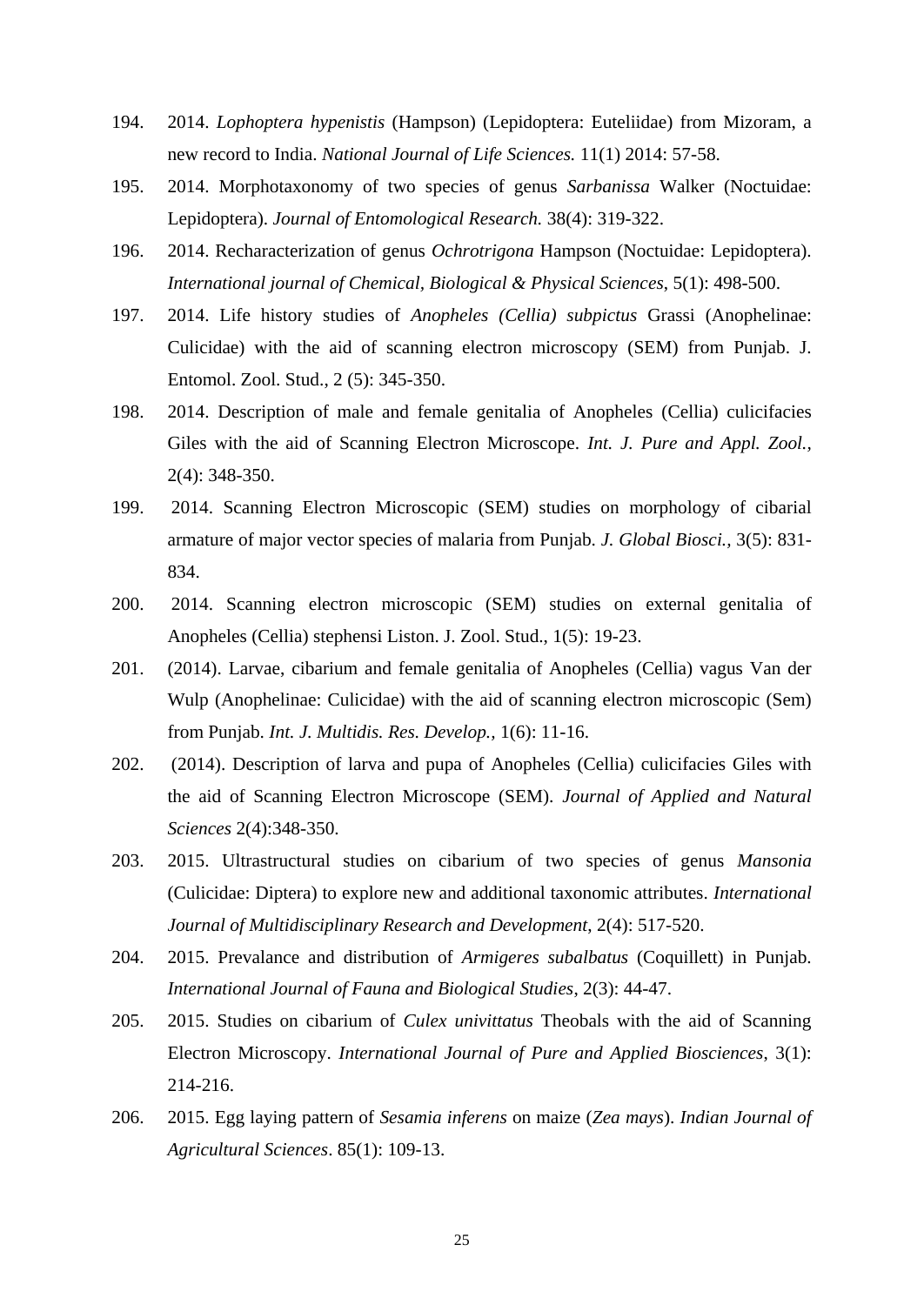- 207. 2015. Studies on the genitalia of a major pest species of genus *Thysanoplusia ichinose. International Journal of Food, Agriculture and Veterinary Sciences,* 5(1): 53-56.
- 208. 2015. Taxonomic update and brief account of genetalia on type species of Genus *Ramadasa* Moore (Lepidoptera: Noctuidae*). International Journal of Research in Applied, Natural and Social Sciences*, 3(3): 9-12.
- 209. 2015. Taxonomic studies on external and internal genetalic attributes of two species of genus *Xestia* Hubner (Noctuidae: Lepidoptera). *International Journal of Multidisciplinary Research and Development*, 2(3): 594-601.
- 210. 2015. Further studies on taxonomy of Genus *Aegocera* Latreille from Western Ghats of India. *Journal of Chemical, Biological and Physical Sciences*, 5(1): 532-537.
- 211. 2015. First record of genus *Pandesma* Guenee (Noctuidae: Lepidoptera) from India. *Journal of Global Biosciences*, 4(3): 1684-1686.
- 212. 2015. Fruit feeding moths of tribe Calpini from India (Lepidoptera: Noctuidae). *International Journal of Current Research and Academic Review*, 3(3): 67-73.
- 213. 2015. Inventory of owlet moths from Western Ghats of India (Noctuidae: Lepidoptera). *International Journal of Applied Research*, 1(5): 175-181.
- 214. 2015. External genitalic structures of two species of genus *Euplexia* Stephens (Noctuidae: Lepidoptera). *International Journal of Current Research and Academic Review*, 3(3): 74-79.
- 215. 2015. First record of Caradrina plagiata Walker (Lepidoptera: Noctuidae) from India. *International Journal of Applied Research*, 1(4): 273-274.
- 216. 2015. Taxonomic studies on the genitalic features of two species of genus Ctenoplusia Dufay from Western Ghats of India. *International Journal of Pure and Applied Zoology*, 3(2): 137-141.
- 217. 2015. Monitoring of *Thysano plusia orichalcea* (Fabricius)with light-traps from Budgam Kashmir, J Bio. SciTech,Vol 6(1): 643-646.
- 218. 2015. Taxonomic studies on two species of genus *Calyptra* Ochsenheimer (Lepidoptera: Noctuidae) from Kashmir, *Journal of Entomology and Zoology Studies, 2015;* 3 (1): 217-219.
- 219. 2015. A taxonomic report of eight newly recorded and little known species (Lepidoptera) of India and Kashmir Himalayan Noctuidae. *Indian Journal of Pharmaceutical Science and Research,* 5(2):105-111.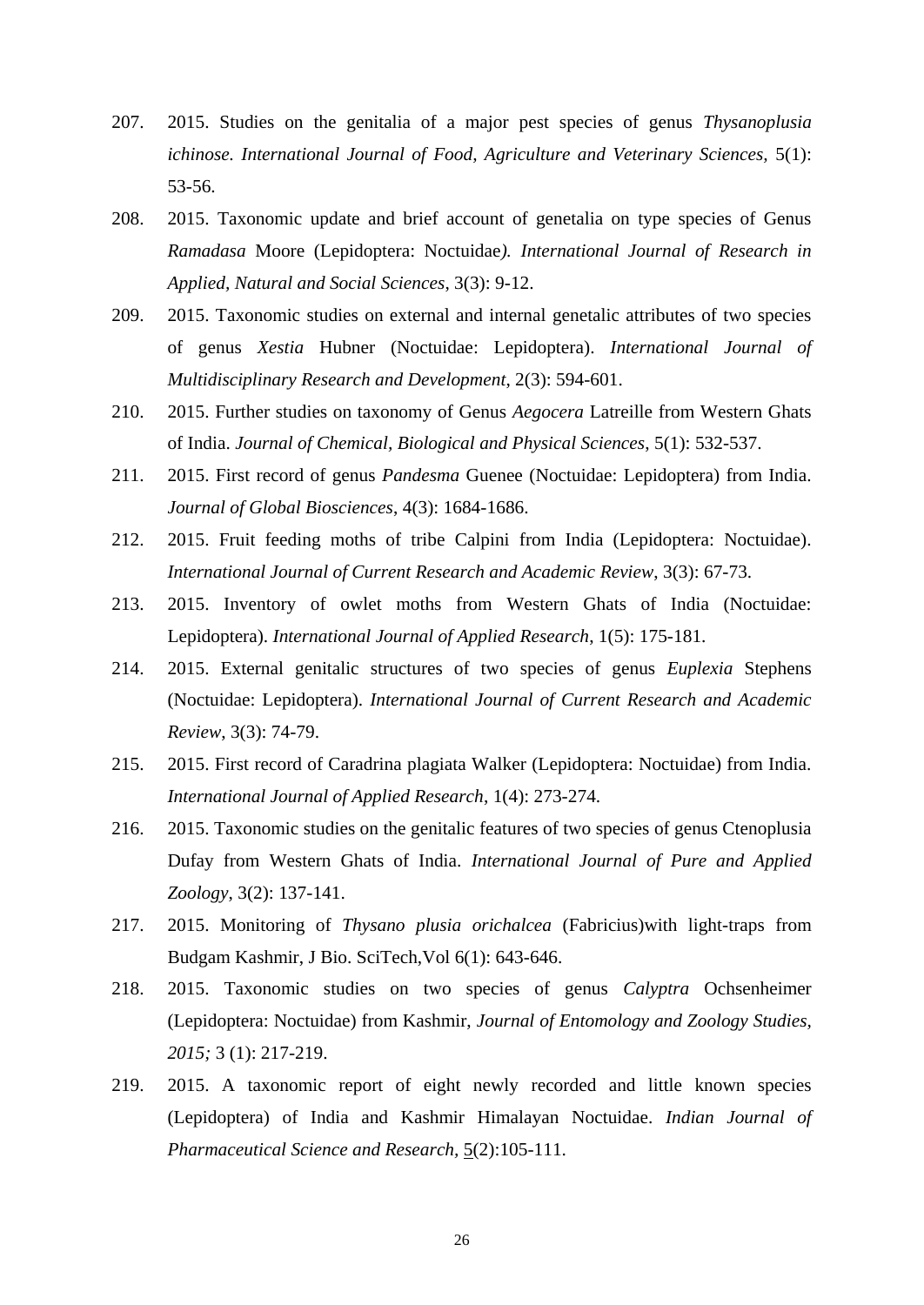- 220. 2015. Taxonomic Studies on Three Indian Species of Genus *Amphipyra*  Ochsenheimer (Lepidoptera: Noctuidae). *International Journal of Agriculture Innovations and Research*, 3(5).
- 221. 2015. First record of *Caradrina plagiata* Walker (Lepidoptera:Noctuidae) from India. *International Journal of Applied Research*, 1(4): 273-274.
- 222. 2015. Inventory of owlet moths from Western Ghats of India (Noctuidae: Lepidoptera). *International Journal of Applied Research*, 1(5): 175-181.
- 223. 2015. New record of type species *Calymniops trapezata* (Moore) (Noctuidae: Lepidoptera) from India. *International Journal of Fauna and Biological Studies*,2(4): 30-32.
- 224. 2015. Taxonomic update and brief account of genitalia on type species of genus *Ramadasa* Moore (Lepidoptera: Noctuidae). *IMPACT: International Journal of Research in Applied, Natural and Social Sciences,* 3(3): 9-12.
- 225. 2015. Studies on the genitalia of a major pest species of genus *Thysanoplusia ichinose. International Journal of Food, Agriculture and Veterinary Sciences,* 5 (1)- 53-56.
- 226. 2015. Taxonomic studies on external and internal genitalic attributes of two species of genus *Xestia* Hübner (Noctuidae: Lepidoptera). *International Journal of Multidisciplinary Research and Development,* 2(3): 594-601.
- 227. 2015. An Inventory of Family Noctuidae (Noctuidae:Lepidoptera) from Himachal Pradesh. *International Journal of Interdisciplinary and Multidisciplinary Studies*, 2(6): 73-92.
- 228. 2015. Taxonomic studies on the genitalic features of two species of genus *Ctenoplusia* Dufay from Western ghats of India. *International Journal of Pure and Applied Zoology,* 3(2): 137-141.
- 229. 2015. Recharacterization of Genus *Zonoplusia* Chou & Lu (Noctuidae: Lepidoptera). *International Journal of Pure & Applied Bioscience,* 3 (2): xxx-xxx.
- 230. 2015. External Genitalic structures of two species of genus *Euplexia* Stephens (Noctuidae: Lepidoptera). *International Journal of Current Research and Academic Review*, 3(3):74-79.
- 231. 2015. First record of Genus *Pandesma* Guenee (Noctuidae: Lepidoptera) from India. *Journal of Global Biosciences*, 4(3): 1684-1686.
- 232. 2015. Two New Species of Genus *Zadadra* Moore (Lepidoptera: Erebidae: Arctiinae) from India. *Florida Entomologist,* 98(2): 536-540.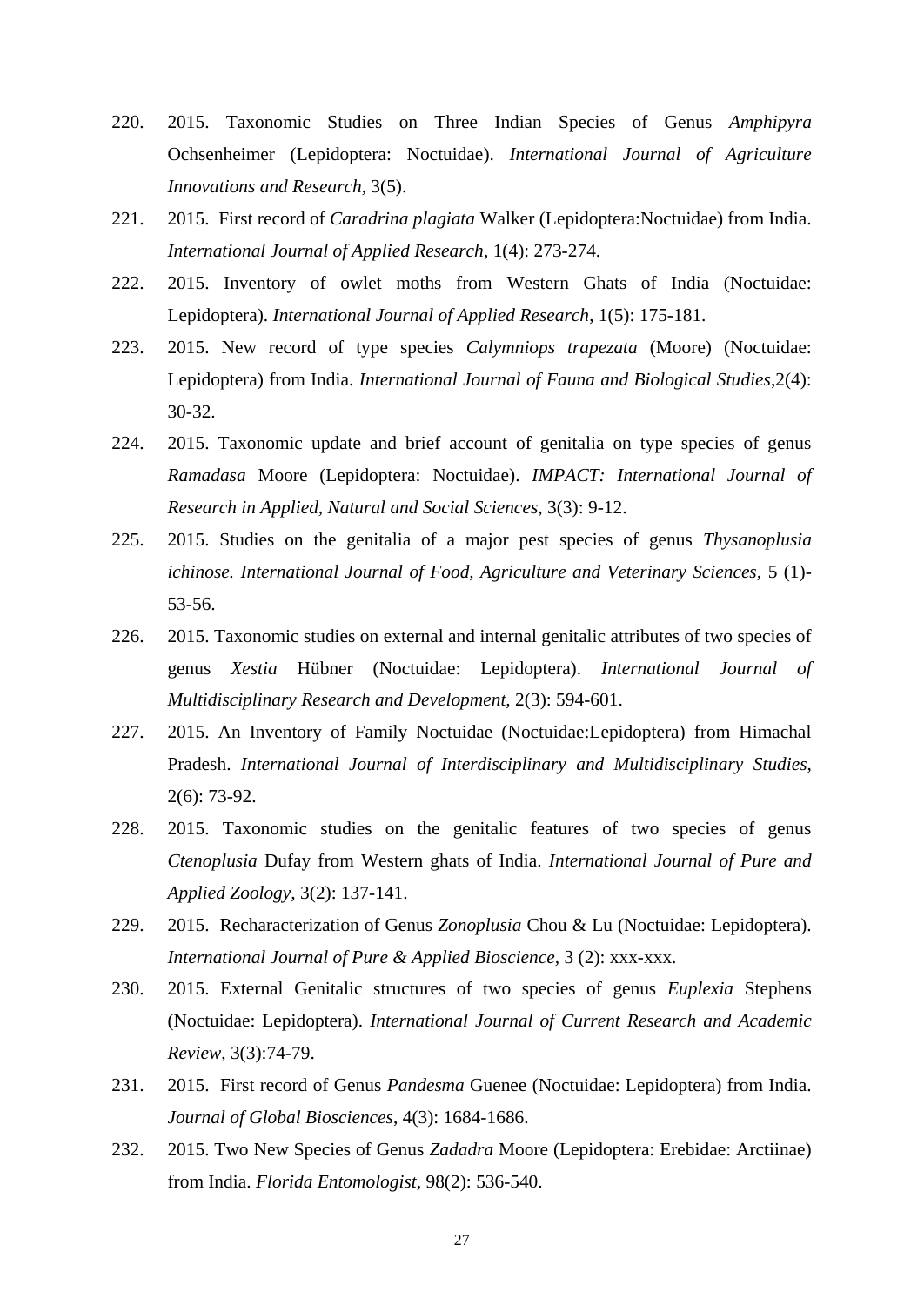- 233. 2015. Scanning electron microscopic studies on cibarium of *Aedes albopictus* (Skuse) & *Aedes aegypti* (Linnaeus). *International Journal of Mosquito Research*, 2 (2): 14- 16.
- 234. 2015. Studies on Cibarium of *Culex univittatus* Theobald with the aid of scanning electron microscope. *International Journal of Pure and Applied Biosciences* **3**(1): 214-216.
- 235. 2015. Studies on male genitalia of some species of family Libellulidae (Anisoptera: Odonata) from North-West India. *International Journal of Advanced Research*. **3**(7): 1-9.
- 236. 2015. SEM studies on egg architecture of *Lutzia (Metalutzia)fuscana* Wiedmann (Diptera: Culicidae). *Entomological and Applied Science Letters*, 2(3): 4-6.
- 237. 2015. Insect Diversity of India: A review In: Faunal Diversity in India. Narendra publishing house, Delhi, 2015:203-218.
- 238. 2015. Three new records of family Noctuidae (Lepidoptera: Noctuoidea) from India. *Prommalia*, 3: 100-104.
- 239. 2015. New record of type species *Calymniops trapezata* (Moore) (Noctuidae: Lepidoptera) from India. *International Journal of Fauna and Biological Studies,* 2(4): 30-32.
- 240. 2015. Studies on cibarial armature and sense organs of *Armigeres subalbatus* (Coquillett) with the aid of scanning electron microscope. *International Journal of Applied Research*, **1**(9): 335-337.
- 241. 2015 Life history of Eurema laeta (Boisduval, 1836) (Lepidoptera: Pieridae) from Solan, Himachal Pradesh, India. *Biological Forum- An International Journal,* 7(2): 965-969.
- 242. 2015. Diversity of butterflies from district Solan, Himachal Pradesh, India, *Journal on new Biological Reports*, **4**(2): 139-148.
- 243. 2015. Comparative studies on the basis of cibarial armature of *Anopheles (cellia) pulcherrimus* theobald and *Anopheles (Cellia) annularis* Van der Wulp. *Applied Research Journal,*160-163.
- 244. 2015. Recharacterization of genus *Ochrotrigona* Hampson (Noctuidae: Lepidoptera). *International journal of Chemical, Biological & Physical Sciences***,** 498-500.
- 245. 2015. First record of genus *Cernyia bucksek* (Lepidoptera :Erebidae : Arctiinae) from India. Uttar Pradesh *J. Zool.* 35(1) : 33-35, 2015
- 246. 2016 Studies on male genitalia of *Nevrina procopia* (Stoll) (Pyraustinae: Crambidae: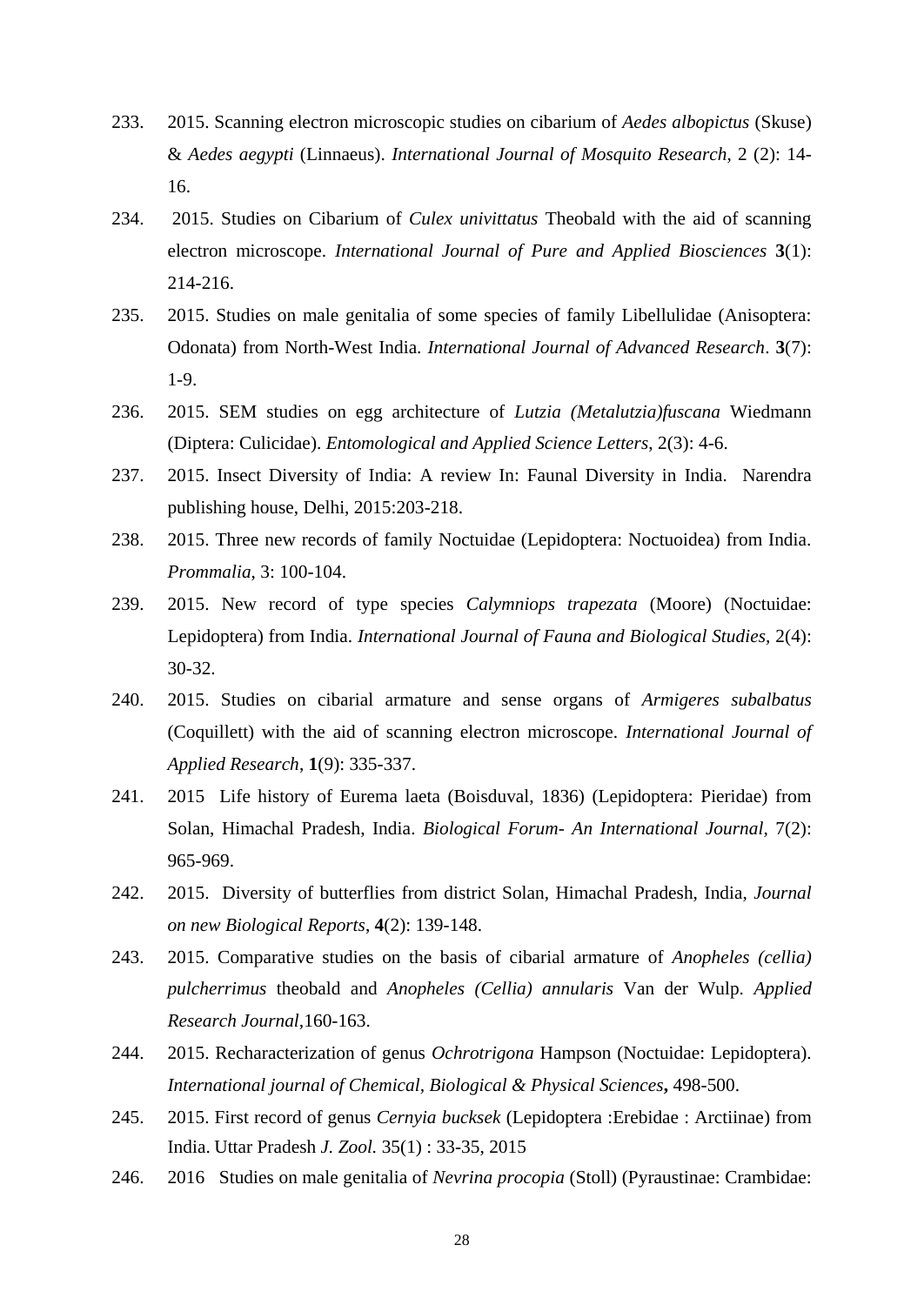Lepidoptera). *Journal of Chemical, Biological and Physical Sciences*, 7(1): 149-152

- 247. 2016. Study of cibarium of *Armigeres (Armigeres) kuchingensis* Edwards with the aid of scanning electron microscope from Punjab. *International Journal of Mosquito Research,* 3(1): 22-24.
- 248. 2016. Morphotaxonomy of two species of genus A*chrosis* Guenée (Lepidoptera: Geometridae: Ennominae) from Northeast India. *Indian Journal of Entomology,*  78(1): 61-64.
- 249. 2016. *Vagrans egista Sinha* (Kollar, 1844) (Lepidoptera: Papilionoidea: Nymphalidae): range extension and an addition to the butterfly fauna of Himachal Pradesh, India. *Checklist the Journal of Biodiversity Data,* **12**(4): 1-3.
- 250. 2016. Redescription of species of the genus *Nacna fletcher* (Lepidoptera: Noctuidae). *Indian Journal of Entomology,* 78(2): 181-183.
- 251. 2016. SEM study of *Anopheles sundaicus* (Rodenwaldt) (Culicidae). *Indian Journal of Entomology*, 78(2): 142-147.
- 252. 2016. Butterflies of district Hosiarpur, Punjab, India. *Indian Forester,* 142(10): 999- 1004.
- 253. 2016. Genus *Achrosis* Gueene (Lepidoptera: Geometridae) from Northeast India. *Indian Journal of Entomology*, 78(1): 61-64.
- 254. 2016. A new species of genus *Telusina* Walker (Lepidoptera: Erebidae: Arctiinae) from India. *Acta zoologica cracoviensia*, 57(1-2): 11-19.
- 255. 2016. Inventory of subfamily Pyraustinae (Crambidae: Lepidoptera) from Sikkim. *Journal of Entomology and Zoology Studies,* 4(6): 700-705.
- 256. 2016. A new species of *Nishada* Moore, 1878 (Lepidoptera: Erebidae: Arctiinae) from India. *Zootaxa,* 4179 (1): 128–132.
- 257. 2016. Measurement of antibiosis in maize genotypes against pink stem borer, Sesamia inferens (Walker). *Indian J. Agri. Sci.* 86(3): 340-6.
- 258. 2016.Morphotaxonomy of three species of genus *Nacna* Fletcher (Lepidoptera: Noctuidae: Acronictinae). *Indian Journal of Entomology,* 78(2):181-183.
- 259. 2016. A new species of genus Gampola Moore (Erebidae: Arctiinae: Lithosiini) from India. *Tinea,* 23 (4): 220-223.
- 260. 2016. Further studies on male genitalia of *Neurothemis intermedia intermedia* and *Neurothemis tullia tullia* (Anisoptera: Odonata). *International Journal of Zoology,* 2(5): 36-39.
- 261. 2017. Relevance of female genitalic attributes in species identification of Culicinae.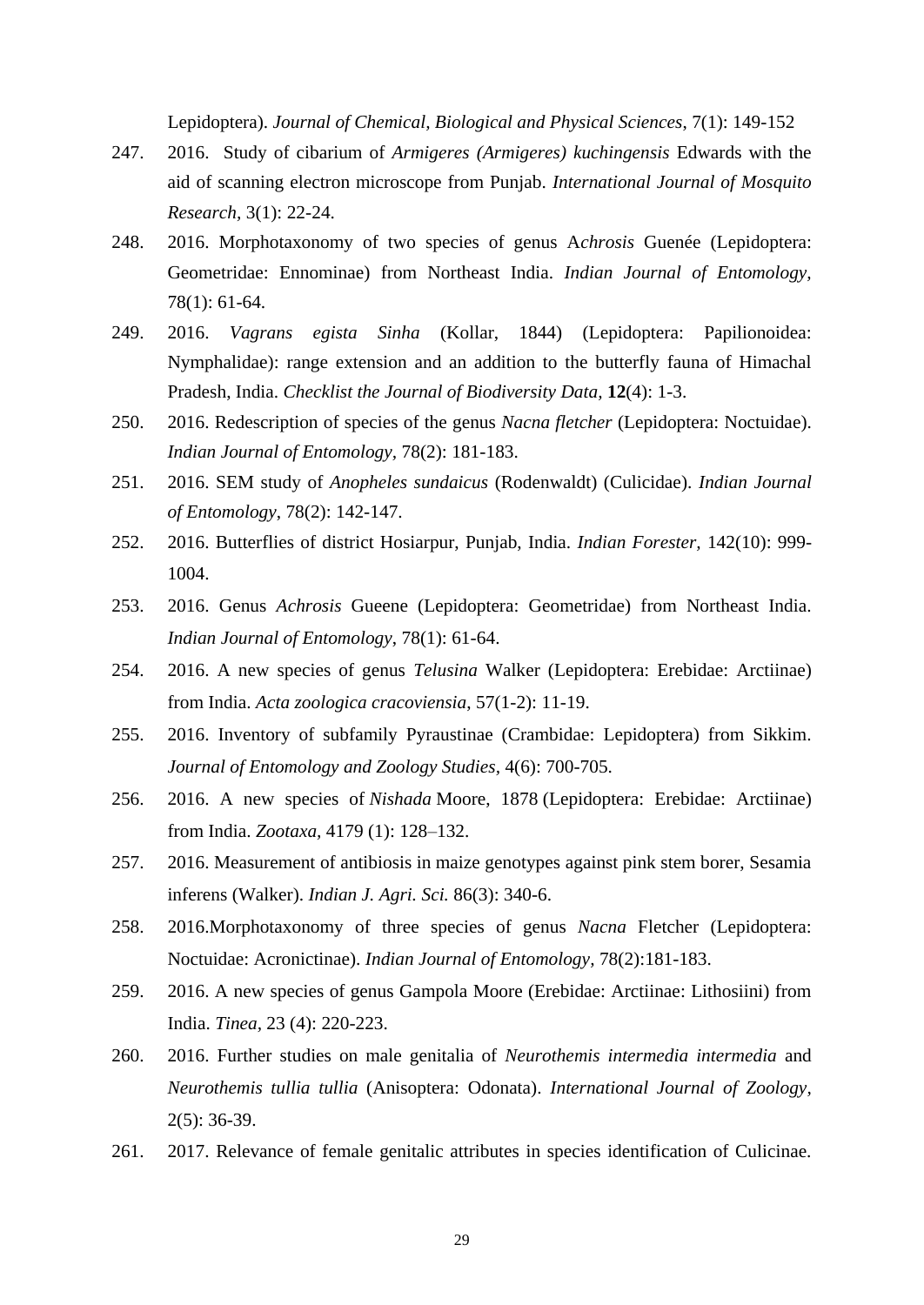*Journal of Entomology and Zoology studies*, **5**(6): 845-50.

- 262. 2017. Studies on male genitalia of *Nevrina procopia* (Stoll) (Pyraustinae: Crambidae: Lepidoptera). *Journal of Chemical, Biological anzd Physical Sciences*, 7(1): 149-152.
- 263. 2017. Two new species of *Miltochrista* from India (Lepidoptera, Erebidae, Arctiinae). Zootaxa 4238 (3): 445-450.
- 264. 2017 A new species of *Thysanoptyx* Hampson, 1894 from India (Lepidoptera: Erebidae: Arctiinae). *Zootaxa* 4319 (2): 375–378.
- 265. 2017. Eight new records of the family Erebidae (Lepidoptera: Noctuoidea) from India. *Journal of Threatened Taxa*, 9 (7): 10480-10486.
- 266. 2017. Life history of *Colias fieldii* (Menetries, 1855) (Lepidoptera: Pieridae) from Lahaul valley (H.P), India. *Journal of Applied Biosciences,* 43(2): 74-78.
- 267. 2017. Taxonomic studies on cibarial sensilla and genitalic structures of *Culex*  (*Oculeomyia*) *bitaeniorhychus* Giles. *Int. J. Entomol. Res.*, *Int. J. Entomol. Res.*, **3**(2): 40-42.
- 268. 2017. Biodiversity and conservation status of butterflies in Western Himalaya, India: An Appraisal, *Journal of entomology and Zoology studies*, **5**(5):1171-1177.
- 269. 2018. Significance of new taxonomic attributes on cibarium of *Neomelaniconion lineatopenne* (Ludlow). *Int. J. Zoo. Stud*., **3**(2): 23-24.
- 270. 2018. Inventory of Culicinae fauna of Punjab (Culicidae: Diptera). *Int. J. Zoo. Stud*., 3(2): 25-28.
- 271. 2018. Scanning Electron Microscopic study of cibarial sense organs of *Verrallina* (*Neomacleaya*) *indica* (Theobald). *Int. J. Zoo. Stud*., *Int. J. Zoo. Stud*., **3**(2): 78-79.
- 272. 2018. Description of a new *Katha* species from India, with a key to the Oriental species (Lepidoptera, Erebidae, Arctiinae). *Zootaxa* 4407 (3): 435–442
- 273. 2018. Studies on the intraspecific variation in *Rhyothemis variegate* (Linnaeus) (Odonata: Libellulidae). *Records of Zoological survey of India.* **118**(1):103-106.
- 274. 2018. Observations on the various immature stages of *Heliophorus sena* (Kollar), 1844 (Lepidoptera: Lycaenidae) from Solan, Himachal Pradesh, *Journal of Applied Biosciences*, **44**:1-2.
- 275. 2018. Morphology and taxonomy of *Verrallina (Neomacleaya) indica* (Theobald). *Nat. J. Multidiscipl. Res. Devel.,* **3**(1): 168-170.
- 276. 2018. Taxonomic review of the tribe Nymphalini (Lepidoptera: Nymphalidae: Nymphalinae) from Western Himalaya, India with special emphasis on external genitalic attributes. *Entomon*, **43**(4): 237-256.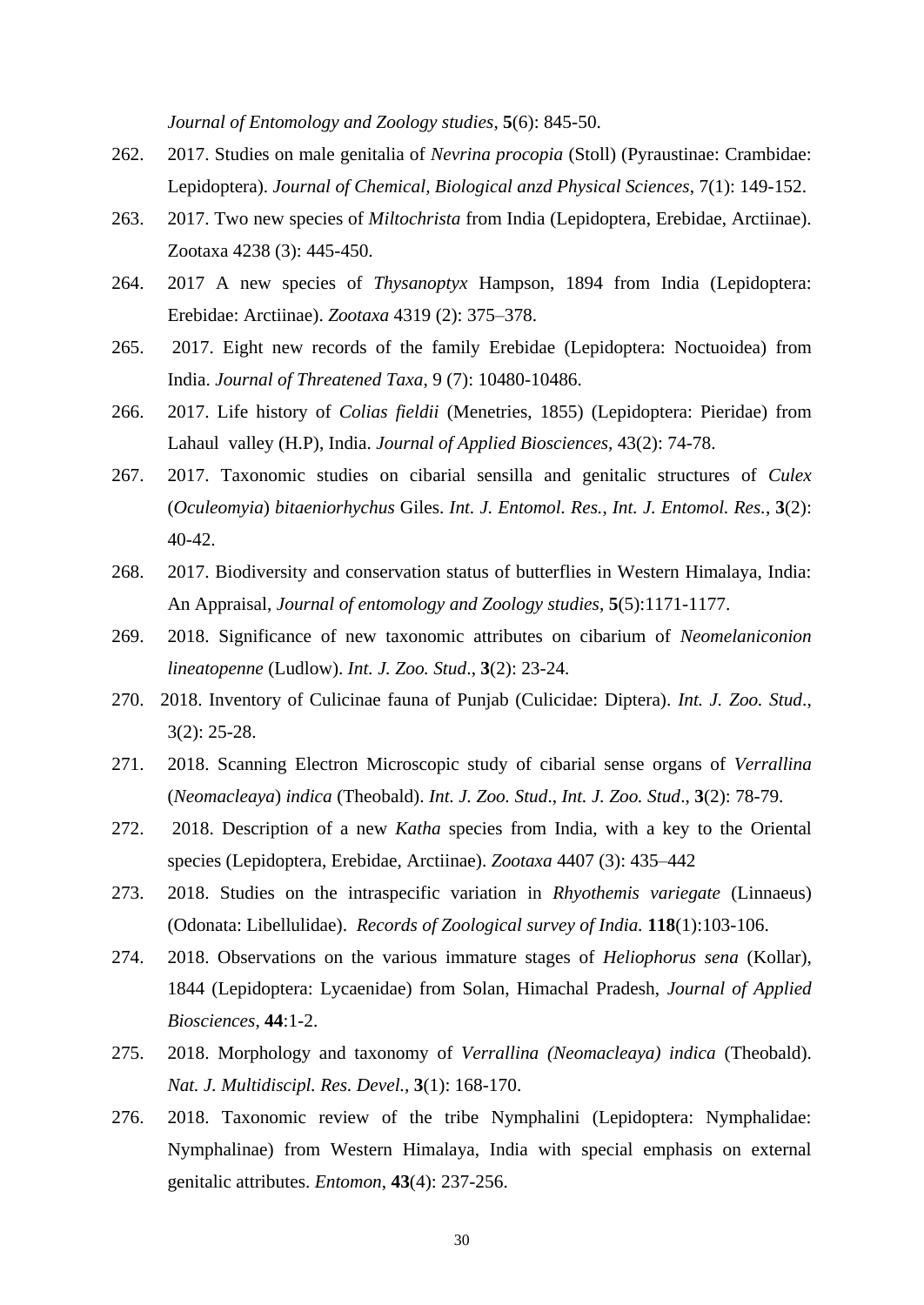- 277. 2018. A taxonomic study of six species of the genus *Junonia* Hübner, [1819] (Insecta: Lepidoptera: Nymphalidae) from the Northwestern region of Himalayan region in India. *Journal of Threatened Taxa*, **10**(7): 11934–11947
- 278. 2018. Taxonomy of genus *Agathia* Guenée (Lepidoptera: Geometridae) with description of a new species from Western Ghats, India. *In. J. Ento.,* 80 (3), 951-959.
- 279. 2018. Taxonomic survey of sub-family Apaturinae (Lepidoptera Papilionidae: Nymphalidae) from western Himalaya with illustration of external genitalia of four species. *Entomon*, 43(2): 119-128.
- 280. 2019. Redescription of male genitalia of six species of genus *Orthetrum* Newman (Anisoptera: Libelludae) from North West India. *Biological Forum,* **11**(1): 107-116.
- 281. 2019. Further Studies on female genitalia of three species of genus *Trihemis* Brauer from North- West India. *Biological Forum*, **11**(1): 126-130.
- 282. 2019. Two new genera for the Botyodes species complex (Lepidoptera: Pyraloidea: Crambidae). *Zootaxa*, **4623**(2):387-395.
- 283. 2019. Reporting of a new population variant of Cyana peregrina Walker (Lepidoptera, Erebidae, Arctiinae, Lithosiini). *J. ent. Res.,* 43 (2) : 195-198.
- 284. 2019. A new species of the genus Toccolosida Walker, 1863 from India (Lepidoptera: Pyralidae: Pyralinae). *Zootaxa*, 4656(1): 189-192.
- 285. 2019. On the taxonomy of the genus Neadeloides Klima, 1939 (Crambidae: Pyraustinae) with description of a new species from India. *Zootaxa*, 4664 (2): 285- 292.
- 286. 2019. Establishment of a new genus *Parvispina* for an undescribed Lithosiini speciesof *Asura/ Miltochrista* generic complex (Lepidoptera: Erebidae: Arctiinae). *Zootaxa* 4686 (1): 145–150
- 287. 2019 A review of the genus Dolgoma Moore from India, with notes on the genus taxonomy and descriptions of a new genus, four new species and a new subspecies (Lepidoptera, Erebidae, Arctiinae, Lithosiini). *Zootaxa,* 4683 (1): 033–054.
- 288. 2019 A review of the genus Cyana Walker, 1854 from India, with descriptions of seven new species (Lepidoptera: Erebidae: Arctiinae: Lithosiini) Zootaxa, 4738 (1): 001–093
- 289. 2019 Differential preference for oviposition-A potential indicator of antixenosis in maize genotypes against sesamia inferens (Walker). *Indian J. Exp. Biol.*57: 231-238.
- 290. 2019 Taxonomic Studies On Two Species Of Genus *Calyptra Ochsenheimer*  (Lepidoptera: Noctuidae) From Kashmir, *Annals of Entomology.*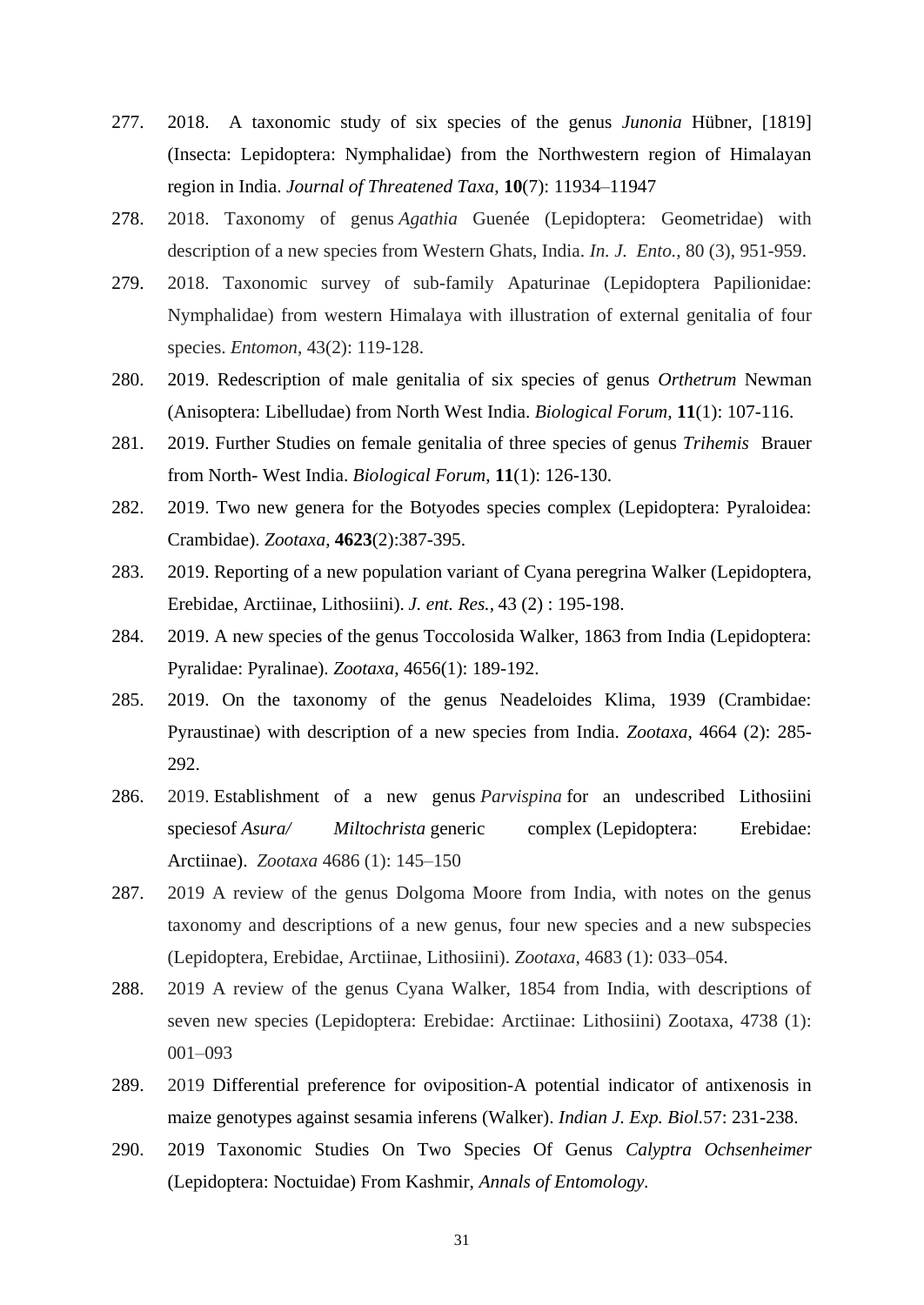- 291. 2020 Revision of the Miltochrista obliquilinea species-group, with descriptions of four new species (Lepidoptera, Erebidae, Arctiinae, Lithosiini. Zootaxa 4780 (3): 448–470.
- 292. 2020 Description of a new Barsine Walker, 1854 from India and Nepal (Lepidoptera, Erebidae, Arctiinae, Lithosiini). ZooKeys 941: 107–120 (2020).doi: 10.3897/Zookeys.941.51344.
- 293. 2020 On the taxonomy of the genus Sacada Walker, 1862 from India, with descriptions of a new genus and two new species (Pyralinae, Pyralidae, Lepidoptera). ZooKeys 962(4): 139-163.
- 294. 2020 A new species of Toccolosida, a Pyralinae from the Western Ghats, India (Lepidoptera, Pyralidae) and the revised status of Lixa as a synonym. Zootaxa 4816(1): 101-107.
- 295. 2020 Taxonomic study of the genus Priomeris Hubner (Lepidoptera: Pieridae) from India. Journal of Entomology and Zoology Studies, 8(3): 707-713.
- 296. 2020 Taxonomic revision of the genus Pieris Schrank (Lepidoptera: Pieridae) from India. Journal of Applied and Natural Science, 12(3): 328-343.
- 297. 2020 A review of the genus Cyana Walker, 1854 from India, with descriptions of five new species and three new subspecies (Lepidoptera: Erebidae: Arctiinae: Lithosiini). Zootaxa, 4738(1).

#### **RESEARCH PAPERS (ACCEPTED/ COMMUNICATED)**

- 298. Bogtapa, S. and Singh, J.S. 2020. Butterflies of Lahaul Valley, Himachal Pradesh. *Zoo's Print.*
- 299. Kaur, S. & Kirti, J.S. 2020. A three year longitude study on the seasonal abundance of major vector species of Japanese Encephalitis in Punjab. *Journal of Zoology & Entomology.* (Communicated)
- 300. 2020. Jagbir Singh Kirti, Mudasir Ahmad Dar and Zakir Hussain Khan. Monitoring of Mythimna comma Linnaeus (Noctuidae: Lepidoptera) with fluorescent light in Kashmir Himalaya*. Annals of Enthropology.*
- 301. 2020. Jagbir Singh Kirti, Mudasir Ahmad Dar and Zakir Hussain Khan. First report of Noctuid insect pests collected through different light traps in Kashmir Himalaya*. Journal of research in Biology.*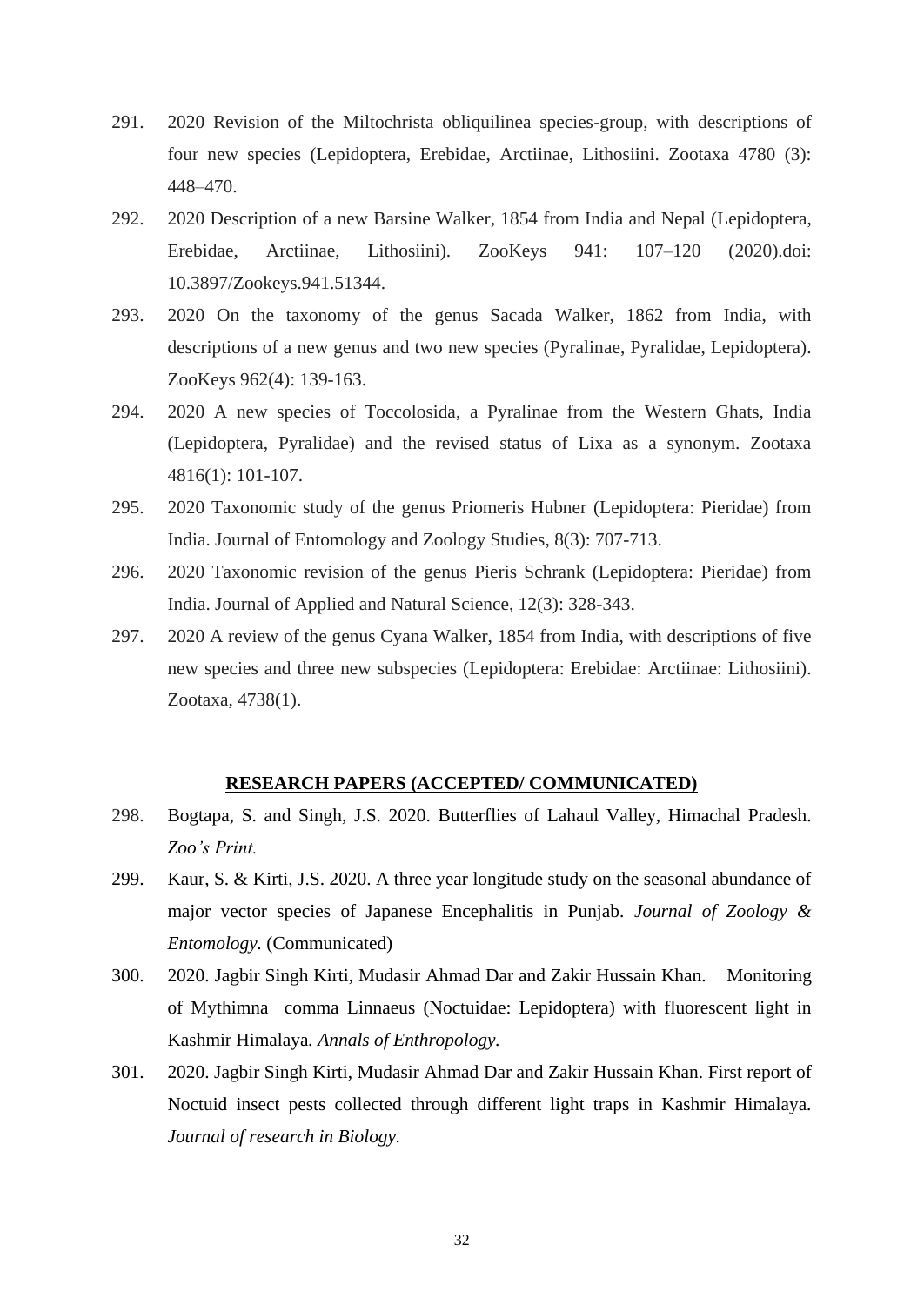- 302. Kirti, J.S., Singh, H. & Singh, N. (2020). Genitalic studies on two species of *Bomolocha* Hübner (Hypeninae: Erebidae). *Journal of Entomology & Zoology Studies.*
- 303. Kirti, J.S., Singh, N. & Saxena, A (2020). A new species of the genus *Corymica* Walker, 1860 (Lepidoptera: Geometridae: Ennominae) from India
- 304. Kirti, J.S., Singh, N. & Saxena, A (2020). A new species of *Luxiaria* Walker (Lepidoptera: Geometridae: Ennominnae) from North-East India.

#### **LIST OF CONFERENCES AND INVITED TALKS**

# **(Organised/Participated/Invited Talks/Presentation of Research papers in national & international conferences).**

- 1. 1981 Participated in National symposium on Ticks & mites, Zool. Dept. PAU, Ludhiana.
- 2. 1989 **Organised a national meeting of young scientists** and scholars, at Punjabi University, Patiala.
- 3. 1990 Presented a research paper in seminar on insect plant interactions, Entomology Research Institute, Madras from Feb 1-2, 1990.
- 4. 1990 Participated in a Summer Institute on key insect pests of India, sponsored by ICAR, PAU, Ludhiana.
- 5. 1994 Participated in National symposium on Chemical Ecology to Biotechnology held at Entomology Research Institute. Madras from Oct. 30 to Nov 3 . 1994.
- 6. 1994 Presented a paper in IVth International symposium on Vectors and vector borne diseases held at Bhubaneswar from Nov. 12-15, 1994.
- 7. 1995 Presented a paper and **Chaired one session** in 10th Annual Congress on Man and Environment organized by National Environment Science Academy held at Goa from March 9-10, 1995.
- 8. 1995 Presented a research paper and Chaired one session in National symposium on Recent advances in Bio-Sciences, Haryana Agriculture Culture University Rohtak, Nov. 3-5, 1995.
- 9. 1996 Organised and participated in 83rd Indian Science Congress held at Punjabi University Patiala, from Jan. 3-8, 1996.
- 10. 1996 Presented two research papers in Sixth Asia-Pacific Conference on Electron microscopy in Hong Kong, from July, 1-5 1996,.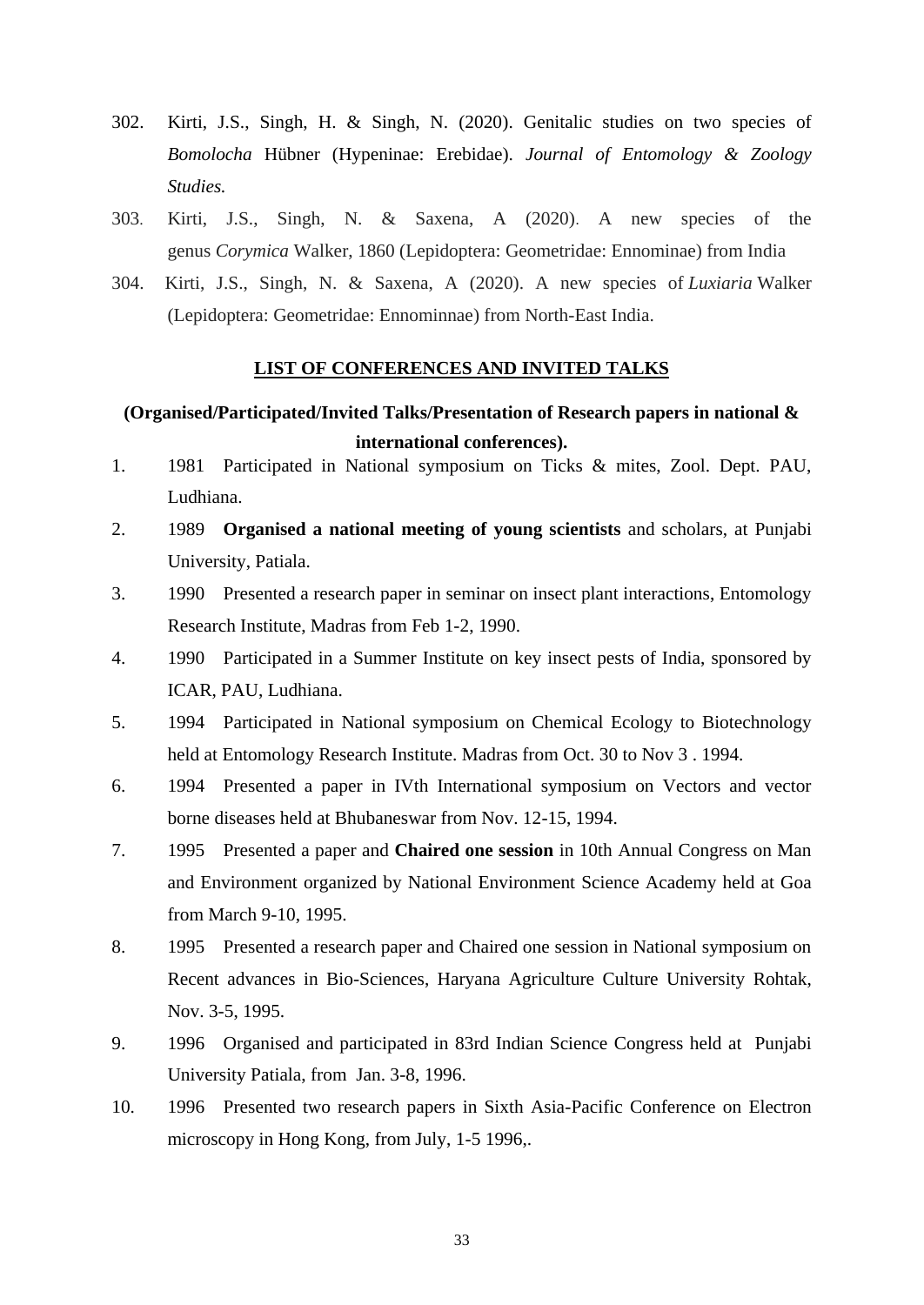- 11. 1996 Participated in the 14th International Punjabi development conference (Science section), at Patiala from Dec. 20-23, 1996,.
- 12. 1997 Presented a paper in the 84th Indian Science Congress, at Delhi from Jan. 3-8, 1997, New Delhi.
- 13. 1997 Presented a paper in International symposium on sustainable utilisation of Biodiversity, Dehradun, March 8-10, 1997.
- 14. 1997 Presented a paper in 2<sup>nd</sup> International symposium on Vectors and Vector borne diseases, Goa, from March 17-19, 1997,.
- 15. 1997 Participated in the first Punjab Science Congress under the aegis of Punjab Academy of Sciences, at Patiala from April 28-30, 1997,
- 16. 1997 Presented an invited paper as one of the ten young scientists from Asia in the 53rd Annual meeting of the Japanese society of Electron microscopy, held in Amagasky, Osaka, Japan from May 21-23, 1997.
- 17. 1997 Organised a National seminar on insect and Environment, at Panjab University, Chandigarh from Sept. 18-20, 1997.
- 18. 1997 Organised, 14th National symposium of Indian society of life sciences on recent trends in life sciences, at Punjabi University, Patiala from Oct. 23-25, 1997.
- 19. 1998 Presented a paper and acted as rapporteur in one session in National symposium on Faunistic biodiversity, environmental monitoring and biotechnology, at Haridwar from Feb. 6-9, 1998.

# **Research paper of the undersigned was declared as best presentation in Biodiversity section of this conference.**

- 20. 1998 Presented a paper in National seminar on Biodiversity status, management and monitoring, in Jammu University, Jammu from March 20-22, 1998.
- 21. 1998 **Organised** and acted as rapporteur in the 15th International Punjabi development conference, at Patiala from March 28-30, 1998.
- 22. 1998 Presented a paper in third International symposium on vectors and vector borne diseases, at Puri from May 28-30, 1998.
- 23. 1998 Participated in an Entomological foundation course organised by CABI Bioscience - A Division of CAB International at U.K. Centre, Egham, England in August, 1998.
- 24. 1999 Organised and participated in the 16th International Punjabi Development Conference, at Patiala from Jan. 13-15, 1999.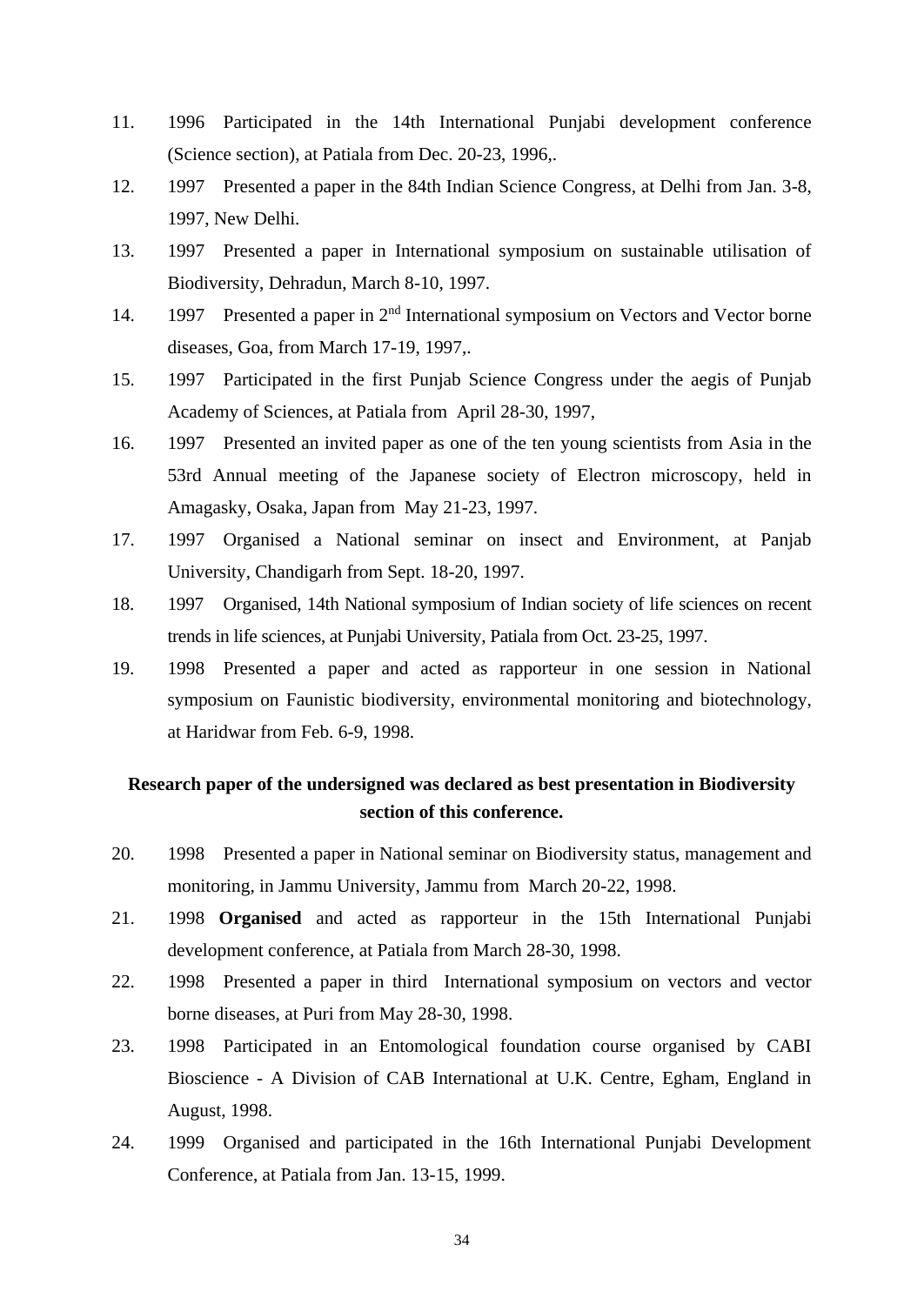25. 1999 Presented a paper and chaired one session of vector Biology in the  $4<sup>th</sup>$ International symposium on vectors and vector borne diseases, at Gwalior from Feb. 18-20, 1999.

During this symposium at Gwalior I was elected as Organising Secretary of V<sup>th</sup> International Symposium on vectors and vector borne diseases to be held in Punjabi University, Patiala from Feb. 16-18, 2000.

- 26. 1999 Participated in Second BioNET-International Global Workship (BIGW2) held at Wales in Cardiff University, U.K. from August 22-29, 1999.
- 27. 1999 Presented a research paper on Mosquito systematics in XIIth European meeting held at Wageningen Universtiy in Netherland from Sept. 6-11, 1999.
- 28. 2000 Organised (As Organising Secretary) Vth International Symposium on Vectors and Vector Borne Diseases at Punjabi University, Patiala from Feb 16-18, 2000.
- 29. 2000 Participated and presented a paper in 7th Asia Pacfic Conference on Electron Microscopy at Singapore from June 24-30.
- 30. 2001 Selected and sponsored by Common Wealth Science Council, London (U.K.) to participate in Third International Congress held in Barcelona, Spain from Sept. 16- 21, 2001.
- 31. 2002 Participated and presented a paper in 6th International Symposium on Vectors and Vector Borne Diseases held in Bhubaneshwar from February 9 – 11, 2002.
- 32. 2002 Presented a paper in the 2nd workshop of EMCA held in Bologna Italy from March 14 - 16, 2002.
- 33. 2002 Participated in the 3rd Global workshop on the topic "Towards sustainable Development : Partnerships for Demand driven Taxonomic capacity Buidling"held in Pretoria, South Africa from July 8-12, 2002.
- 34. 2003 Participated in National Symposium on Recent trends in Zoological Science held at Punjabi University Patiala from March 12-13, 2003.
- 35. 2003 Presented a paper in 14th European Conference of the society for Vector Ecology held in Bellinzona, Switzerland from September 3 -6, 2003.
- 36. 2005 Participated in 8<sup>th</sup> Punjab Science Congress held at Department of Zoology, Punjabi University, Patiala from February 7-9, 2005
- 37. 2005 Organised (As Organising Secretary) VIIth International Symposium on Vectors and Vector Borne Diseases at Punjabi University, Patiala from Feb 18-20, 2000.
- 38. 2005 Participated in a Seminar on "Water Conservation for Future Generation" held at TIET, Patiala on May 16, 2005.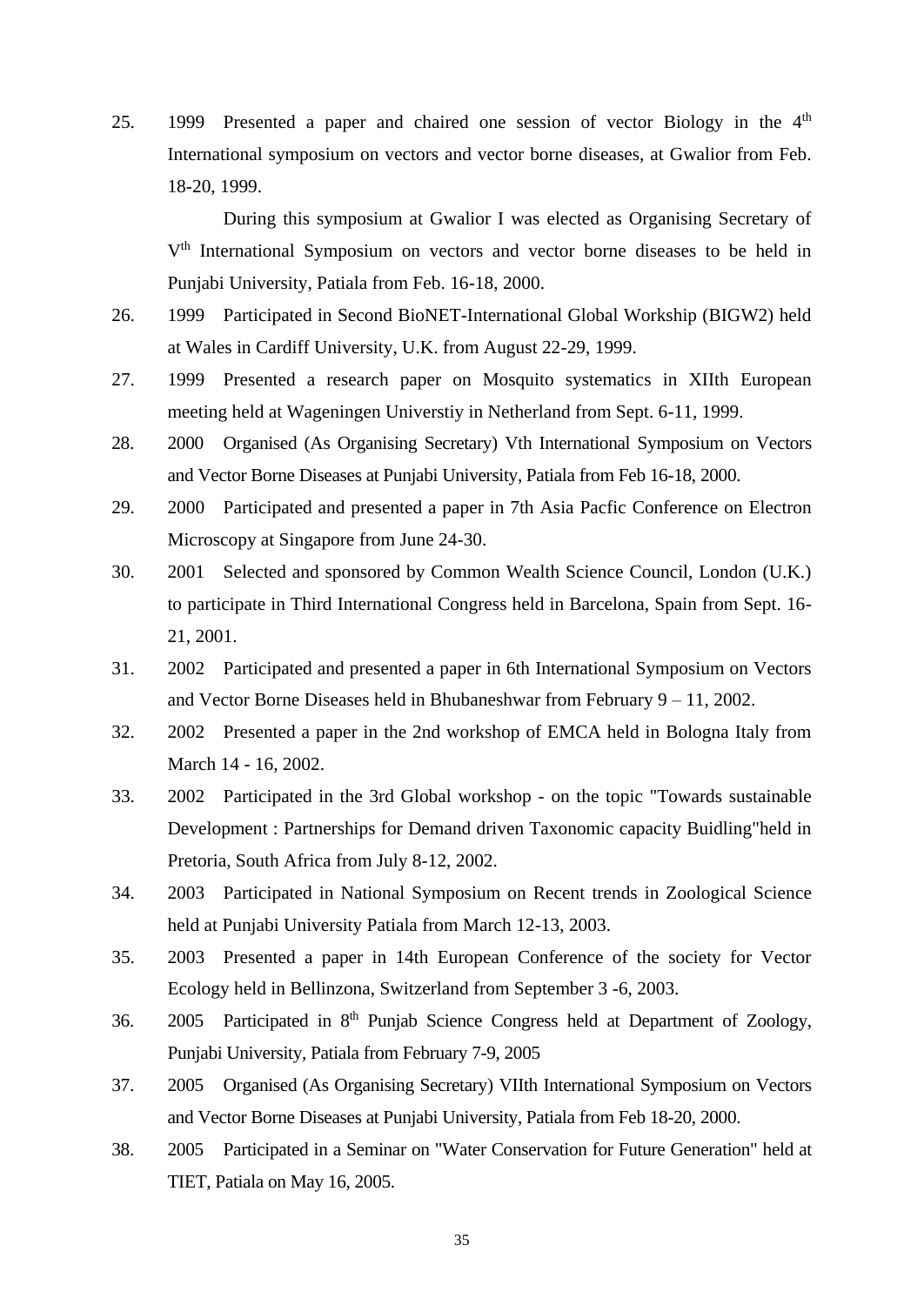- 39. 2005 Selected and Sponsored by Society of Vector Ecology, USA for presenting a plenary lecture in the 4<sup>th</sup> International Congress of Vector Ecology held in Reno, Nevada, USA from Oct. 2-7, 2005.
- 40. 2006 Participated in 9<sup>th</sup> Punjab Science Congress held at S.G.N. Dental College, Sunam from Feb. 7-9, 2006.
- 41. 2006 Participated in National Symposium on Water and Community Health organized by National Academy of Sciences, Allahabad held at INSA, Delhi from Feb. 10-11, 2006.
- 42. 2006 Participated in National Congress of Entomology held at Punjabi University, Patiala from March 15-17, 2006.
- 43. 2006 Delivered a plenary lecture in  $8<sup>th</sup>$  international conference on vectors  $\&$  vector borne diseases held at Madaurai from October 13-15, 2006.
- 44. 2007 Delivered an extension lecture on vector borne diseases and Environment in NJSA Govt. College Kapurthala on February 8, 2007.
- 45. 2007 Acted as a resource person and delivered three lectures in the field & Environment, Biodiversity and Systematics in a refresher course organised by Dept. of Zoology, Jammu University, Jammu in February 2007.
- 46. 2007 Acted as a resource person and delivered two lectures on changing Environment & vector borne diseases and Insect biodiversity in a refresher course organized by Academic Staff college, Kurukshetra University, Kurukshetra from July 25, 2007 to August 14, 2007.
- 47. 2007 Organised motivational programme and impact assessment for talented school students as co-ordinator from August 20-26, 2007.
- 48. 2007 Delivered a plenary lecture on mosquito systematics and presented a research paper in Ist conference on Medical Arthropodology held at Madurai from September 1-2, 2007
- 49. 2007 Delivered an extension lecture on biodiversity and environmental crisis orgainsed by faculty of life science, Guru Nanak Girl's College, Ludhiana on September 9, 2007.
- 50. 2007 Chaired a session in International Conference on Ants and other Social Hymenoptera held at Department of Zoology, Punjabi University, Patiala from October 10-13, 2007.
- 51. 2007 Delivered an invited talk in one day seminar on Science, Environment and Health held at Khalsa College, Amritsar on October 27, 2007.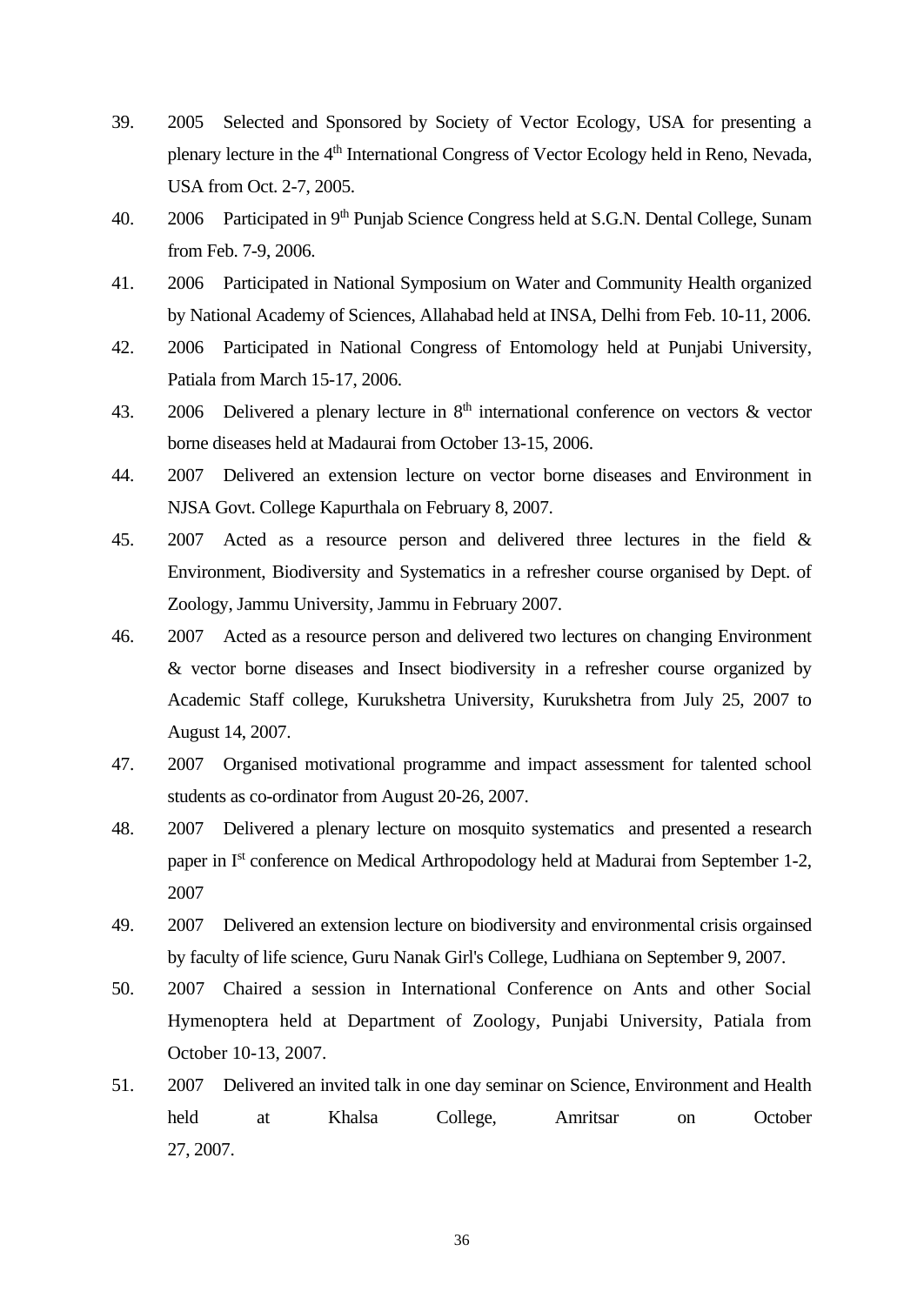- 52. 2007 Delivered an invited talk on vector borne diseases and human health in National seminar on water crisis and Remedial management held at KVA DAV College for women, Karnal on November, 21, 2007.
- 53. 2008 Delivered a plenary lecture in the inaugural session of National Seminar on Technical advances in Environment management and applied Zoology held at Department of Zoology, Kurukshetra University, Kurukshetra from January 23-25, 2008.
- 54. 2008 Participated in XI Punjab Science Congress meeting held at Thapar Institute, Patiala from February 7-9, 2008.
- 55. 2008 Delivered an interactive guest lecture on environmental degradation and new kind of garbage i.e., e-garbage for M.Sc students at DAV College Jallandhar on February 12, 2008.
- 56. 2008 Chaired a session in IX International conference on Vectors and Vector Borne disease held at Puri (Orissa) from February 15-17, 2008.
- 57. 2008 Attended National symposium on biodiversity, cell biology and molecular biology held at Panjab University Chandigarh from February 26-27, 2008.
- 58. 2008 Organised motivational programme and impact assessment for talented school students as co-ordinator from May 02-08, 2008.
- 59. 2008 Delivered two Invited lectures on Biodiversity and Climate change and human health in a refresher course organized by Academic Staff College, Kurukshetra University, Kurukshetra on June 13, 2008.
- 60. 2008 Participated in the deliberations of International conference on Diversification of Agriculture vs. food security held at CII, Chandigarh from Nov. 29 to Dec. 01, 2008.
- 61. 2008 Delivered three invited Lectures on Climate change, Environment, degradation and Biodiversity in Department of Bio-sciences organised by Academic Staff College, Himachal Pradesh University, Simla from Dec. 10-11, 2008.
- 62. 2008 Chaired a session and delivered valedictory address in 2nd conference on Medical Arthropodology with central theme on Climate change and vector borne diseases held at CRME, Madurai from December 15-16, 2008.
- 63. 2009 Delivered an invited Lecture on Climate change and Human health at Government College, Mohali on Feb. 06, 2009.
- 64. 2009 Organised (As Organising Secretary) International Conference on Entomology at Punjabi University, Patiala from Feb. 18-20, 2009.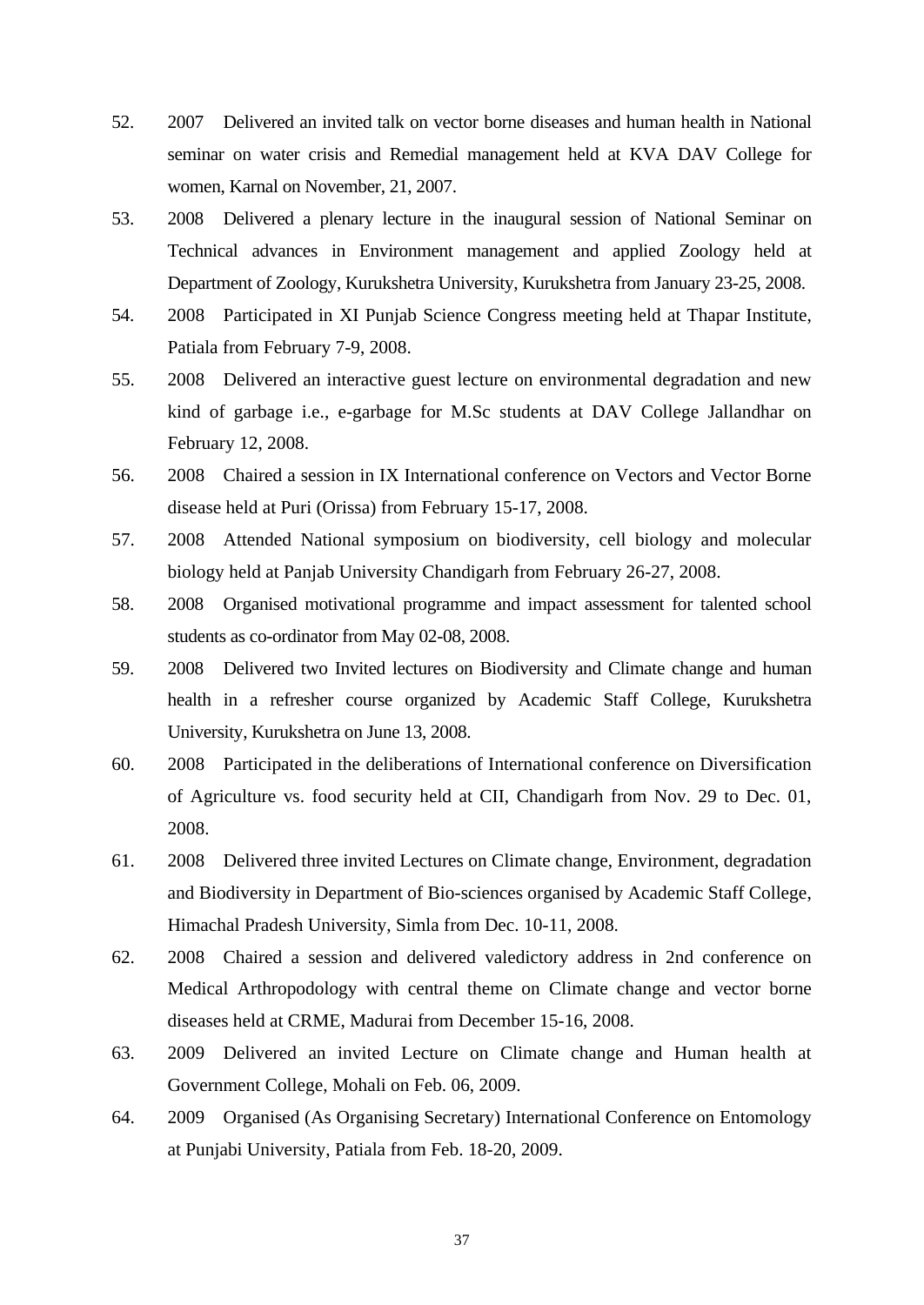- 65. 2009 Delivered an invited talk in National Seminar on Climate charges at Department of Zoology, Guru Nanak Dev University, Amritsar on March 12, 2009.
- 66. 2009 Delivered an invited talk in National Seminar on Managing Climate Change: Molecules to Communities at Department of Zoology, Kurukshetra University, Kurukshetra from March 21-22, 2009.
- 67. 2009 Delivered a plenary talk on Environmental crisis in a training programme of 300 Teachers at Fatehgarh Sahib on March 28, 2009.
- 68. 2009 Delivered three invited Lectures in a refresher course organised by UGC-Academic Staff College, Punjabi University, Patiala from July 7-14, 2009.
- 69. 2009 Organised motivational programme and impact assessment for talented school students as co-ordinator from August 01-07, 2009.
- 70. 2009 Delivered an invited talk on vector borne diseases and human welfare in the inaugural session and chaired a technical session in a National Seminar on Response of Eco-Biological Components to the Phenomena of Global Warming (NSREG-2009) held at Kumaun University, Nainital from 26-27<sup>th</sup> September, 2009
- 70A 2009 Delivered two lectures as a **resource person** in a Refresher course in Academic Staff College, Kumaun University ,Nainital, Uttrakhand in October 2009.
- 71 2009 **Organized** a one day seminar on "**Global Warming and Climate Change**" as President of Punjabi University Environment Society on 30<sup>th</sup> September, 2009.
- 72 2009 Extension lecture as keynote speaker in an, Environment awareness programme held at Akal Degree College, Mastuana (Sangrur) on 14<sup>th</sup> October, 2009.
- 73 2009 Delivered a plenary lecture on "**Parlance of mosquito systematics, from classical**  to molecular level: The journey has been very long" in X<sup>th</sup> International Symposium on Vectors & Vector Borne Diseases held at Goa from 4-6 November,2009.
- 74. 2010 Delivered **two extension lectures** on "**Environment crisis & biodiversity"** in third orientation course for college & university teachers held at Academic Staff College, Punjabi University, Patiala on 16 January, 2010.
- 75. 2010 Presented a **Keynote address** in a seminar on "PAWAN GURU PANI PITA" organized under aegis of Guru Nanak Foundation, New Delhi held at Patiala on 19<sup>th</sup> January, 2010.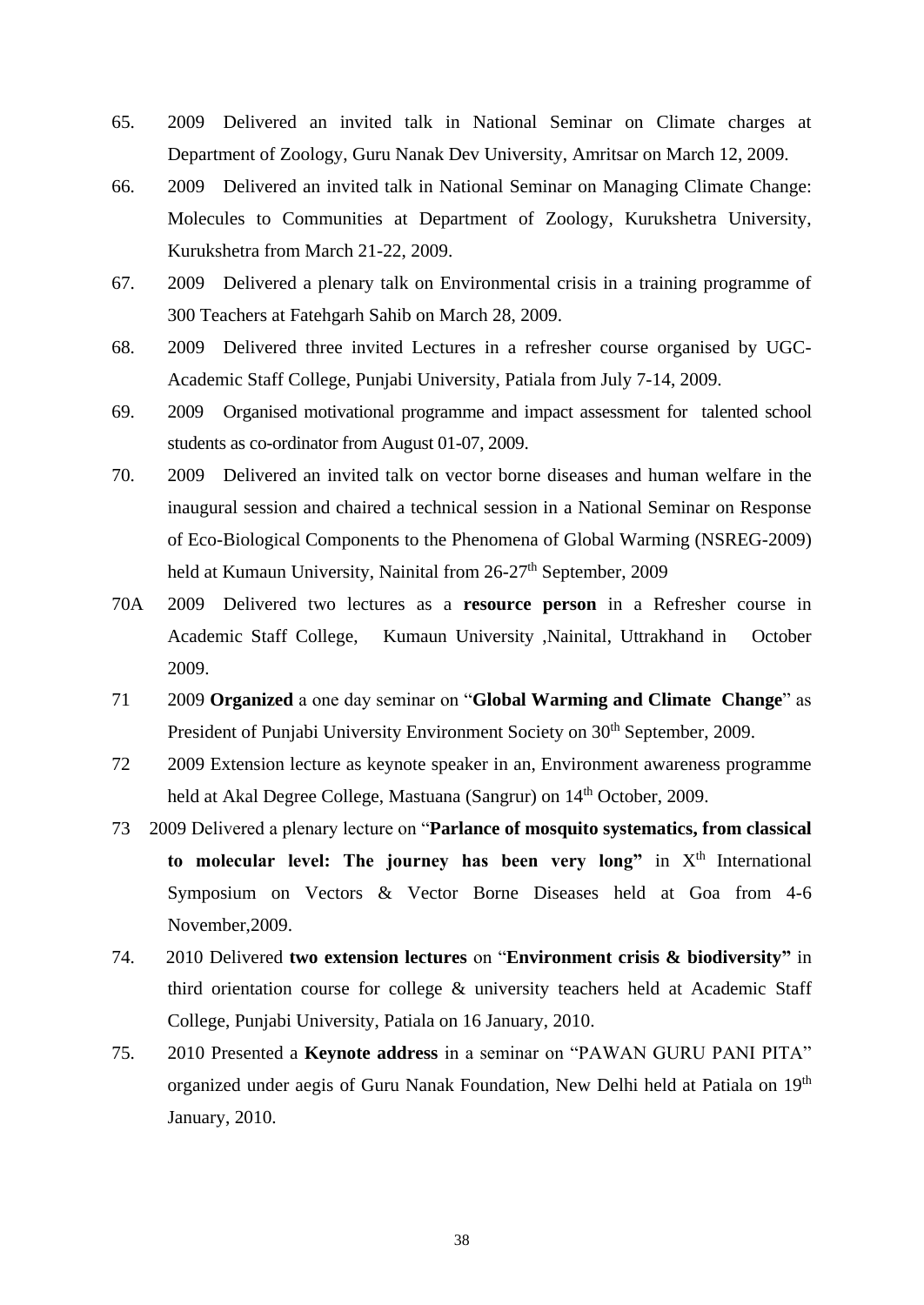- 77 2010 Delivered a **Plenary lecture** on "**Climate Change & vector borne diseases**" in a National Seminar on Climate change & Vector Borne Diseases organized by The Asiatic Society, Kolkata on 6<sup>th</sup> February, 2010.
- 78. 2010 Participated in National Symposium on "Impact of Trends in climate change in biodiversity and faunistic systems" held in Haridwar from 19-20 February, 2010.
- 79. 2010 Delivered an invited talk in Science City, Kapurthala in a **State Level Capacity programme** on the topic of **"Environment degradation and human health"** on 15<sup>th</sup> April, 2010.
- 80. 2010 Delivered an plenary talk on Biodiversity & sustainable development in Science City, Kapurthala in a State Level Seminar on **"Challenges in Biodiversity Conversation"** on 22nd May, 2010.
- 81. 2010 Delivered an invited talk in DAV College, Jalandhar, under the aegis of **Kashyap Biological Society** on "Genetics & Biodiversity" on 7<sup>th</sup> August, 2010.
- 82. 2010 Delivered an invited talk on **"Pawan Guru Pani Pita"** in the department of Shri Guru Granth Sahib Studies, Punjabi University, Patiala on 11<sup>th</sup> August, 2010 in a **certificate course of Shri Guru Granth Sahib**.
- 83. 2010 Delivered a plenary lecture in National Conference on **"Recent Advances in Agriculture"** in Department of Agriculture, Baba Farid College, Bathinda on 3rd September, 2010.
- 84. 2010 Delivered an **invited talk** on **"Climate Change & Global Warming"** in DAV College, Chandigarh on September, 2010.
- 85. 2010 Delivered **Keynote Address** on **"Biodiversity as Essence of Life"** in a state level seminar in Govt. College, Punchkula on 21<sup>st</sup> September, 2010
- 86. 2010 Delivered **Keynote address** in a State Level Seminar on **"Biofuels: Scope &**  Future Prospects in a rural regions of India" on 25<sup>th</sup> September, 2010.
- 87. 2010 Delivered a lecture on **"Environment Crisis & Mankind"** in a **Refresher course** on Life Sciences conducted by Punjabi University Academic Staff College in October, 2010
- 88. 2010 **Organized** National Conference on **"Environmental Degradation & its impact on mankind"** as **Organizing Secretary** in Department of Zoology, Punjabi University, Patiala from 19- 20, November, 2010.
- 89. 2010 Visited International Vegetable Centre (**AVRDC**, Tainan, Taiwan) as **a Key Resource Person and Visiting Professor** for training **entomologists** of AVRDC on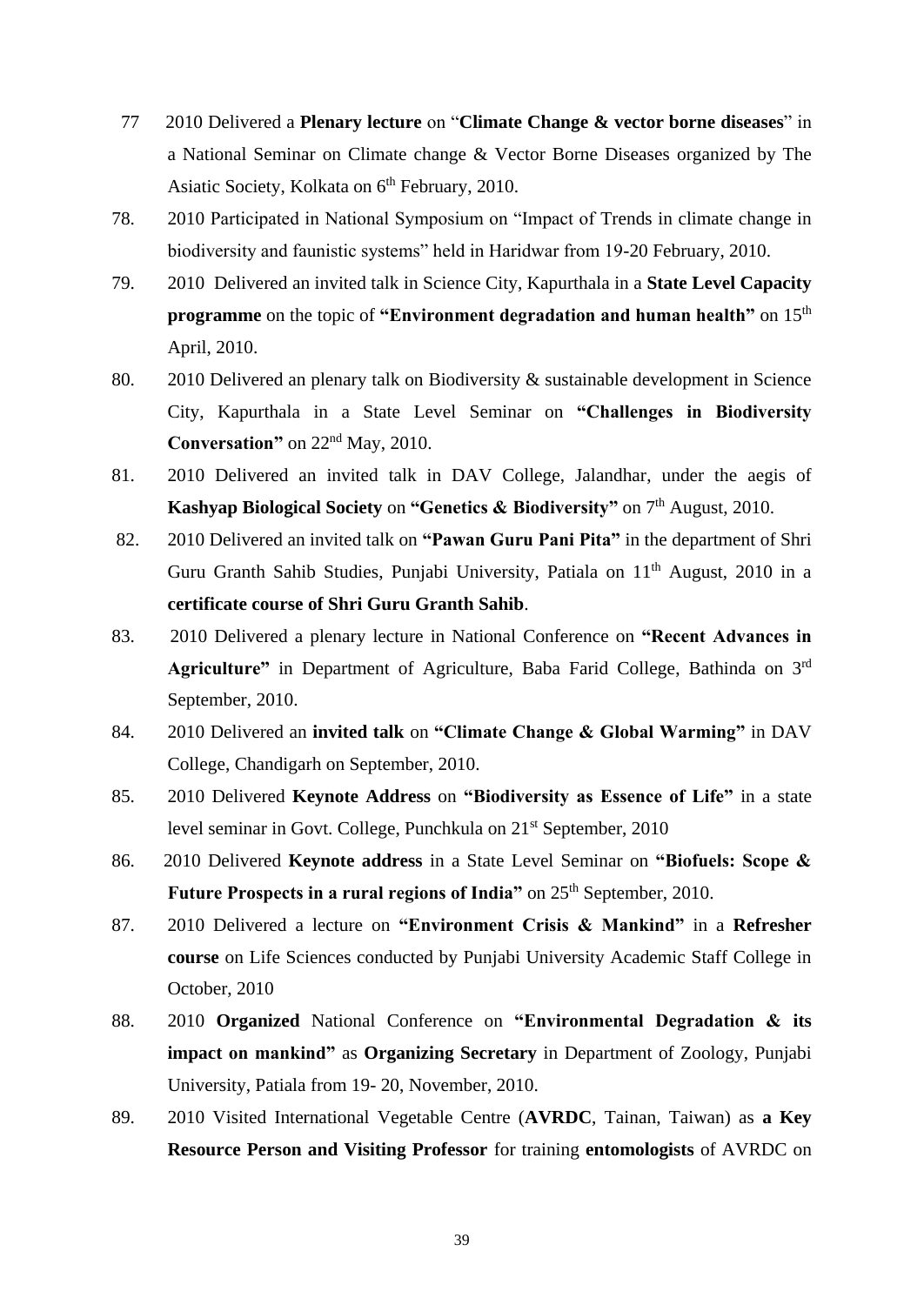Lepidoptera Systematics in general & Maruca Taxonomy in particular from December 11-22, 2010.

- 90. 2011 Delivered an **invited talk** on **"Biodiversity & Impact of Climate Change"** in a one day National seminar on "Biodiversity: Impact of Global Change" in DAV College (Lahore), Ambala City on 22nd January, 2011.
- 91. 2011 Delivered a **plenary talk** on **"Environmental Crisis & Solutions"** in **XXVII International Punjabi Development Conference** organized by Punjabi University, Patiala from 31<sup>st</sup> January - 2<sup>nd</sup> February, 2011.
- 92. 2011 Delivered a **guest lecture** on **"Environment Degradation & Human Health"** in an ICSSR Sponsored National Seminar on "Environmental Issues: Prospective & Challenges" in Mata Gujri College, Fatehgarh Sahib on February 8, 2011.
- 93. 2011 Chaired a session & delivered a **lead talk** on **"Climate Change & its Impact on Biological Communities"** in a National seminar organized by Avadh University, Faizabad, U.P. from February, 12- 13, 2011.
- 94. 2011 Delivered the **Keynote address** in a National Seminar on **"Science as a Living Reality: Current Scenario & Emerging Challenges"** on 26<sup>th</sup> February, 2011 in Hindu Girls College, Jagadhari.
- 95. 2011 Delivered two lectures as a **resource person** in a Refresher course organized by Academic Staff College Kurukshetra University on 9<sup>th</sup> March, 2011.
- 96. 2011 Delivered the **Keynote address** in a UGC sponsored National seminar on **"Environmental Pollution"** organized by GHG Khalsa College, Gurusar Sadhar, Ludhiana from March 3-4, 2011.
- 97. 2011 An invited talk on **"Animal Circadian Rhythms"** was delivered in XXII National Seminar on **Chronobiology** organized by Department of Zoology, Kurukshetra University, Kurukshetra from March 15- 17, 2011.
- 98. 2011 An **invited talk** was delivered in a four day workshop & training programme on **"Science Communication through Digital Media"** organized by Department of Journalism & Mass Communication from March 29- April 1,2011
- 99. 2011 Presented an invited talk on **Environmental Crisis & Solutions"** in **World Punjabi Conference** held at Toronto(Canada)on 6<sup>th</sup> August, 2011.
- 100. 2011 Delivered an oral presentation on "Culicinae diversity and impact of ecological changes on its major vector species from Punjab" in XI symposium on Vectors & vector borne diseases held at Jabalpur from 15-17, October, 2011.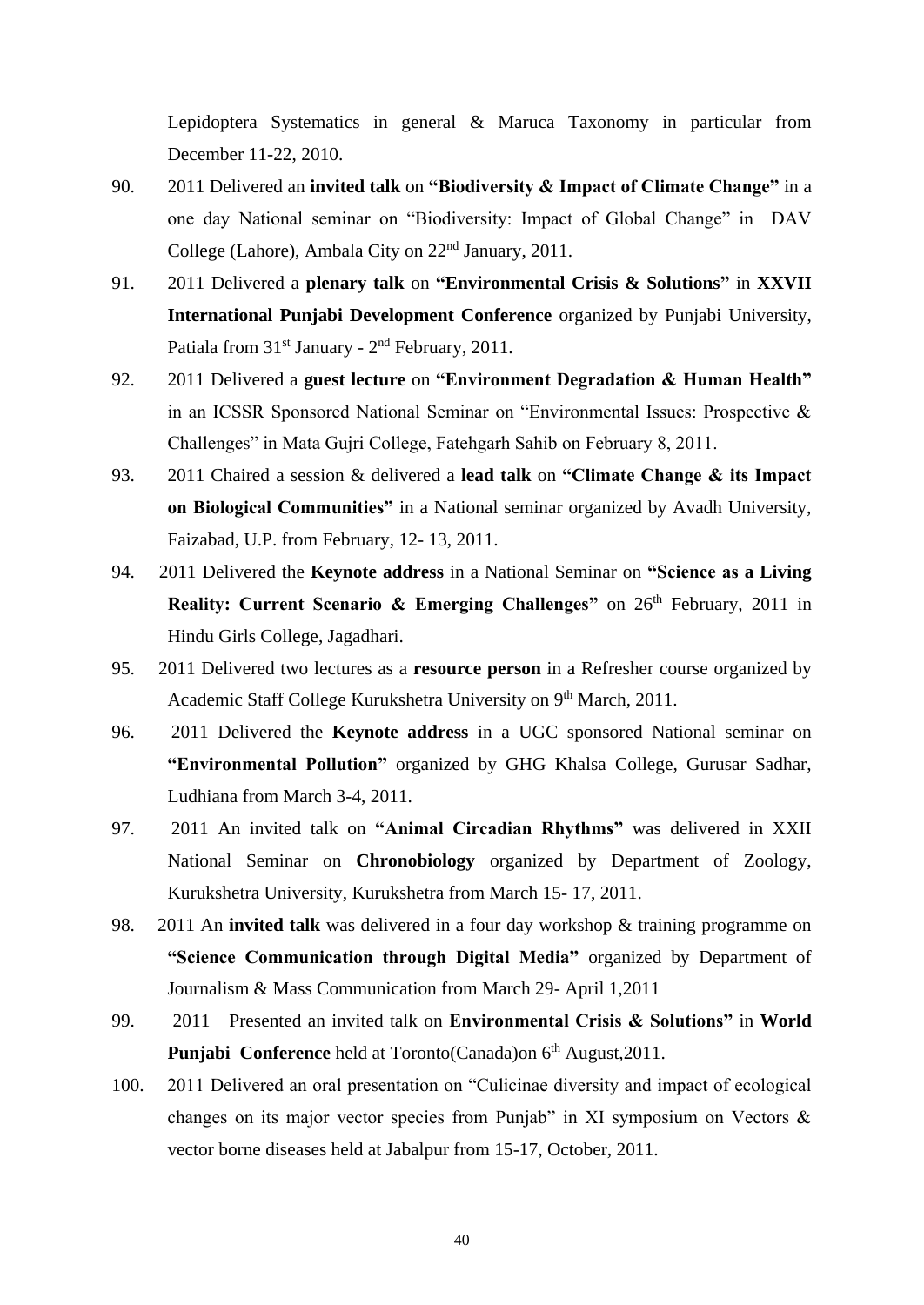- 101. 2011 **Chaired a session and delivered an oral presentation** in 5th conference on Medical Arthropodology held at CRME, Madurai from October 18-19, 2011.
- 102. 2011 Participated as a member in SAC meeting at CRME, Madurai held from November 24-25, 2011.
- 103. 2011 Delivered an invited talk on "Pawan Guru Paani Pita" in PG diploma on Sikh Ethology at Punjabi Bhawan, Punjabi University, Patiala in November, 2011.
- 104. 2011 Delivered an invited talk on Science and education at PAU, Ludhiana in Dec., 2011 in Inspire Programme of DST, New Delhi.
- 105. 2012 Delivered invited talks on environmental issues to NSS officers in a training programme organized by NSS Department, Punjabi University, Patiala in the months of Jan- Feb, 2012.
- 106. 2012 **Organized** International Conference on Entomology as **Organizing Secretary** in Department of Zoology & Environmental Sciences, Punjabi University, Patiala from February 17-19, 2012.
- 107. 2012 Participated and presented a detailed report on mosquitoes of Punjab in a review committee meeting of DST held at BHU, Varanasi from January 10-11, 2012.
- 108. 2012 Delivered a **plenary talk** on **"Biodiversity as an essence for mankind"** in **XXVIII International Punjabi Development Conference** organized by Punjabi University, Patiala on 2<sup>nd</sup> February, 2012.
- 109. 2012 Presented a plenary talk on Environmental issues in a National seminar on "toxic trails of Punjab" held in AS College, Khanna from March 1-2, 2012.
- 110. 2012 Delivered an invited talk on "Serious challenges faced by humans by environment degradation" as chief guest in a function organized by Zoological Society, PAU, Ludhiana on 9<sup>th</sup> March, 2012
- 111. 2012 Delivered two lectures in a refresher course on environment at Panjab University, Chandigarh on 12<sup>th</sup> March, 2012.
- 112. 2012 Delivered 3 lectures i.e. on Biofuels, Biodiversity and Environmental issues as a Resource person in 26<sup>th</sup> Refresher course in Environmental Studies held at Punjabi University, Patiala from 14<sup>th</sup> May- 2<sup>nd</sup> June, 2012
- 113. 2012 Delivered a Plenary lecture on Environment and Human health in a DBT sponsored national seminar in D.A.V. College, Jalandhar on July 21, 2012
- 114. 2012 Delivered two lectures on Conservation of Biodiversity and Environmental degradation in a refresher course at Nanital University, Nanital on July 26, 2012.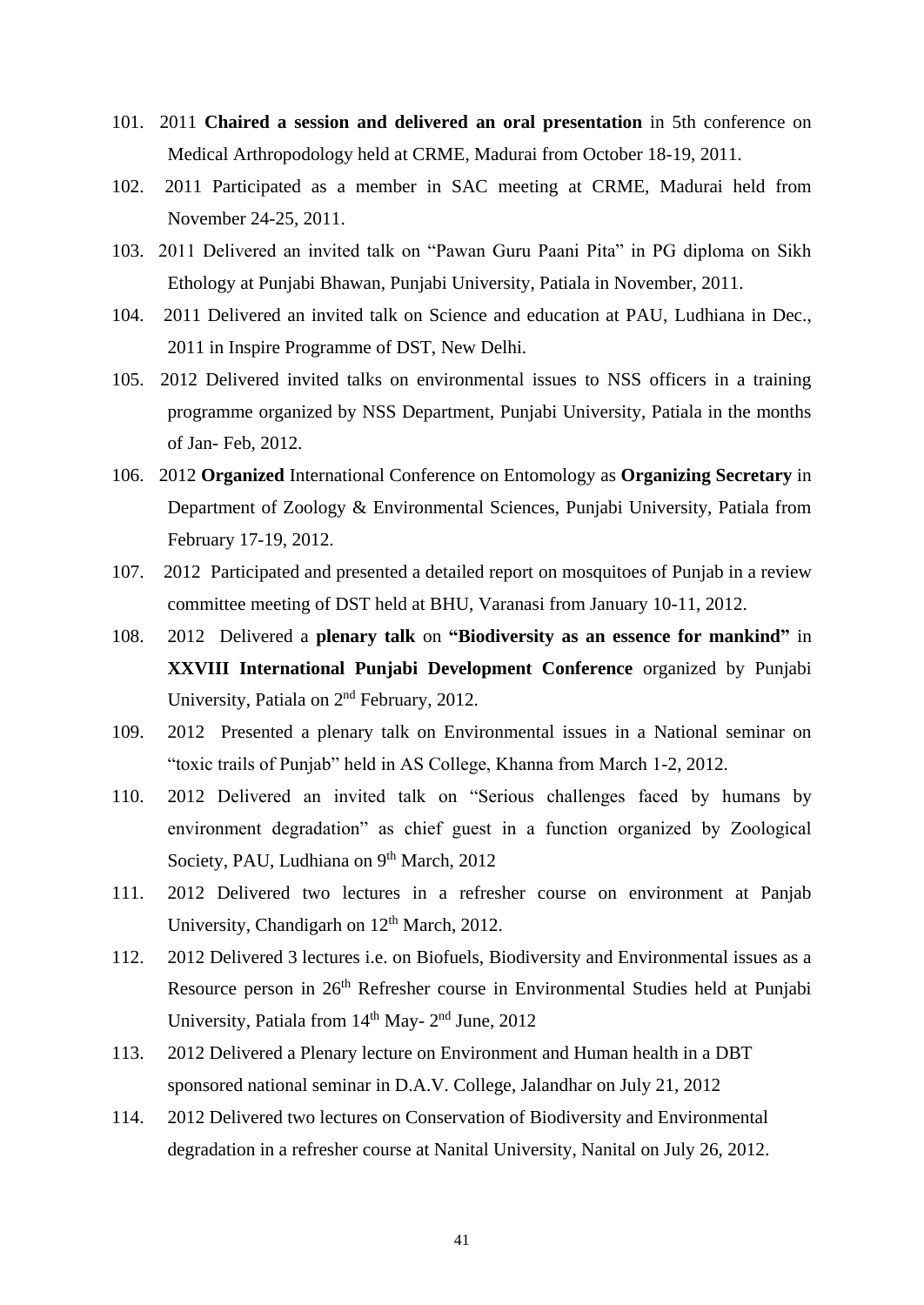- 115. 2012 Delivered an Invited talk in an Orientation course for College and University teachers on August 8, 2012 held at Academic Staff College, Punjabi University, Patiala
- 116. 2012 Participated in the **Insect Bio Expo** held at **Yecheon**, **South Korea** from August 18-19, 2012
- 117. 2012 Presented a research paper on **Arctiid Diversity of India** in **XXIV International Congress of Entomology (ICE-2012)** held at Daegu, Korea August 19-25, 2012
- 118. 2012 Participated as a member in **Program Advisory Committee (PAC)** held at Madras University, Chennai from August 7-10, 2012
- 119. 2012 Acted as Resource person in a DBT sponsored **workshop on Entomological Techniques** to impart training to post-graduate students and college Lecturers held at DAV College , Jalandhar on September 14, 2012
- 120. 2012 Delivered a **keynote address** in a national conference on **Biodiversity, Green economy and Sustainable mountain development** held at Shimla University, Shimla on September 22, 2012
- 121. 2012 Delivered Rachel Reuben auration inaugural address during  $6<sup>th</sup>$  conference of Medical Arthropodology by **Centre for Research in Medical Entomology** at Madurai on  $18<sup>th</sup>$  Oct, 2012.
- 122. 2012 Delivered lecture in 28th Refresher Course, Research Methodology organized by the Academic Staff College, Punjabi University, Patiala on 20 Nov, 2012
- 123. 2012 Delivered a **lead talk** in International Conference on sustainable agriculture for food and livelihood security during Golden Jubilee celebration at PAU, Ludhiana on 27th Nov, 2012 on topic entitled "**Effect of Climate Change and Global warming on insect pests**"
- 124. 2012 Delivered lecture in 32th Refresher Course, Life Sciences organized by the Academic Staff College, Punjabi University, Patiala on 22 Dec, 2012
- 125. 2012 Delivered **keynote Address** during Inspire internship science camp held at A.S.College, Khanna on 22<sup>nd</sup> Dec, 2012
- 126. 2012 Delivered **Keynote Address** during Inspire internship science camp held at G.H.G Khalsa College, Gurusar Sadhar, Ludhiana on 26<sup>th</sup> Dec, 2012
- 127. 2013 Delivered lecture in 15th Orientation Course for the College and university teachers organized by the Academic Staff College, Punjabi University, Patiala on 13<sup>th</sup> Feb, 2013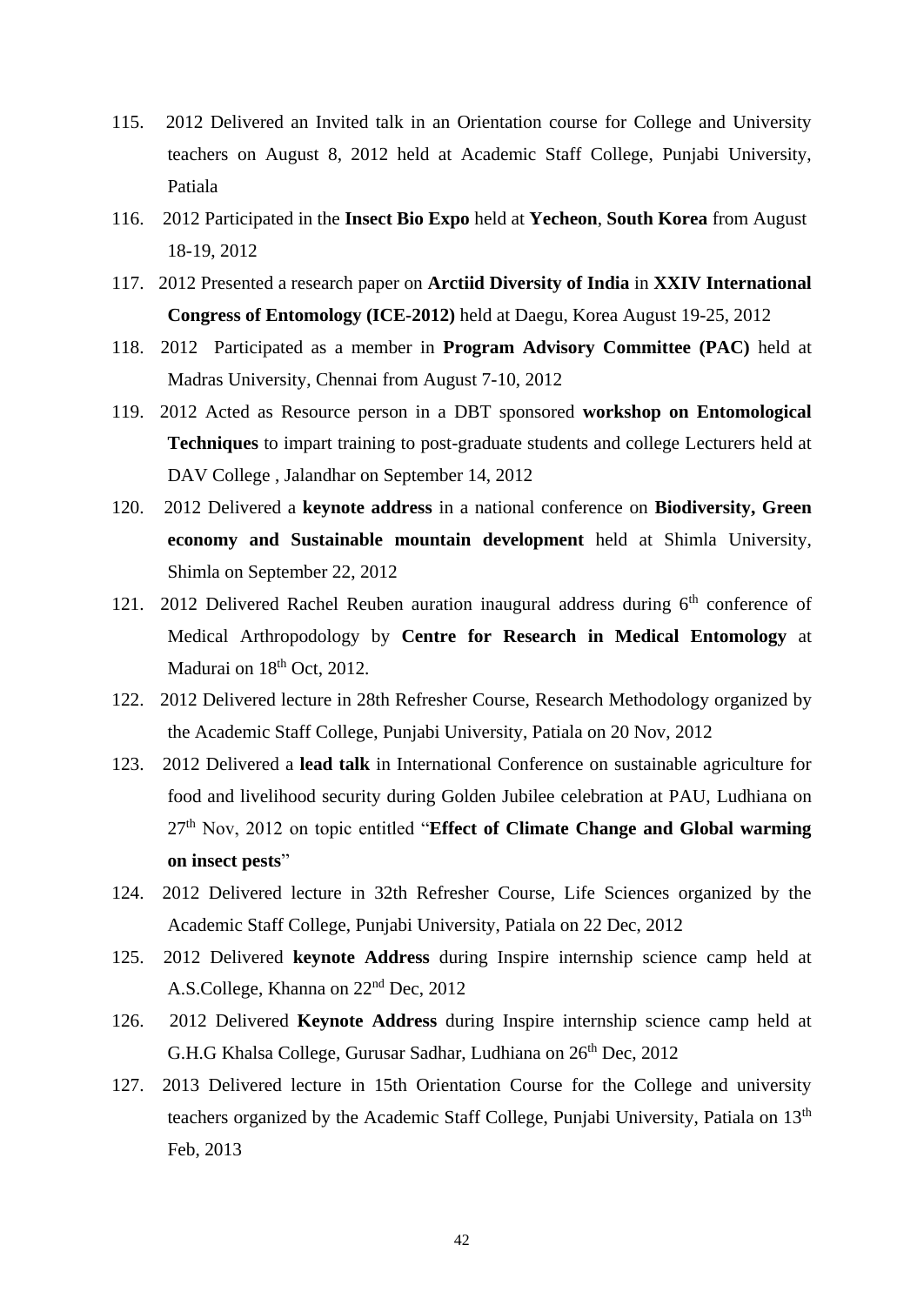- 128. 2013 Delivered **Inaugural Address** on "Promotion of Science Education" in India at Guru Nanak College of Girls Jamuna Nagar on 15th Feb, 2013
- 129. 2013 Delivered an **Invited Talk** on "Conservation of Biodiversity" in Govt. Science College Jagraon (Ludhiana) on  $23<sup>th</sup>$  Feb,  $2013$
- 130. 2013 Delivered **Inaugural Address** on "Environment degradation and Human Health" on occasion of Environment Science day celebrations held at DAV College of Girls Jamuna Nagar on 26<sup>th</sup> Feb, 2013
- 131. 2013 Delivered a **Plenary lecture** on "Effect of Global Warming and Climate Change on Insect pest and Vectors" in National conference held at North Eastern Hill University (NEHU), Shillong, Meghalya on 20<sup>th</sup> March, 2013.
- 132. 2013 As coordinator organized Refresher course on Environmental Sciences in Punjabi University, Patiala on May 2013
- 133. 2013 As coordinator organized **programme Advisory committee meeting of Animal Sciences** under SERB-DST at Punjabi University, Patiala on May 31st to June 1st, 2013
- 134. 2013 Participated and presented an invited talk in Dengue Conference held at CRME, Madurai from July 25-26, 2013
- 135. 2013 Delivered an Invited Talk on biodiversity conservation and management in an orientation course for College and University Lectures organized by Academic Staff College, Punjabi university, Patiala on 16th July, 2013
- 136. 2013 Participated in second meeting of a committee constituted for celebration of **National Science Day at PSCST**, Chandigarh for distributing funds to various institutes on  $17<sup>th</sup>$  July, 2013
- 137. 2013 Delivered an **Invited Talk** on biodiversity in an orientation course organized by academic staff college, Punjabi University, Patiala on environmental challenges an solutions on  $27<sup>th</sup>$  July, 2013.
- 138. 2013 Delivered two **Invited lectures** in a refresher course organized by Academic Staff College, Amritsar on 3rd august, 2013.
- 139. 2013 Delivered a **Key Note Address** as a chief guest in a 15 day workshop/short term course on "Sustainable Development in Present Indian Scenario" organized by Baba Hira singh Bhadhal College of Engineering and Technology, Lehragaga on 9<sup>th</sup> September, 2013
- 140. 2013 Delivered a **Plenary lecture** on "Insect Systematic by tracing the history from classical to molecular and also chair a session in  $12<sup>th</sup>$  International conference on Vector and vector borne diseases organized by Department of Zoology, Mohanlal Sukhdaiya University, Udaipur from 16-18<sup>th</sup> September, 2013.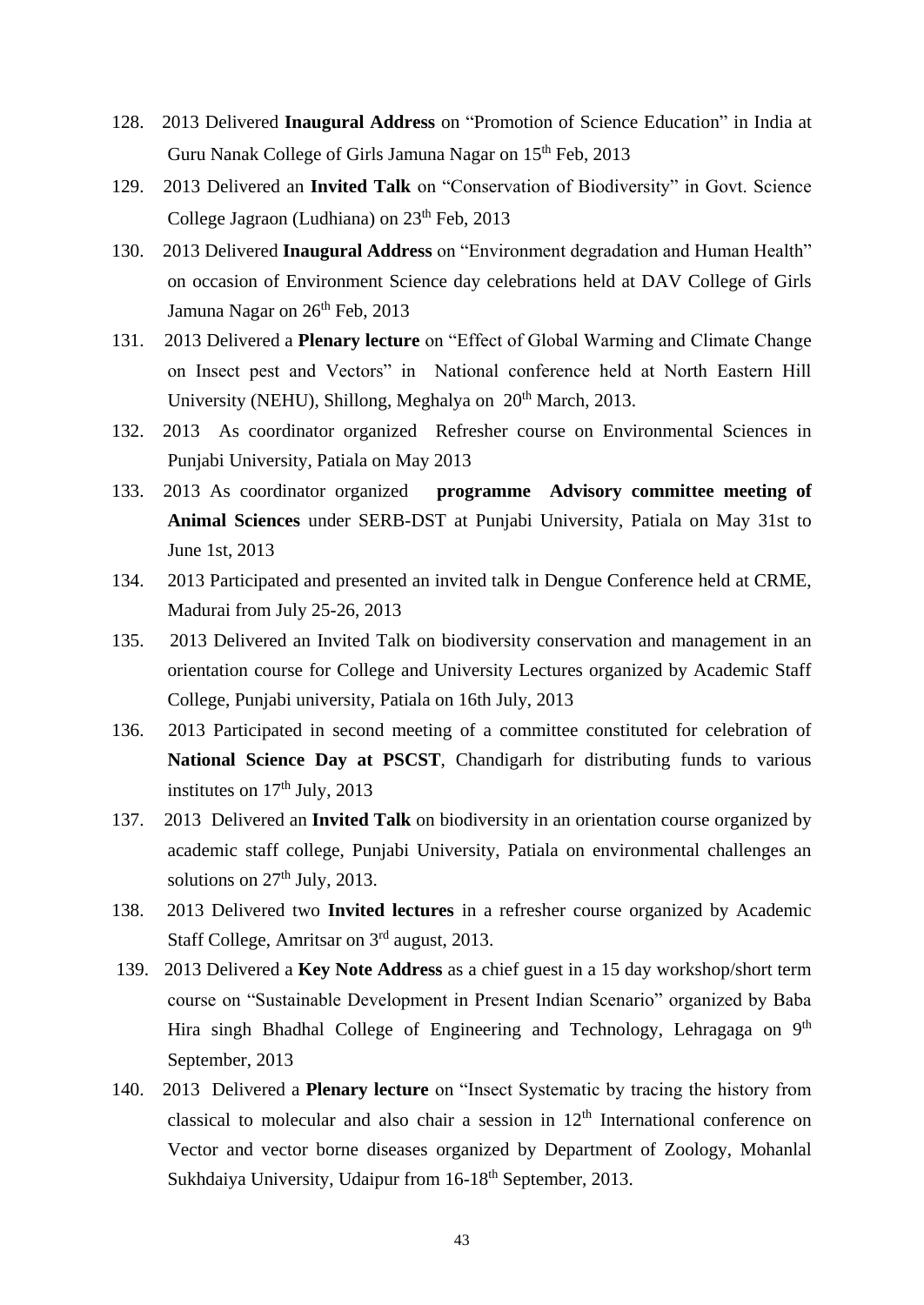- 141. 2013 Presented a **Lead talk** on "The effect of Global warming and Climate change on insect diversity with special emphasis on pests and vectors" in the national conference on status and conservation of biodiversity in India with a special reference to Himalaya at University of Kashmir.
- 142. 2013 Presented an **Invited Talk** to college lecturers on 16<sup>th</sup> October, 2013 in a refresher course organized by Punjabi university, Patiala.
- 143. 2013 Presented an **Invited Talk** to NSS officers/ Lecturers in a workshop organized by NSS department of Punjabi University Patiala on 12<sup>th</sup> November, 2013.
- 144. 2013 Presented a **Lead Talk** on recent Disasters in the Globe in a one week workshop on Disasters management organized by Academic staff college, Punjabi University, Patiala on 16<sup>th</sup> November, 2013
- 145. 2013 Presented two lectures in a **Disasters management Workshop** held at Shri Guru Jandeshwar University, Hisar on 18<sup>th</sup> November, 2013.
- 146. 2013 Delivered an **Invited Talk** on toxic trails on India at Department of Biosciences, Himachal Pradesh University, Shimla on 24<sup>th</sup> November. 2013
- 147. 2013 Delivered a **Plenary lecture** on Religion and Environmental Sciences with references from Shri Guru Granth Sahib in the Department of Shri Guru Grath Sahib Studies in Punjabi University, Patiala on 11<sup>th</sup> December, 2013.
- 148. 2013 Delivered a **Key Note Address** on a workshop on Social insects organised by Department of Zoology and Environmental Sciences Punajbi University Patiala. An lead talk on Impact on climate change on insect pest and vectors on this day in Afternoon session on 17<sup>th</sup> December, 2013.
- 149. 2013 Delivered a **Key Note Address** on promotion of Science Inspire Programme held at Shri Guru Gobind Singh Khalasa college Chandigarh.
- 150. 2013 Presented a **Motivational lecture/ Lead talk** in Inspire Programme organized by D.A.V. college Chandigarh on  $10^{th}$ , January, 2014.
- 151. 2014 Delivered **Key Note Address** in a national conference on emerging Horizon in science and Technology in Section B at Shri Guru Granth Sahib World University at Fatehgarh Sahib on 17<sup>th</sup> January, 2014
- 152. 2014 Delivered a **Lead Talk** on Environmental issues to 400 NSS volunteers in NSS Convention held at Punjabi University Patiala.
- 153. 2014 Delivered a **Key Note Address** as chief guest in a workshop on social insects for school lectures, organized by department of Zoology, Guru Nanak Dev University, Amritsar on 27 January, 2014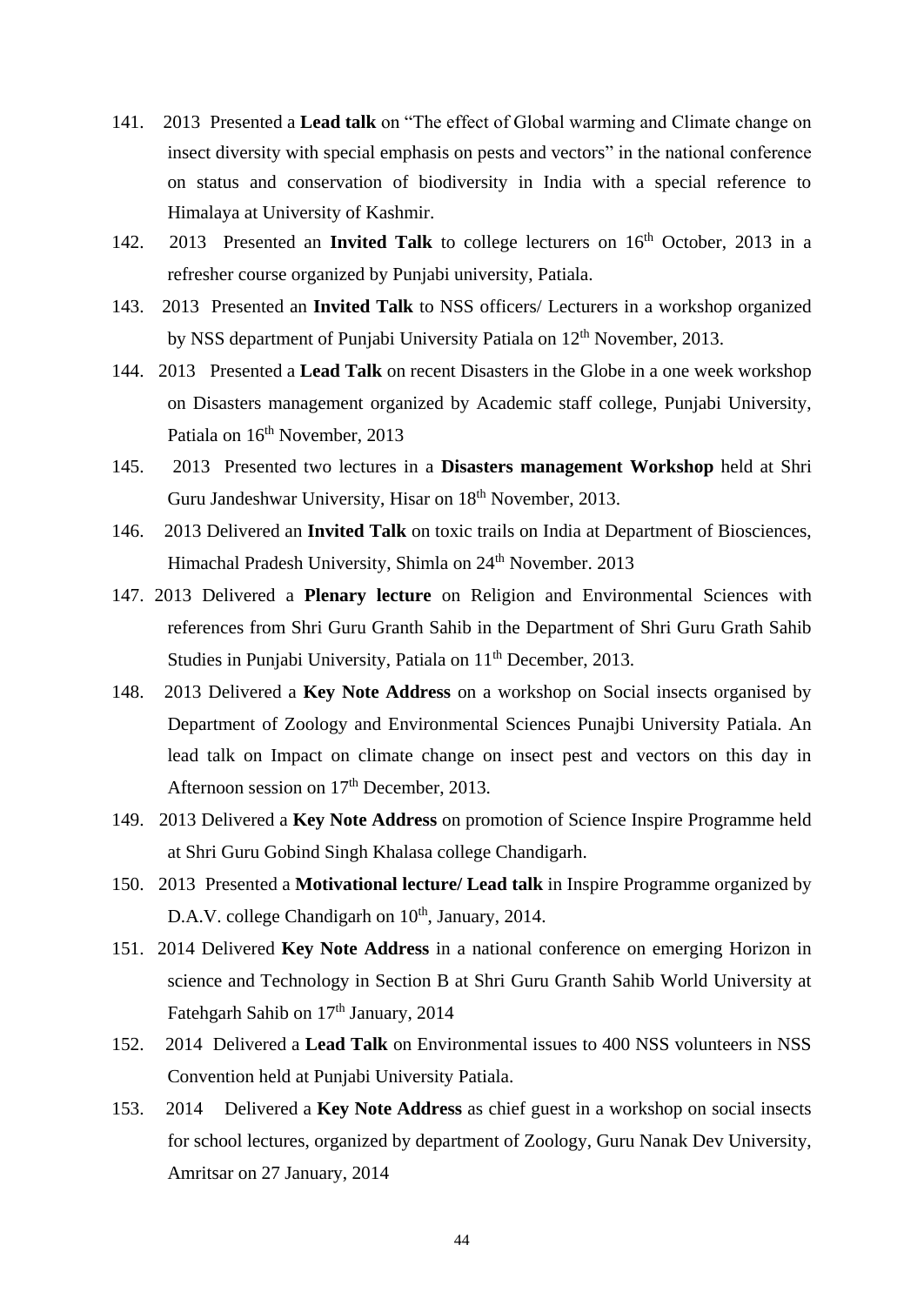- 154. 2014 Delivered an **invited talk** on "Environmental issues and human health" in a refresher course oragnised by Academic staff collage, Punjabi University, Patiala on 19<sup>th</sup> February, 2014
- 155. 2014 As **Convener-cum-Organizing Secretary** organized an International conference on entomology from February 21-23, 2014 at Punjabi University, Patiala.
- 156. 2014 Presented an **invited talk** on "Biodiversity and conservation" in a national conference on "Perspective in plants and environmental Sciences" held in GNDU, Amritsar from 11-12 March 2014.
- 157. 2014 Delivered an **invited talk** on "Changing environment, global warming and human health" in the Department of Zoology at NEHU, Shillong on  $27<sup>th</sup>$  March, 2014.
- 158. 2014 Delivered an invited lecture in 41st Refresher Course in Refresher Course in Research Methodology on Bioresourses and Sustainable Utilization organized by Academic Staff College, Punjabi University, Patiala on 19<sup>th</sup> April, 2014.
- 159. 2014 Delivered an invited lecture on Human Health and Vector Borne Diseases in 20<sup>th</sup> Orientation Course organized by Punjabi University, Patiala on 24<sup>th</sup> April, 2014.
- 160. 2014 Delivered an inaugural address to the teachers in a training program entitled as Teacher training on Social Insects organized by IISER, Mohali, Chandigarh on 13<sup>th</sup> May, 2014.
- 161. 2014 Delivered keynote address on International Biodiversity Day at Science City, Kapurthala on 21st May 2014.
- 162. 2014 Delivered an inaugural address to the teachers in a training program entitled as Teacher training on Social Insects organized by IISER, Shimla on 22nd May, 2014.
- 163. 2014 Delivered an inaugural address to the teachers in a training program entitled as Teacher training on Social Insects organized by IISER, Jammu an 28<sup>th</sup> May, 2014
- 164. 2014 Delivered two lectures on current issues of Biodiversity and Environmental Challenges in a Summer School for College and University Teachers on 14<sup>th</sup> June, 2014 organized by Academic Staff college, Guru Nanak Dev University, Amritsar.
- 165. 2014 Delivered two lectures on **Biodiversity and Environment** on 22nd Orientation program organized by Academic Staff College on 18<sup>th</sup> June, 2014.
- 166. 2014 Delivered two lectures on  $19<sup>th</sup>$  June, 2014 in  $22<sup>nd</sup>$  Orientation program organized by Academic Staff college, Punjabi University, Patiala.
- 167. 2014 Delivered two extension lectures in Government College, Nabha on Biodiversity and Conservation on 2nd August, 2014.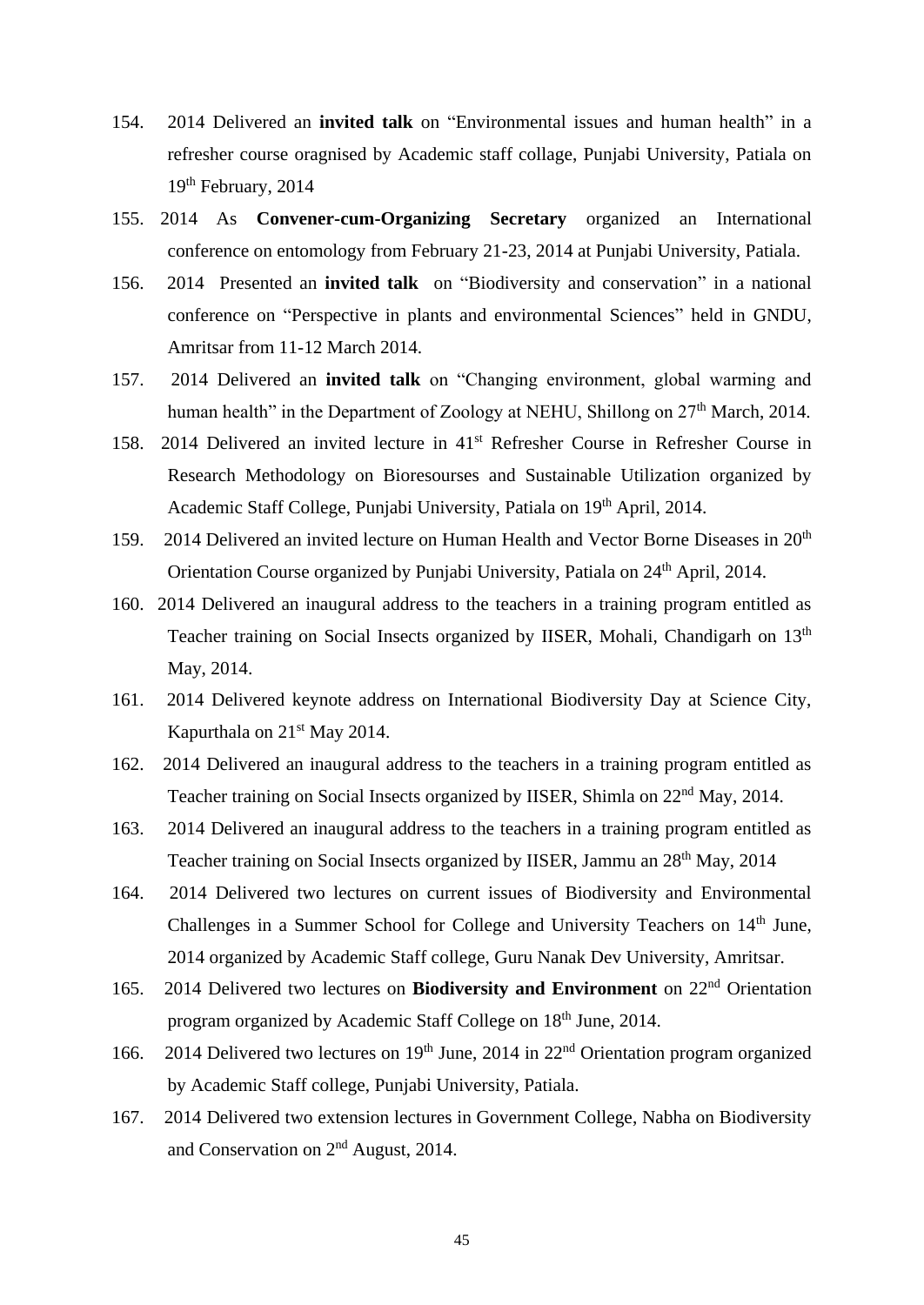- 168. 2014 Delivered extension lectures on Biodeiversity in Public College, Samana on 11<sup>th</sup> August, 2014.
- 169. 2014 Delivered an extension lectures on Biodiversity in A.S. College, Khana on 16<sup>th</sup> August, 2014.
- 170. 2014 Delivered a lecture on environment issues to the college students in Kamla Nehru College for Women, Phagwara, on 23rd August, 2014.
- 171. 2014 Delivered a Plenary lecture in an International Annual Conference held at San Ontonia, U.S.A from 28 September to 2nd October, 2014.
- 172. 2014 Delivered a lead talk on topic entitled as Biodiversity Status Utilization and Impact of challenging Climate Condition held at Babasaheb Bhimrao Amedkar University, Lukhnow from 30-31<sup>st</sup> October, 2014
- 173. 2014 Delivered an invited lecture in the conference held at Gurukul Kangri University, Haridwar from 17-19<sup>th</sup> November 2014.
- 174. 2014 Delevired a lecture on Biodiversity: Essence of Life on 20<sup>th</sup> November, 2014.
- 175. 2014 Delevired a lecture on Environmental degradation, Climate Change and Human Health on 22nd November, 2014.
- 176. 2014 Delivered a extension lecture in an Orientation course on Topic entitled as Pawan Guru Pani Pita, Mata Dharat Mahat, on 5<sup>th</sup> December, 2014.
- 177. 2014 Delivered an invited talk in a refresher course on "**Biodiversity and Mankind**" organized by Academic Staff College, Guru Nanak Dev University, Amritsar on 27<sup>th</sup> December, 2014.
- 178. 2014 Delivered an invited talk in an orientation course on "**Environment and Health**" organized by Academic Staff College, Guru Nanak Dev University, Amritsar on 27th December, 2014.
- 179. 2015 Delivered a lead talk on the topic "**A road map for future taxonomic research in Taxonomy**" in the National conference on Animal Taxonomy: Challenges and Prospects held from  $13<sup>th</sup>$ -  $15<sup>th</sup>$  February, 2015.
- 180. 2015 Delivered a lead talk in a district level training and capacity building program at the Baradari gardens, on "**Biodiversity issues and Biological Diversity Act, 2002**" on 24<sup>th</sup> March, 2015.
- 181. 2015. Delivered keynote address and an invited talk in Science Motivational programme for students of Meritorious School, Amritsar on 20<sup>th</sup> April, 2015 at Department of Botany and Environment Sciences, Guru Nanak Dev University, Amritsar.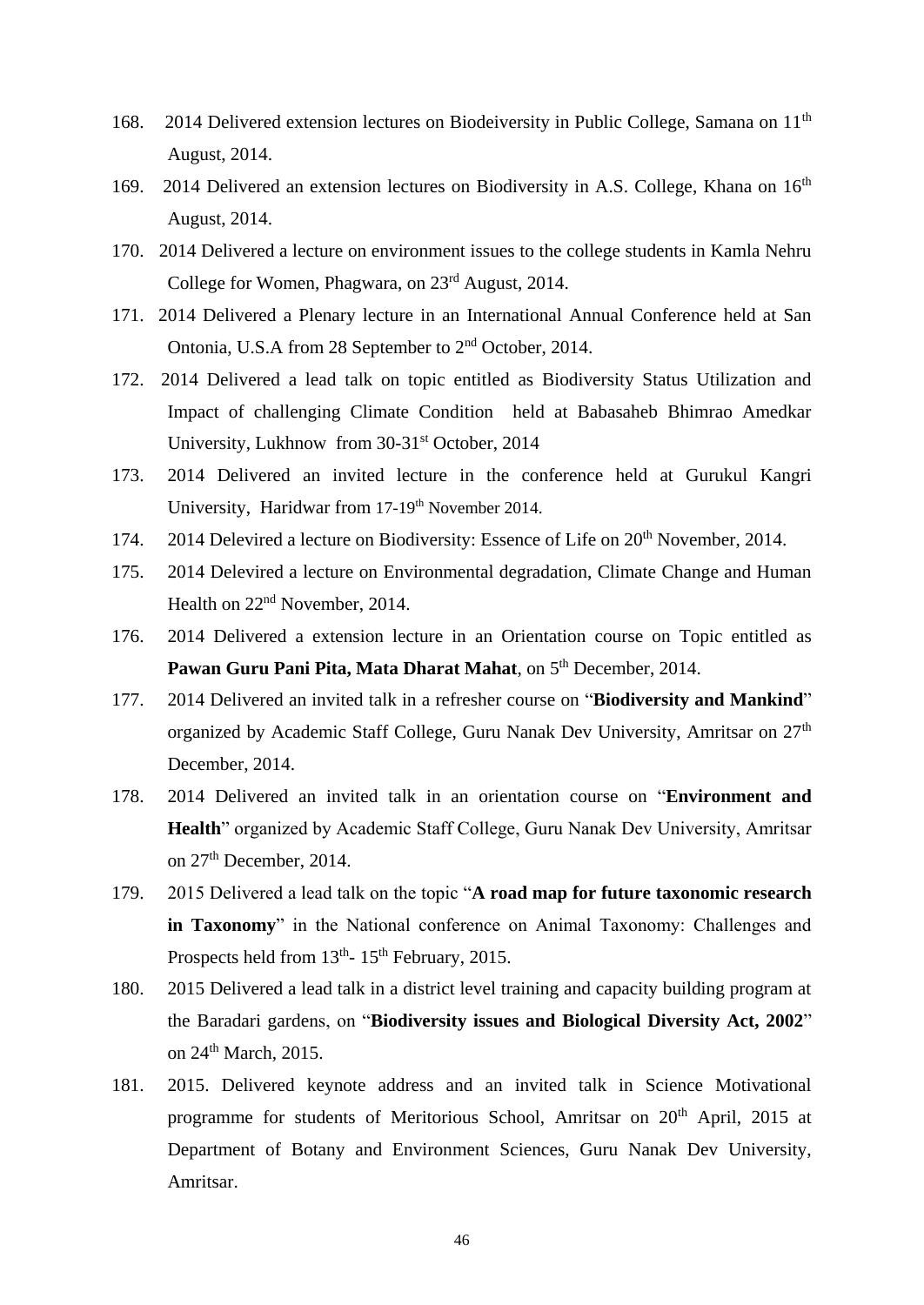- 182. 2015 Delivered a lecture on  $22<sup>nd</sup>$  April, 2015 in the  $24<sup>th</sup>$  Orientation Programme organized by the U.G.C. Human Recourse Development Centre, Punjabi University, Patiala on the topic "**Environment and Human Health**".
- 183. 2015 Delivered a lecture on  $18<sup>th</sup>$  May, 2015 in the  $25<sup>th</sup>$  Orientation Programme organized by the U.G.C. Human Resource development Centre, Punjabi University, Patiala on the topic "**Environment Degradation and Health**".
- 184. 2015 Delivered an invited talk on Biodiversity day held at Central University, Bathinda, Punjab on 22nd May, 2015.
- 185. 2015 Delivered a keynote address on "**Seven billion dreams one Mother planet-Use bio-resources sustainably**" on World Environment Day on 5<sup>th</sup> June, 2015.
- 186. 2015 Delivered a lecture on  $18<sup>th</sup>$  June, 2015 in the  $52<sup>nd</sup>$  refresher course in the Research Methodology in Physical and Life Sciences organized by the UGC-Human Resource Development Centre, Punjabi University, Patiala on the topic "**Biodiversity- The Essence of Life**"
- 187. 2015 Delivered two lectures on "**Environment and Biodiversity"** in the U.G.C. Human Recourse development centre of Guru Nanak Dev University, Amritsar in a refresher course on 20<sup>th</sup> June, 2015
- 188. 2015 Delivered two lectures on 1<sup>st</sup> July, 2015 in the 2<sup>nd</sup> Summer School Course organized by the U.G.C. Human Resource Development Centre, Punjabi University, Patiala on the topics "**Environment Degradation Climate Change and Human Health**" and "**Biodiversity- the Essence of Life**".
- 189. 2015 Delivered keynote address at the National training workshop on "**Fauna of Hot**spots-2, Western Himalaya" held by the Z.S.I., Solan on 24<sup>th</sup> July, 2015. An invited talk on the taxonomy entitled as **"Taxonomy: Present, Past, Future and Need of the hour"** was also presented on the occasion.
- 190. 2015 Delivered an invited talk as a resource person for training workshop for Nature guide student volunteers to create awareness about **Wetlands of Punjab** in a State level function of graduate students held at **Science City, Kapurthala** on 31st August, 2015.
- 200. 2015 Delivered three lectures on different subjects of Entomology in first "SERB School of Insect Biology" held at University of Hyderabad from December 7-21, 2015.
- 201. 2016 Participated and delivered an invited talk in MKC symposium at JNCASR Bangalore on 7 February, 2016.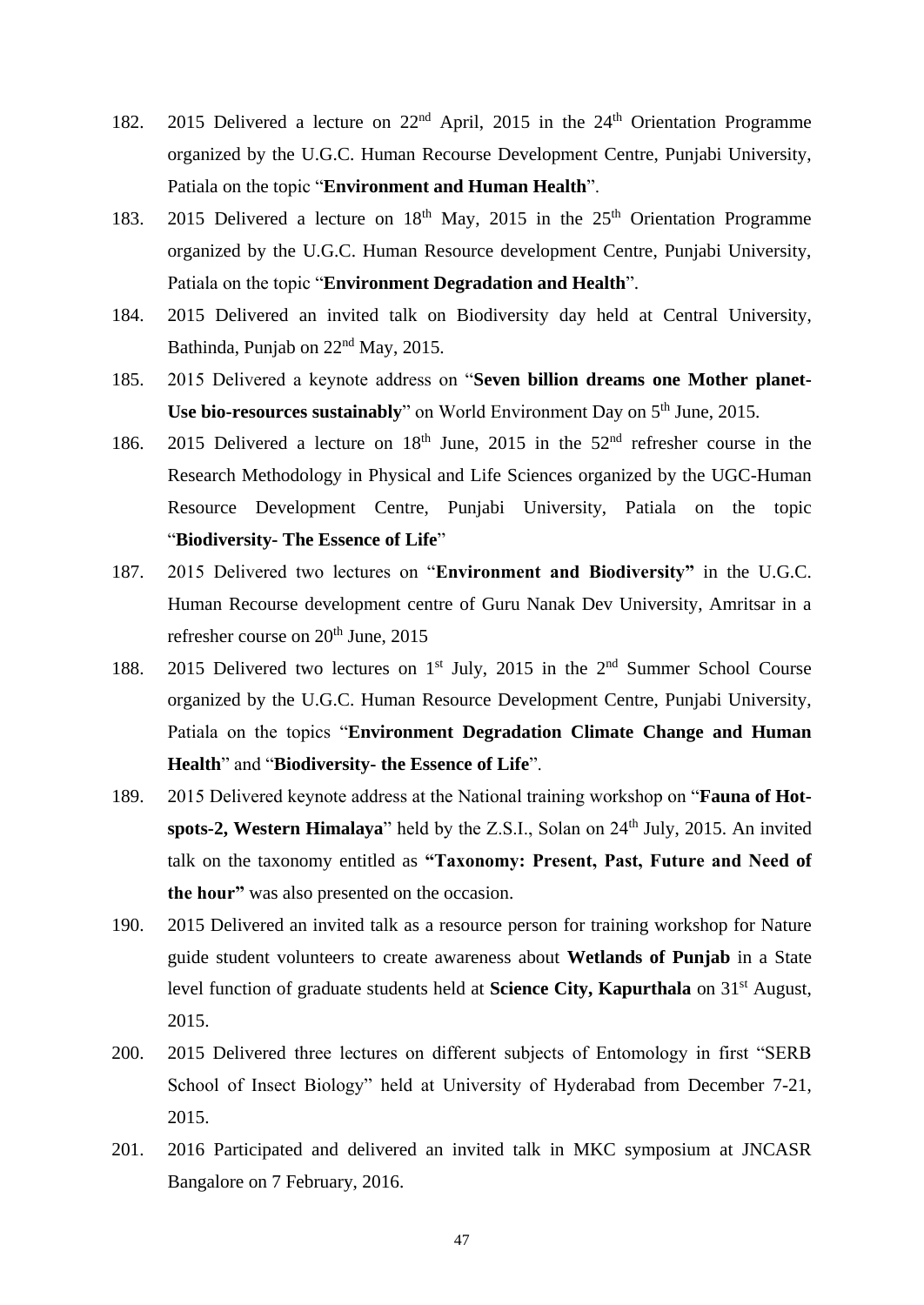- 202. 2016 Delivered two invited lectures at Govt. Girls College, Sector 42, Chandigarh in Faculty development programme and at DAV college at Chandigarh on 22 February 2016.
- 203. 2016 delivered an invited talk in National Conference on biodiversity in Bharti Vidhya Peth University, Pune and another extension lecture on Modern college Pune on  $24<sup>th</sup>$  and  $25<sup>th</sup>$  February, 2016.
- 204. 2016. Participated and presented an invited talk in 2nd international conference on new Challenges in Biotechnology in St. john's College, Agra on 27th February, 2016.
- 205. 2016. Delivered a **keynote address** on **Emerging trends in life Sciences** at DAV College, Dasaua on 11 March, 2016.
- 206. 2016 Delivered an Invited talk on Environmental issues and human health on 26th March, 2016 at Randheer College, Kapurthala.
- 207. 2016. Delivered **Plenary lecture** on **Parlance of Mosquito Systematic from classical to Molecular: a long journey** in a National Conference in Central University of Kerala, Kasargod on 29 March 2016.
- 208. 2016. Delivered an invited talk to NEHU students on Insects and Environment on  $7<sup>th</sup>$ April 2017.
- 209. 2016 Organized International Day on Biodiversity day as organizing secretary on  $26<sup>th</sup>$ May, 2016 in Punjabi University, Patiala.
- 210. 2016. Delivered an invited talk on the Health of Soil, Animal, human and Environment in Context of Punjab in a workshop on Sustaining Botanical pesticides through innovation and enterprising development at IIM, Ahemdabad from 25-27 May, 2016.
- 211. 2016. Delivered a **Lead talk** on Lepidoptera and chaired a session at **Centenary celebrations** of Z.S.I., Kolkata from June 30 to July 2, 2016.
- 212. 2016. Organized **International day for Biological Diversity- 2016** in Punjabi University, Patiala as Nodal Officer, Centre for Swatch Bharat Swasth Bharat on 22nd May, 2016.
- 213. 2016. Delivered a **plenary lecture and chaired a session** in 9th national conference on Arthropodology at **Sir Ronald Research Institute** at Osmania University, Hyderabad from August 20-21, 2016.
- 214. 2016. Delivered an invited talk on biodiversity Conservation at Kamla Nehru College for Women, Phagwara on August 29, 2016.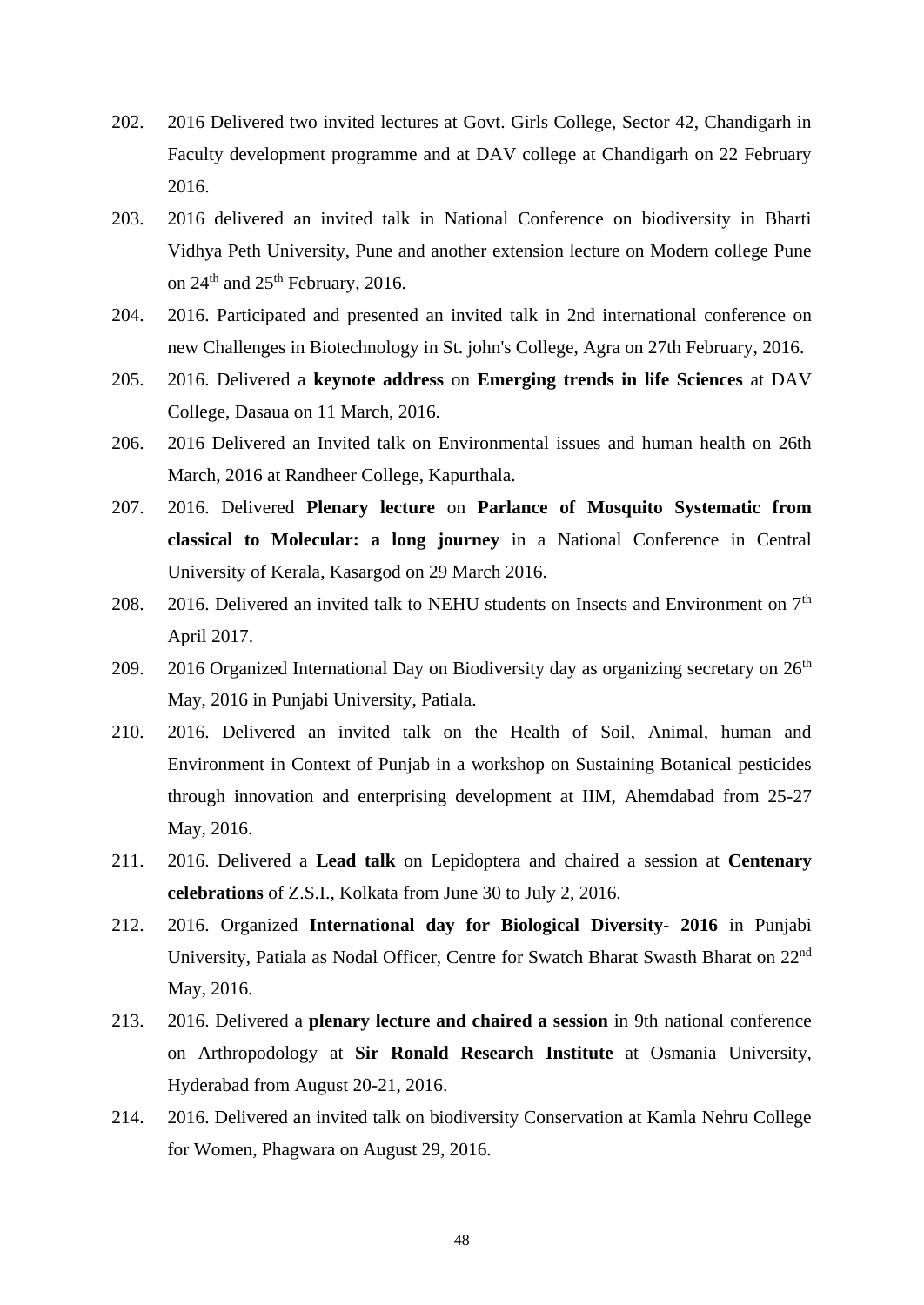- 215. 2016. Delivered a keynote address on **Ozone Day** on 16th, September, 2016 at MDU Rohtak.
- 216. 2016 Organized 2nd DST-SERB School in Insect Biology as **Course Director and Coordinator** from 1-15<sup>th</sup> October, 2016. Delivered three **Plenary talks** on **taxonomy, Importance of Insects and Role of Global Warming and Climate change on insect pests and vectors**.
- 217. 2016 Delivered keynote address in Inspire Internship camp at Shanti Devi Mehla College, Dinanagar, Gurdaspur on 25th October, 2016.
- 218. 2016 Delivered Keynote address in **National Conference on Evolving New Horizons of Zoological Sciences in Human Welfare** from November 22-24, 2016.
- 219. 2016 Organized an International Conference on Entomology as **Convener** in Punjabi University, Patiala from December 3-5, 2016.
- 220. 2016 Delivered an Invited talk on **Environment degradation** in Dolphin College, Fatehghar sahib on 11<sup>th</sup> December 2016.
- 221. 2016. Delivered a Keynote address on **Science as a living reality** in an Inspire camp at KCW College Sidwan Khurad on 26 December, 2016.
- 222. 2017. Delivered a **Plenary lecture and chaired a session** on Mosquito Systematic in International Conference at Udaipur from January 9-11, 2017.
- 223. 2017. Delivered an **Invited lecture** on **Environment issues and Challenges** in an Inspire camp at DAV College, Chandigarh on 28th January, 2017.
- 224. 2017 Delivered **Plenary lecture and Chaired a session** in 13th Conference on Vector and Vectore Borne Diseases at Central university of Tamil Nadu from February 27th to1st March, 2017.
- 225. 2017 Delivered **keynote address** on "**Sustainable Agriculture**" in Rashtrapati Bhawan on 9th March, 2017.
- 226. 2017 Organized National conference as **Organizing sectary** on "Man and Environment" in Punjabi University, Patiala from March 10-11, 2017.
- 227. 2017 Delivered **keynote address** on the topic entitled as" Combating Desertification, Land degradation and drought" in a workshop held at Khalsa college, Patiala, on  $26<sup>th</sup>$ March, 2017.
- 228. 2017 Delivered invited lectures to IISER students on Conservation of Biodiversity on 31st March at Mohali, Punjab.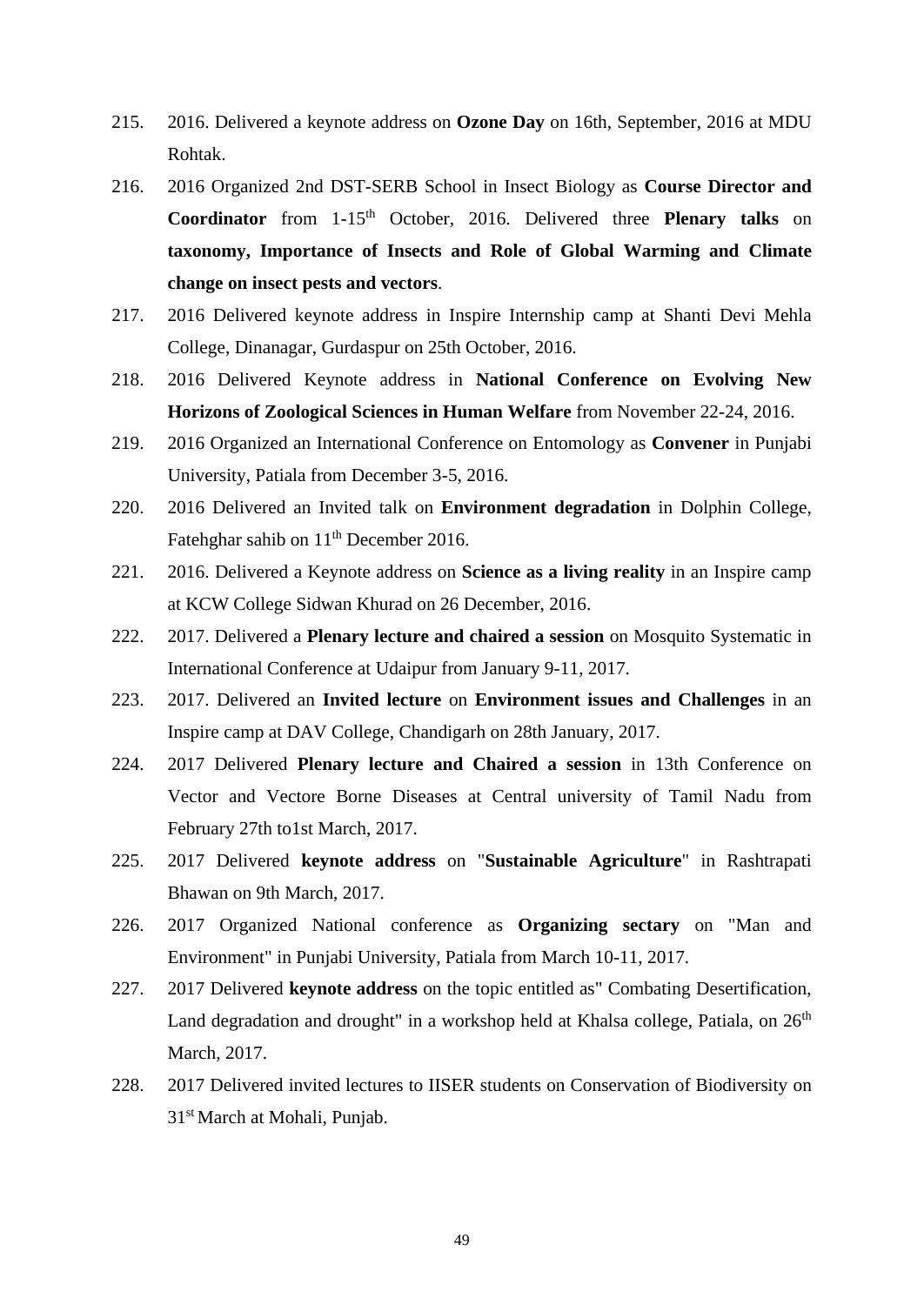- 229. Delivered an invited talk on 22 May, 2017 on Biological Diversity to celebrate **International day for Biological Diversity-2017** in the Department of Life Sciences, Choudary Devi Lal University, Sirsa.
- 230. Delivered an invited talk as Chief Guest at Baba Farid Group of Institutions, Bathinda to celebrate **Environment Day** on 5 June, 2017.
- 229. Delivered two invited lectures in the IV Summer School on UGC-Human Recourse Development Centre on 3 July, 2017 on the theme of Biodiversity and Environmental Degradation.
- 230. Delivered an invited lecture in the IV Summer School organized by UGC-Human Recourse Development Centre on 6 July, 2017 on the theme of Insects and Environment.
- 231. Invited as Chief Guest and delivered an invited lecture in Hans Raj Mahila Maha Vidyalaya on 23rd August, 2017 to create awareness about mosquito borne diseases on account of celebrations of Mosquito Day. A workshop was also held during this occasion.
- 232. **Chaired two technical sessions** in XII Joint Annual Conference of Indian Society for Malaria and Other Communicable Diseases held at AFMC, Pune from September 1-3, 2017.
- 233. **Organized National Workshop** on Order Lepidoptera In the UGC-Human Resource Development Centre from September 20-22, 2017.
- 234. **Delivered an invited talk in 7th International congress of The Society of Vector Ecology held at Palma de Mallorca, Spain from October 1-6, 2017.**
- 235. **Delivered an invited talk** on Environmental issues in a refresher course of Chemistry organized by UGC- Human resource development centre on 13th October, 2017.
- 236. Delivered four invited talks in the DST-SERB School of Insect Biology in Kozhikode, Kerala from October 22-25, 2017.
- 237. **Chaired** a Technical session on Vector borne diseases and delivered a **Plenary lecture** in a National conference on Medical Arthropodolgy held at Asutosh College, Kolkata from 11th-12th December, 2017.
- 238. Delivered 5 Extension Lectures in UGC-Human Recourse Development Centre in Orientation Course, Research Methodology Course and Winter School during the month of November & December 2017.
- 239. Delivered an invited lecture on 11th January 2018 in Skill Development Workshop for college teachers in the Department of Zoology, Jammu University, Jammu.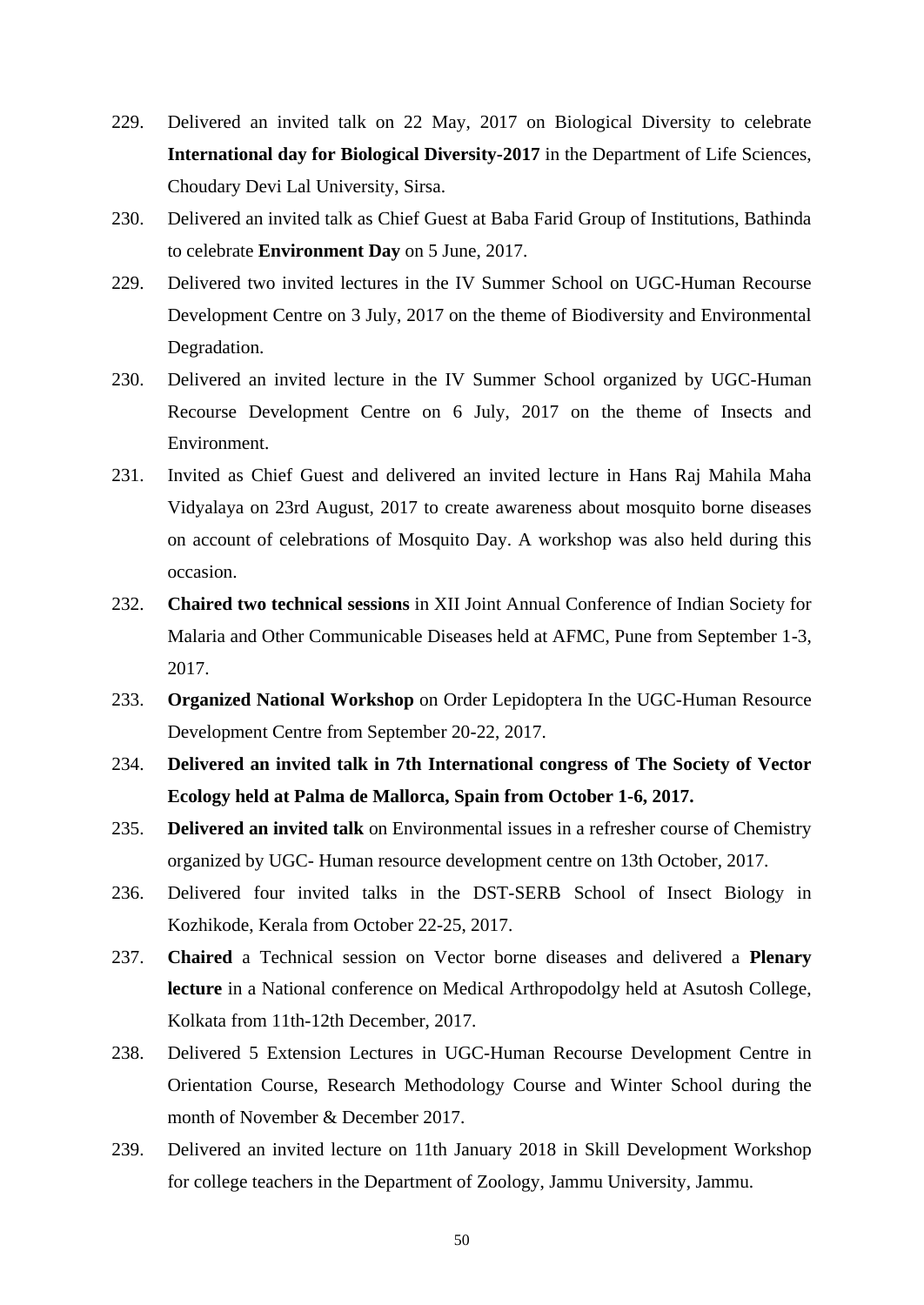- 240. Delivered an invited talk on Biodiversity and Conservation in the Department of Environment Sciences on 17th February 2018 at Choudhary Devi Lal University, Sirsa.
- 241. Delivered an invited talk during the Science Day celebrations on 28th February 2018 in the Department of Journalism and Communications, Punjabi University, Patiala.
- 242. Delivered keynote address during the celebrations of International Day for Biological Diversity on 22nd May 2018 at Science City, Kapurthala.
- 243. Delivered two extension lectures as resource person in the 36th Orientation Programme of HRDC, Punjabi University, Patiala on 24th and 28th May, 2018.
- 244. Delivered **keynote address** on Environment Degradation and Human Health during celebrations of Environment Day on 7th June 2018 in Punjabi University, Patiala.
- 245. **Delivered keynote address and chaired a session in an International Conference on Ecology held at Kastomonu University, Turkey** from June 19-23, 2018.
- 246. Delivered two invited talks as resource person in a refresher course organized by Department of Biosciences at HRDC, H.P University, Shimla on September 8, 2018.
- 247. Delivered **keynote address** as chief guest on Biodiversity Issues in India in Shri Guru Teg Bahadur Khalsa College, Anandpur Sahib on 1st October, 2018.
- 248. Delivered two extension lectures as resource person in the 37th Orientation Programme of HRDC, Punjabi University, Patiala on 19th and 20th October, 2018.
- 249. Delivered an invited talk on Environmental Psychology in a refresher course conducted by Psychology Department at HRDC, Punjabi University, Patiala on 22nd October, 2018.
- 250. Delivered **keynote address** and **chaired technical session** on Vector-Borne and Zoonotic Diseases in 11th National Conference of Medical Arthropodology held in D.A.V (PG) College, Dehradun from October 26-27, 2018.
- 251. Delivered **keynote address** as chief guest in a Multi Disciplinary National Seminar on Global Environment and Social Responsibility held in Hindu Girls College at Jaghdhari, Yamunanagar on October 30-31, 2018.
- 252. Delivered a lead talk in an National Conference on Environmental changes and its Impact on Faunal Diversity on Indian Agro-ecosystems at Punjab Agriculture University, Ludhiana from November 19-20, 2018.
- 253. Delivered an Extension Lecture in the Research Methodology course conducted by HRDC, Punjabi University, Patiala on 4th December, 2018.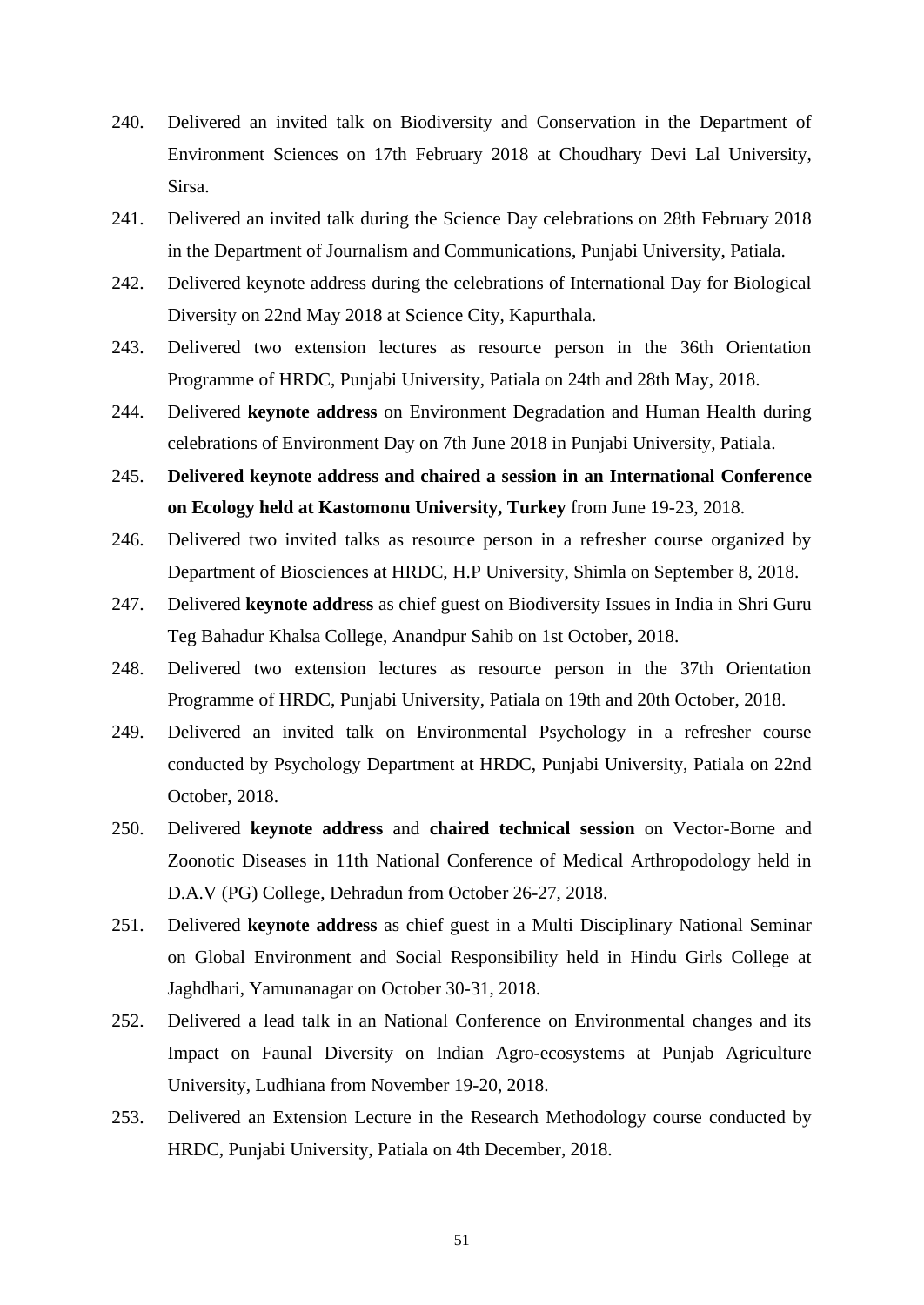- 254. Delivered two extension lectures on Environment and Biodiversity in a Refresher course conducted by Botany Department at HRDC, Punjabi University, Patiala on 6th December, 2018.
- 255. Participated, delivered a talk and **chaired** a technical session in the **Asian Lepidoptera Conservation Symposium-5 (ALCS-5) in Hongkong University** and **Chinese University of Hongkong** from December 13-15, 2018.
- 256. Delivered two extension lectures as resource person in the 38th Orientation Programme of HRDC, Punjabi University, Patiala on 7th January, 2019.
- 257. Delivered a **Plenary lecture and chaired a technical session** on vector control in 14th International Conference on Vectors (ICOV-14) at Bhuvneshwar from February 11-13, 2019.
- 258. Delivered two invited lectures in a refresher course organized by the Department of Zoology at HRDC, Kurukshetra University on 9th February, 2019.
- 259. Delivered a **Plenary lecture** and chaired a session in the first **International Conference of Indian SOVE (Society of Vector Ecology)** in Goa from 13th to 16th February, 2019.
- 260. Delivered keynote address in a State level seminar on Green Technology for Sustainable Development on 22th February, 2019 at DAV College for Girls, Karnal.
- 261. Delivered two extension lectures as resource person in the 38th Orientation Programme of HRDC, Punjabi University, Patiala on 2nd March, 2019.
- 262. Delivered an invited talk on Environment issues in Punjab in the auditorium of Punjab Language Department on March 8, 2019. The programme was presided by Mrs. Parneet Kaur, MP, Patiala.
- 263. Delivered **keynote address** in a National Conference on GENDER AND CLIMATE CHANGE ADAPTATION at Mata Gujri College, Fatehgarh Sahib on 29th March, 2019.
- 264. Delivered two invited lectures in a **Summer School** at HRDC, Guru Nanak Dev University, Amritsar on 20th June, 2019.
- 265. Delivered keynote address on **"Environmental Pollution**" in a conference organized by Patiala Agrawal Intellectual Forum (Regd.), Patiala on  $26<sup>th</sup>$  July, 2019.
- 266. Participated in a **workshop** to **set curriculum of various M.Sc. classes** in a selected committee of nine professors from India at Jammu University from August 19-23, 2019.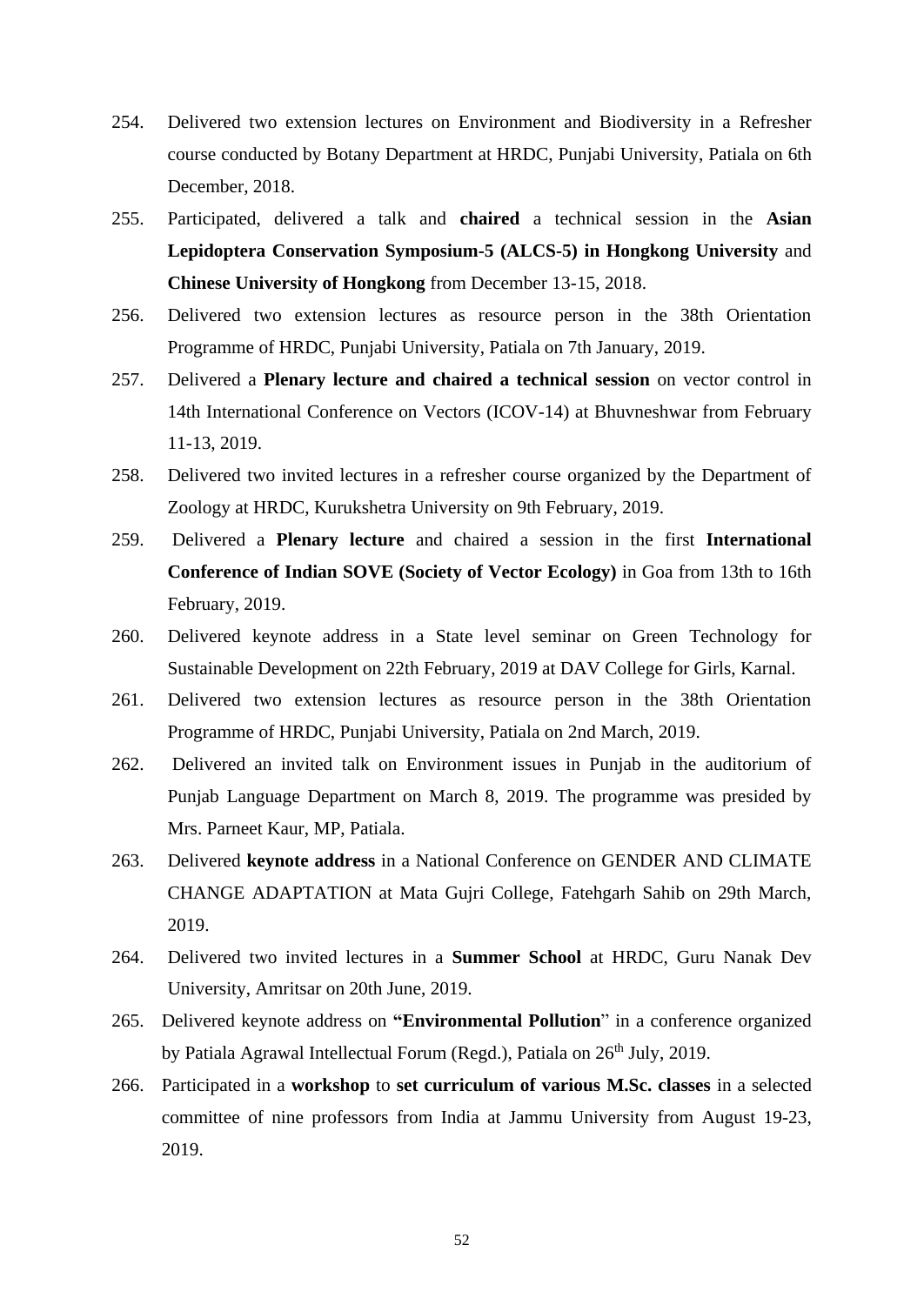- 267. Delivered an invited lecture in a **Refresher course** organized by HRDC, Himachal Pradesh University, Simla on 24<sup>th</sup> August, 2019.
- 268. Delivered four extension lectures and conducted practical classes of M.Sc. **Students as**  visiting Professor at **Wildlife Institute of India**, Dehradun from September 3-4, 2019.
- 269. Delivered keynote address on **"Taxonomy: Past, Present and Future**" in National Conference organized by Dolphin Institute, Dehradun in Collaboration with ZSI Regional Center, Dehradun and IARI from September 25- 29, 2019.
- 270. Organized **"6 th Asian Lepidoptera Conservation Symposium**" in Collaboration with Zoological Survey of India (Kolkata) from September17- 21, 2019. Chaired technical sessions and presided over the proceedings.
- 271. Delivered two lectures on "**Environmental Issues**" in a **Refresher course** organized by HRDC, Punjabi University (Patiala) on 19<sup>th</sup> October, 2019.
- 272. Delivered **keynote address** as a **chief guest** in two days "**National Conference on**  Water" organized by the HRDC, Guru Nanak Dev University, Amritsar on 30<sup>th</sup> October, 2019.
- 273. Delivered a **leading talk** on "**Biodiversity and Sustainable Development**" organized by Aligarh Muslim University, Aligarh on 2nd November, 2019.
- 274. Delivered extension lectures on **"Environmental Issues**" in a **Refresher course** organized by HRDC, Punjabi University, Patiala on  $7<sup>th</sup>$  November, 2019.
- 275. Delivered a talk as a **Distinguish speaker** on **"Environmental Degradation and Human Health**" in **"International Wellness Conference-2019"** organized by Chhatrapati Shahu Ji Maharaj University, Kanpur from November8-10, 2019.
- 276. Delivered a **leading talk** on **"Mosquito Vectors and Disease**" and **chaired** technical Session in **"13th Annual Conference of Indian Society for Malaria and Other Communicable Diseases (ISMOCD)"** on theme **"Combating Vector Borne Diseases Need for Paradigm Shift**" at Kochi held from 29<sup>th</sup> November- 1st December, 2019.
- 277. Delivered a lecture on **"Enviromental Issues and Challenges"** in a **Refresher course** organized by HRDC, Punjabi University, Patiala on 13<sup>th</sup> December, 2019.
- 278. Delivered an invited lecture on "**Gender and Climate Change Adaptation"** in "Faculty Development Program" organized by KMV, Jalandhar on 16<sup>th</sup> December, 2019.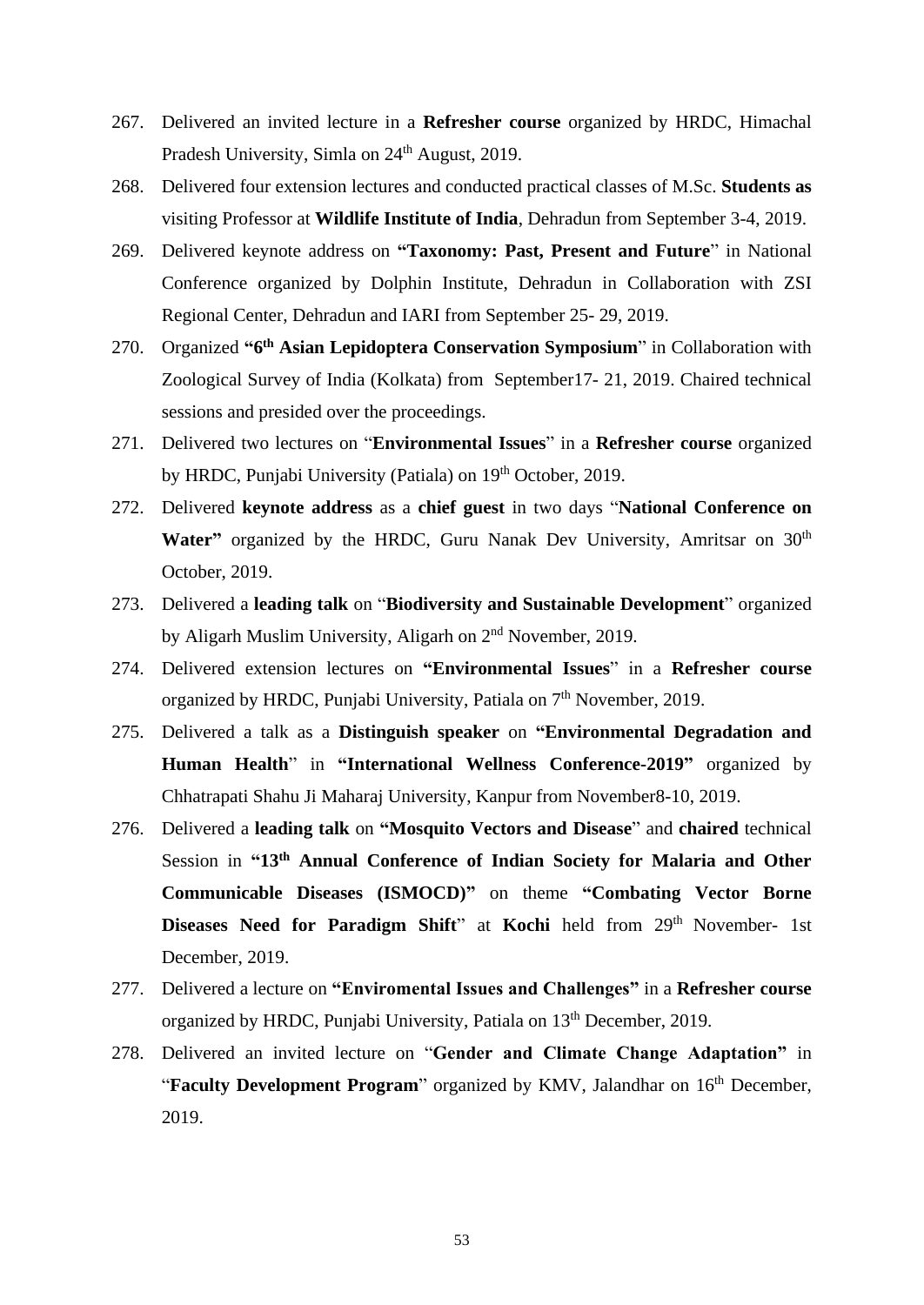- 279. Delivered plenary lecture on **"Insects and Mankind"** and **chaired** technical session in a **"14th JK Science Congress"** organized by Jammu University on 22nd December, 2019.
- 280. Delivered two extension lectures in a **Refresher Course** organized by HRDC, Punjabi University, Patiala on 10<sup>th</sup> January, 2020.
- 281. Delivered two lectures as a **Resource Person** on **"Biodiversity and Environment"** in a **Refresher course** organized by HRDC, Guru Nanak Dev University, Amritsar on 14<sup>th</sup> February, 2020.
- 282. Delivered an invited talk to the families of **Jawans and Army Officers** organized by Army Contentment, Patiala on 22<sup>nd</sup> February, 2020.
- 283. Delivered **keynote address** in a National Workshop on **"Environmental Toxicity**  and Human Health" organized by Hindu Girls College, Jagadhari (Punjab) on 19<sup>th</sup> February, 2020.
- 284. Delivered an invited talk on **"Lepidoptera diversity of Indian Himalayan**" in a National Seminar on "**Faunal Diversity of Indian Himalayan Landscape"** organized by **ZSI**, Regional Center, Solan on 26<sup>th</sup> February, 2020.
- 285. Delivered two extension lectures in a **Refresher course** organized by the Department of Environment and Engineering, **Guru Jamdheshwar University** of Science and Technology, Hisar on  $27<sup>th</sup>$  February, 2020.
- 286. Delivered an inspirational talk in "**Science Conclave, 2020- Kindle youth towards Basic Sciences for Human Well- Being**" organized by **Kurukshetra University**, Kurukshetra on 3rd March, 2020.
- 287. Delivered a **lead talk** in a virtual seminar on **"Role of Biodiversity during COVID-**19" organized by **P.G. Government College for Girls** (Chandigarh) on 22<sup>nd</sup> May, 2020.
- 288. Delivered **keynote address** in webinar on "**World Environment Day, 2020"** on the theme "**Pavan Guru Pani Pita, Mata Dharat Mahat"** organized by Guru Granth Sahib University, Fatehgarh Saheb on  $5<sup>th</sup>$  June, 2020.
- 289. Delivered **lead talk** in a two day National conference on "**Post Covid Opportunities and Challenges**" in "**Zoological Sciences"** organized by Department of Zoology, Kurukshetra University, Kurukshetra on 9<sup>th</sup> June, 2020.
- 290. Delivered an invited talk on 21st July, 2020 on **"Moths of India"** concerning 4 books published by Dr. Jagbir Singh and Co-authors to celebrate "**Moth Week**" from July18- 26, 2020.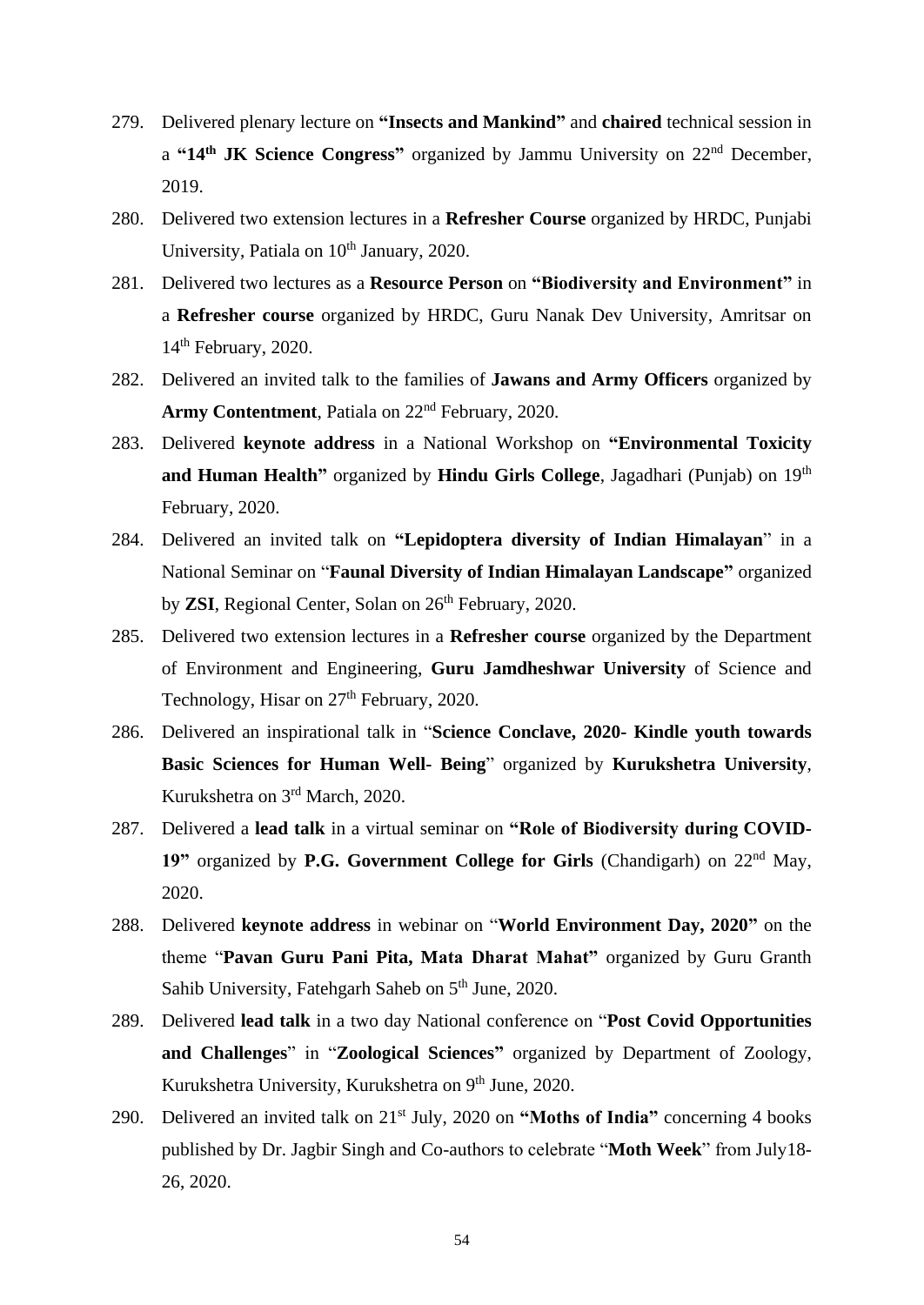- 291. Delivered an invited talk on **"Insects and Mankind"** in a National webinar on **"Faunal Diversity of India"** organized by ZSI, NRC, Dehradun on 25<sup>th</sup> August, 2020.
- 292. Delivered **keynote address** on **"Environmental Degradation and Human Health"**  in an International virtual conference on "**Recent Trends & Innovations in Science, Engineering and Social Sciences**" organized by Senthi Research Advocacy Forum V.H.N. Senthikumara Nadar College (Tamil Nadu) on 4<sup>th</sup> September, 2020.
- 293. Delivered an invited talk on **"Role of Teachers"** as a **Chief Guest** in a function organized by Khalsa College, Patiala on Teacher's Day i.e 5<sup>th</sup> September, 2020.
- 294. Delivered an invited talk on **"Biodiversity: Essence of Life"** in a National webinar on **"Apiculture, Global Climate Change and Sustainable Agriculture Production**" organized by ZSI, NRC, Dehradun on 23rd September, 2020.
- 295. Delivered **keynote address** in a National webinar on "**Environmental Degradation and Human Health"** organized by Patel Memorial National College, Rajpura (Punjab) on  $12<sup>th</sup>$  October, 2020.
- 296. Delivered **keynote address** in a webinar on "**Gender and Climate Change Adaptation"** organized to celebrate **International Science Day** by Khalsa College for Women, Sidhwan Khurd (Ludhiana) on 10<sup>th</sup> November, 2020.
- 297. Delivered a **lead talk** on "**Environmental issues and challenges"** organized by HRDC, Amritsar on 25<sup>th</sup> November, 2020
- 298. Delivered **keynote address** on **"Environmental Degradation and Human Health"** in International webinar on Science, "**Technology and Environment: Current Scenario and Future Perspectives"** organized by Career Point University on 28<sup>th</sup> November, 2020.
- 299. Delivered **keynote address** in webinar on "**Gender Adaptation and Climate Change"** organized by **P.G. Department of Zoology**, **D.A.V. College**, Jalandhar on 17<sup>th</sup> December, 2020
- 300. Delivered an **invited lecture** on "**Impact of Climate change on Insect Pests and Vectors"** in an **International webinar** on "**Parasites and Impact of Covid-19 Environment**" organized by University of Allahabad, Prayagraj on 19<sup>th</sup> December, 2020.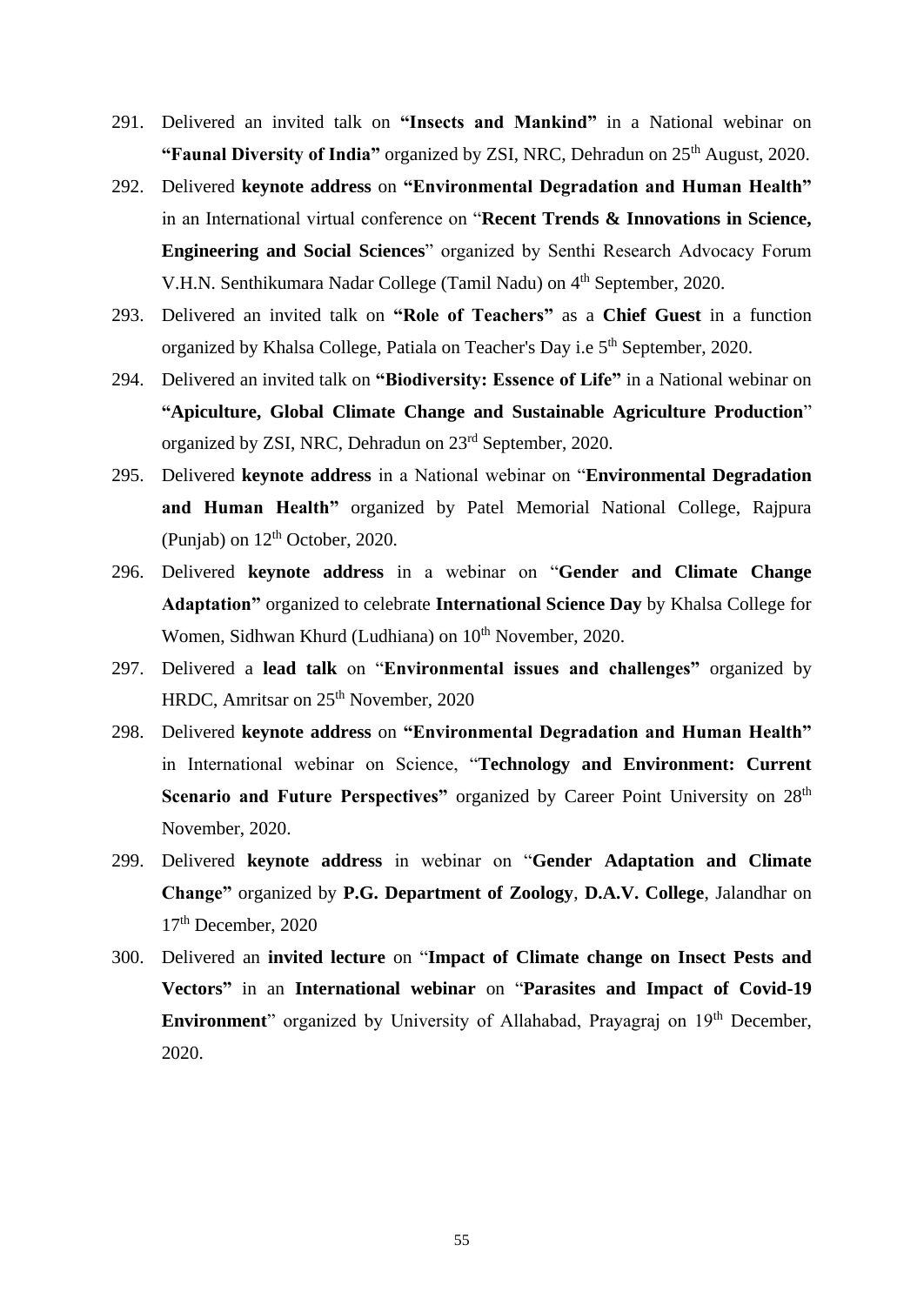# **LIST OF NEW GENERA AND NEW SPECIES DISCOVERED:**

### **Published Five New Genera (Arctiidae)**

- *Arctelene* Kirti & Gill *Oriental Insects (*Vol. **42**: 359-365, 2008)
- *Dubatolova* Kirti, Singh & Joshi (*Tinea*, 23 (1): 41-46, 2014)
- *Indiania* Kirti, Singh & Joshi (*Tinea*, 23 (1): 41-46, 2014)
- *Neoaloa* Singh & Kirti, 2015 (*Arctiid Moths of India*, Vol.-1. NBI, Minto Rd, N. Delhi)
- *Kailasha* Singh & Kirti, 2015 (*Arctiid Moths of India*, Vol.-1. NBI, Minto Rd, N. Delhi)
- *Barsochrista* (*Arctiid Moths of India,* Vol.-2, 2016)
- *Neoeugoa* (*Arctiid Moths of India,* Vol.-2, 2016)
- *Pseudoadites* (*Arctiid Moths of India,* Vol.-2, 2016)
- *Pseudobarsine* (*Arctiid Moths of India,* Vol.-2, 2016)
- *Tigricollis*(*Arctiid Moths of India,* Vol.-2, 2016)

# **Published Four New Sub Genera (Arctidae)**

- *Olepa (Ricinia)* Singh & Singh (*Tinea*, 22 (4): 272-277, 2013)
- *Olepa (Pseudoolepa)* Singh & Singh (*Tinea*, 22 (4): 272-277, 2013)
- *Olepa (Orhanta)* Singh & Singh (*Tinea*, 22 (4): 272-277, 2013)
- *Olepa (Cornutia)* Singh & Singh (*Tinea*, 22 (4): 272-277, 2013)

# **Published Five New Genera (Pyraustinae)**

- *Uncobotyodes* Kirti and Rose, 1990 (*J. Ins. Sci. 3 (2): 118-121*)
- *Arunamalaia* Rose and Kirti, 1987 (*J. Bomb. Nat. Hist. Soc. 84 (2): 392–395*)
- *Hemopsis* Kirti and Rose, 1987 (*Entomon 12 (4) : 379-383*).
- *Indogrammodes* Kirti and Rose, 1989 (*J. Bomb. Nat. Hist. Soc. 86 (3) : 1-14.*)
- *Nankogobinda* Rose and Kirti, 1986 (*J. Ent. Res., 10 (1) : 63-69*.)

# **New Species: 98**

- 1. *Patania menoni* (J. Ent., Res., 31(3): 265-275, 2007)
- 2. *A. uncodes (Oriental Insects, Vol. 42: 359-365, 2008)*
- 3. *A. rufescens* (*Oriental Insects, Vol 42: 359-365, 2008*)
- 4. *Schistophleps pentoveinlata* (*Oriental Insects,* Vol. **42**: 379-384, 2008)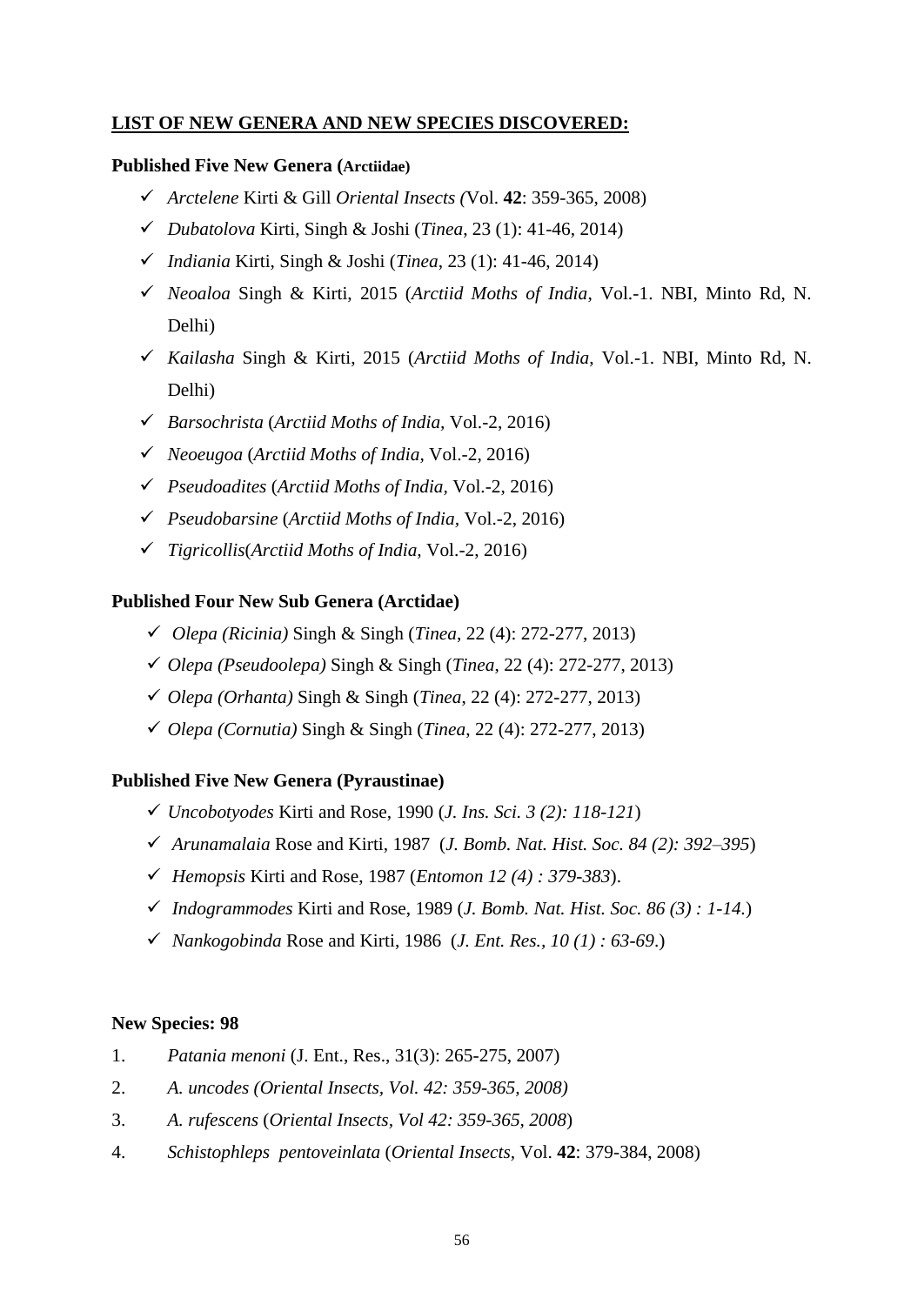- 5. *S. hyalinata* (*Oriental Insects*, Vol. **42**: 379-384, 2008)
- 6. *Satara cornutiata* (Tinea **20** (3): 159-162, 2008)
- 7. *Thyrgorina malshejensis (Entomon,* **33** (1):53-64, 2008)
- 8. *Garudinia pseudosimulana* (*Journal of Asia-Pascific Entomology* **12**: 9-13, 2009)
- 9. *G. conjuncta* (*Journal of Asia-Pascific Entomology* **12**: 9-13, 2009)
- 10. *Lyclene kishidai* (*Acta zoologica cracoviensia 52 B (1-2): 109-118* (2009)
- 11. *L. uncalis* (*Acta zoologica cracoviensia 52 B (1-2): 109-118* (2009)
- 12. *L. hollowai* (*Acta zoologica cracoviensia 52 B (1-2): 109-118* (2009)
- 13. *L. goaensis* (*Acta zoologica cracoviensia 52 B (1-2): 109-118* (2009)
- 14. *Spilarctia coorgensis* (*Journal of threatened taxa* **2** (6): 948 960 (2010).
- 15. *Cyana pseudoeffracta* (*J. of Che. Bio. Phy. Sci.*, 3(2): 1301-1310, 2013)
- 16. *Disasuridia fangae* (*Tinea*, 22 (4): 269-271, 2013)
- 17. *Conilepia hunliensis* (*Dtsch. Entomol. Z.,* 60 (2): 231-234, 2013)
- 18. *Capissa alba* 2014 (*Ann. Zool*., 64(1) : 45-49, 2014)
- 19. *Oeonistis vithurensis* (*J. of Entomol. Res*., 38 (3), 227-230, 2014)
- 20. *Neoduma valvata* (*Journal of Threatened taxa*, 6 (12): 6568-6570, 2014)
- 21. *Teulisna unicornuta* (Acta Zoologica Cracoviensia, 57 (1-2): 11-19, 2014)
- 22. *Zadadra cucullata (Florida Entomologist* 98 (2): 536-540)
- 23. *Neoaloa pseudoflavimargo* (*Arctiid Moths of India*, Vol.-1. NBI, Minto Rd, N. Delhi)
- 24. *Cyana bhatejai* (*Arctiid Moths of India*, Vol.-1. NBI, Minto Rd, N. Delhi)
- 25. *Kailasha gulmargensis* 2015 (*Arctiid Moths of India*, Vol.-1. NBI, Minto Rd, N. Delhi)
- 26. *Lyclene terminospota* (*Arctiid Moths of India*, Vol.-1. NBI, Minto Rd, N. Delhi
- 27. *Thysanoptyx pseudotetragona* 2015 (*Arctiid Moths of India*, Vol.-1. NBI, Minto Rd, N. Delhi)
- 28. *Gampola taleaensis (Tinea* (23)4: 220-223, 2016*)*
- 29. *Nishada pseudobimaculata* (*Zootaxa*, 4179(1):128-132, 2016)
- 30. *Lemyra (Thyrgorina) tawaghatensis* (Arctiid Moths of India, Vol-2, 2016)
- 31. *Lemyra (Thyrgorina) collarlis* (Arctiid Moths of India, Vol-2, 2016)
- 32. *Lemyra (Thyrgorina) pseudocollarlis* (Arctiid Moths of India, Vol-2, 2016)
- 33. *Lemyra (Thyrgorina) cernyi* (Arctiid Moths of India, Vol-2, 2016)
- 34. *Lemyra (Thyrgorina) wokhaensis* (Arctiid Moths of India, Vol-2, 2016)
- 35. *Lemyra (Thyrgorina) bucseki* (Arctiid Moths of India, Vol-2, 2016)
- 36. *Lemyra (Thyrgorina) magnaproteus* (Arctiid Moths of India, Vol-2, 2016)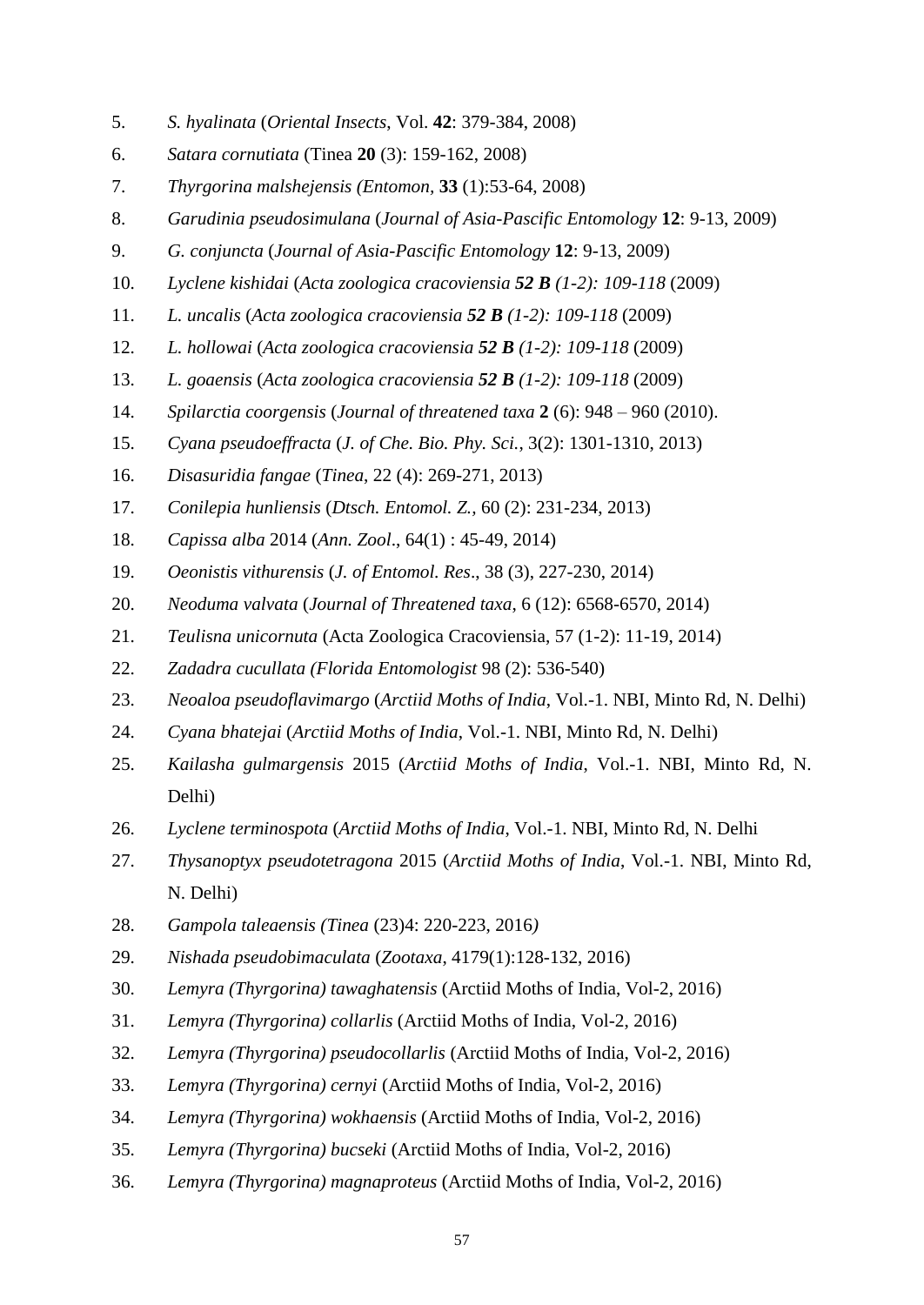- 37. *Lemyra (Thyrgorina) spinisinferma* (Arctiid Moths of India, Vol-2, 2016)
- 38. *Lemyra (Thyrgorina) latauncus* (Arctiid Moths of India, Vol-2, 2016)
- 39. *Lemyra (Thyrgorina) pseudoneurica* (Arctiid Moths of India, Vol-2, 2016)
- 40. *Lemyra (Thyrgorina) saputarensis* (Arctiid Moths of India, Vol-2, 2016)
- 41. *Lemyra (Thyrgorina) pseudoburmanica* (Arctiid Moths of India, Vol-2, 2016)
- 42. *Lemyra (Thyrgorina) orhanti* (Arctiid Moths of India, Vol-2, 2016)
- 43. *Lemyra (Thyrgorina) coorgensis* (Arctiid Moths of India, Vol-2, 2016)
- 44. *Olepa* (*Pseudoclavatus*) *nigergangis* (Arctiid Moths of India, Vol-2, 2016)
- 45. *Creatonotos nigergangis* (Arctiid Moths of India, Vol-2, 2016)
- 46. *Barsine cornutodefecta* (Arctiid Moths of India, Vol-2, 2016)
- 47. *Barsine rufundefecta* (Arctiid Moths of India, Vol-2, 2016)
- 48. *Barsine cacharensis* (Arctiid Moths of India, Vol-2, 2016)
- 49. *Barsine rufundefecta* (Arctiid Moths of India, Vol-2, 2016)
- 50. *Barsine devikulensis* (Arctiid Moths of India, Vol-2, 2016)
- 51. *Barsine pseudoorientalis* (Arctiid Moths of India, Vol-2, 2016)
- 52. *Barsine cuneorotatus* (Arctiid Moths of India, Vol-2, 2016)
- 53. *Barsine atypicobarsine* (Arctiid Moths of India, Vol-2, 2016)
- 54. *Barsine fuscobarsine* (Arctiid Moths of India, Vol-2, 2016)

#### **Published Twenty Seven New Species (Arctiidae)**

- 1. *A. uncodes* Kirti & Gill (*Oriental Insects,* Vol. **42**: 359-365, 2008)
- 2. *A. rufescens* Kirti & Gill *Oriental Insects,* Vol. **42**: 359-365, 2008)
- 3. *Schistophleps pentoveinlata* Kirti & Gill (*Oriental Insects,* Vol. **42**: 379-384, 2008)
- 4. *S. hyalinata* Kirti & Gill (*Oriental Insects,* Vol. **42**: 379-384, 2008)
- 5. *Satara cornutiata* Kirti & Gill (*Tinea* **20** (3): 159-162, 2008)
- 6. *Thyrgorina coorgensis* Kirti & Gill (*Entomon* **33** (1) : 53 64, 2008)
- 7. *Garudinia pseudosimulana* Kirti & Gill (*Journal of Asia-Pascific Entomology* **12**: 9- 13, 2009)
- 8. *G. conjuncta* Kirti & Gill (*Journal of Asia-Pascific Entomology* **12**: 9-13, 2009)
- 9. *Lyclene kishidai* Kirti & Gill (*Acta zoologica cracoviensia 52 B (1-2): 109-118*  (2009)
- 10. *L. uncalis* Kirti & Gill (*Acta zoologica cracoviensia 52 B (1-2): 109-118* (2009)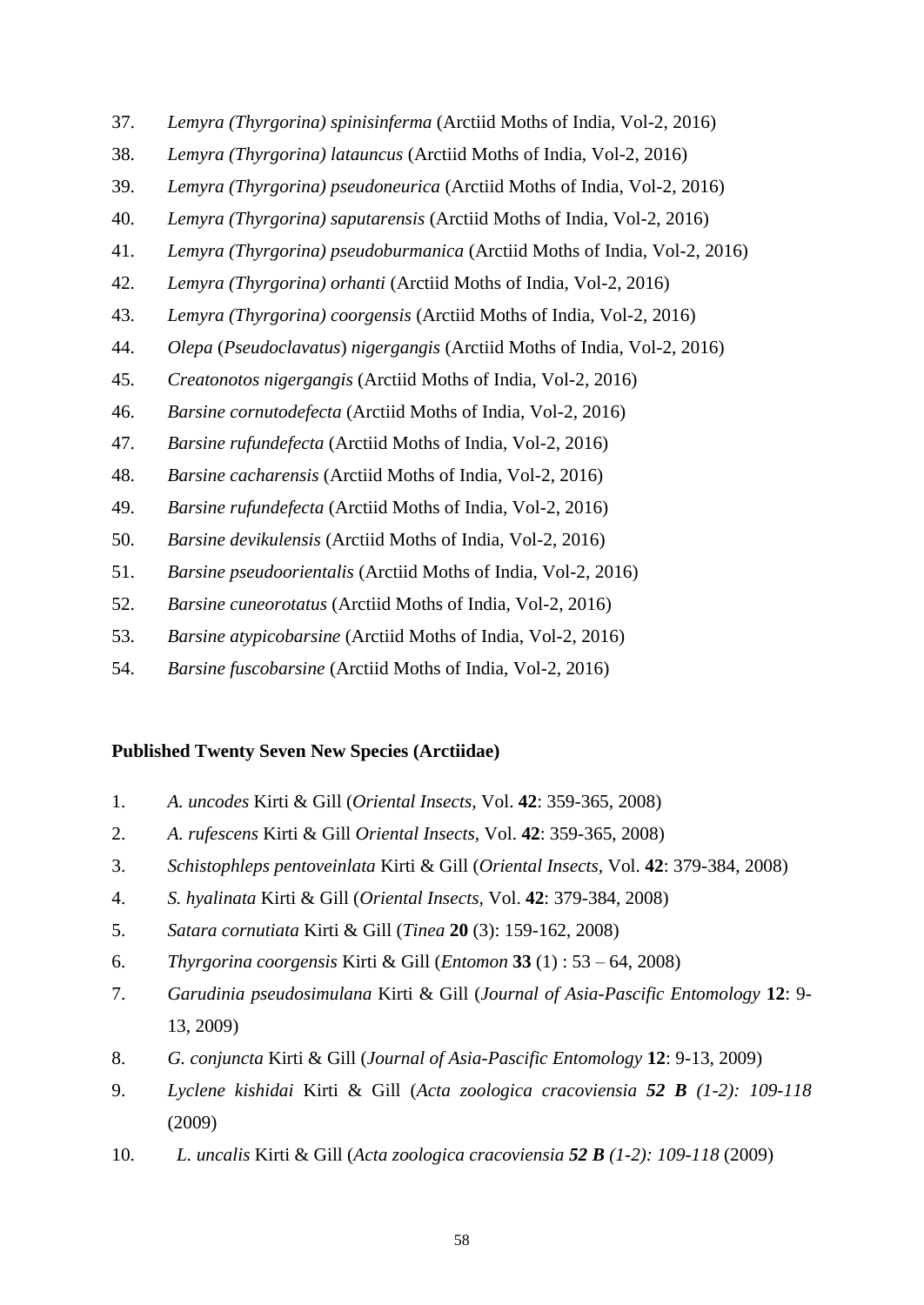- 11. *L. hollowai* Kirti & Gill (*Acta zoologica cracoviensia 52 B (1-2): 109-118* (2009)
- 12. *L. goaensis* Kirti & Gill (*Acta zoologica cracoviensia 52 B (1-2): 109-118* (2009)
- 13. *Spilarctia coorgensis* Kirti & Gill (*Journal of threatened taxa* **2** (6): 948 960 (2010)
- 14. *Cyana pseudoeffracta* Kirti, Joshi & Singh (*J. of Che. Bio. Phy. Sci.*, 3(2): 1301-1310, 2013)
- 15. *Disasuridia fangae* Kirti, Joshi & Singh (*Tinea*, 22 (4): 269-271, 2013)
- 16. *Conilepia hunliensis* Kirti, Singh & Joshi (*Dtsch. Entomol. Z.,* 60 (2): 231-234, 2013)
- 17. *Capissa alba* Kirti, Singh & Joshi, 2014 (*Ann. Zool*., 64(1) : 45-49, 2014)
- 18. *Oeonistis vithurensis* Singh & Kirti (*J. of Entomol. Res*., 38 (3), 227-230, 2014)
- 19. *Neoduma valvata* Kirti, Joshi & Singh (*Journal of Threatened taxa*, 6 (12): 6568- 6570, 2014)
- 20. *Teulisna unicornuta* Kirti, Joshi & Singh (Acta Zoologica Cracoviensia, 57 (1-2): 11- 19, 2014)
- 21. *Zadadra neodistorta* Joshi, Kirti & Singh *(Florida Entomologist* 98 (2): 536-540)
- 22. *Zadadra cucullata* Joshi, Kirti & Singh *(Florida Entomologist* 98 (2): 536-540)
- 23. *Neoaloa pseudoflavimargo* Singh, Kirti & Kaleka, 2015 (*Arctiid Moths of India*, Vol.- 1. NBI, Minto Rd, N. Delhi)
- 24. *Cyana bhatejai* Singh & Kirti, 2015 (*Arctiid Moths of India*, Vol.-1. NBI, Minto Rd, N. Delhi)
- 25. *Kailasha gulmargensis* Singh, Kirti & Singh, 2015 (*Arctiid Moths of India*, Vol.-1. NBI, Minto Rd, N. Delhi)
- 26. *Lyclene terminospota* Singh, Kirti & Joshi, 2015 (*Arctiid Moths of India*, Vol.-1. NBI, Minto Rd, N. Delhi)
- 27. *Thysanoptyx pseudotetragona* Joshi, Singh & Kirti, 2015 (*Arctiid Moths of India*, Vol.-1. NBI, Minto Rd, N. Delhi)

#### **Published Ten New Species (Pyraustinae)**

- 1. *Synclera nigropenulatimalis* Kirti and Kaur, 2009 (*J. Inst*. *Sci.* 6 (1) : 28-31)
- 2. *Synclera stramineatis* Kirti and Kaur, 2009 (*J. Inst*. *Sci.* 6 (1) : 28-31)
- 3. *Palpita hexcornutialis* Kirti and Rose, 1992 (*J. Ent. Res. 16(1): 62-77*)
- 4. *Palpita albiantennalis* Kirti and Rose, 1992 (*J. Ent. Res. 16(1): 62-77*)
- 5. *Palpita kiminensis* Kirti and Rose, 1992 (*J. Ent. Res. 16(1): 62-77*)
- 6. *Palpita albifulvata* Kirti and Rose, 1992 (*J. Ent. Res. 16(1): 62-77*)
- 7. *Patania menoni* Kirti and Gill, 2007 (*J. Ent. Res. 31 (3): 265–275*).